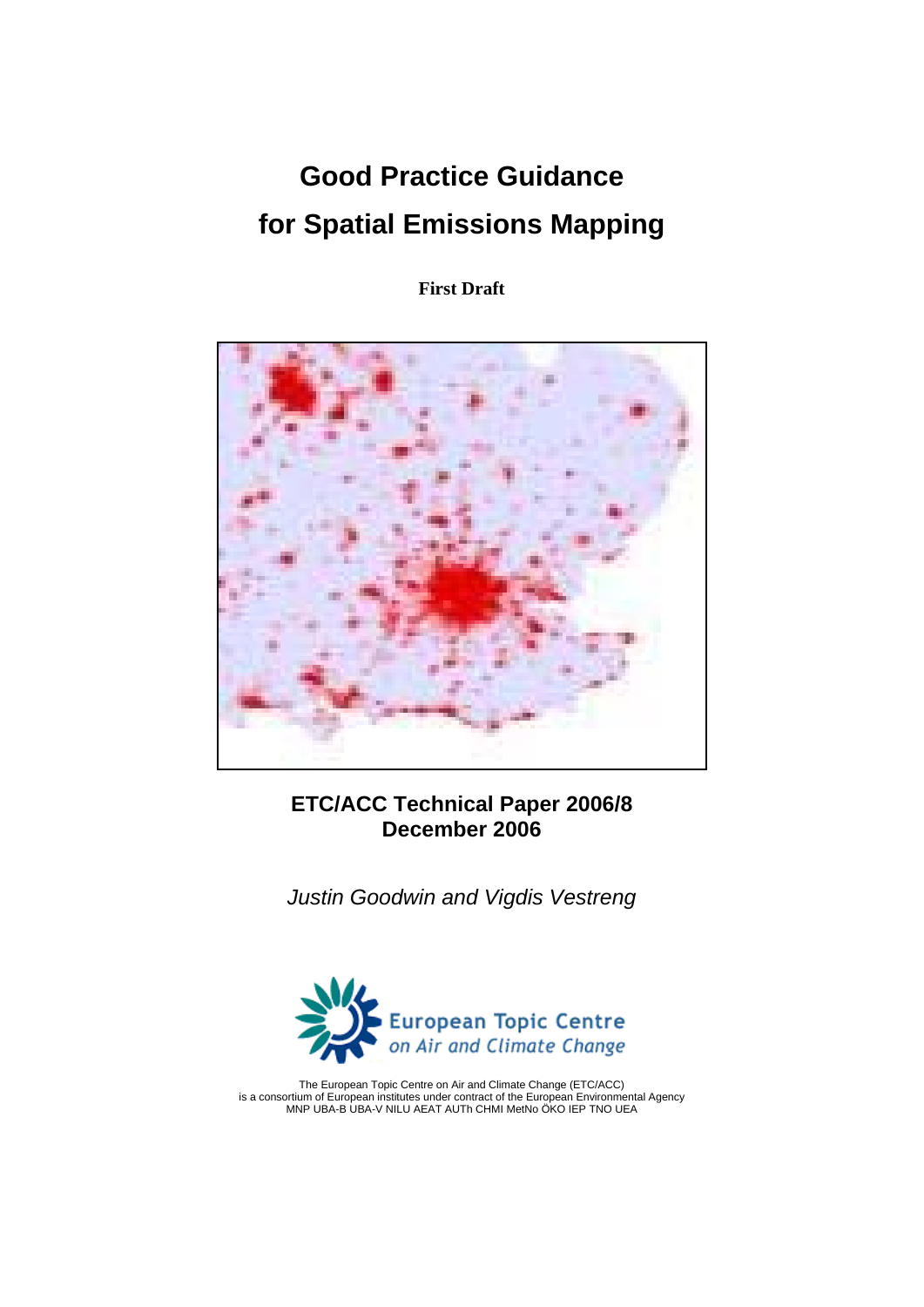#### *Cover page picture:*

*Fragment with the South East of the United Kingdom of Figure zza of this paper, illustrating how population density looks like with no focal mean applied. This grid could be used to weight the minor roads network as we assume that nearby population densities will determine road activity levels on minor roads.*

#### **DISCLAIMER**

This ETC/ACC Technical Paper has not been subjected to European Environment Agency (EEA) member country review. It does not represent the formal views of the EEA.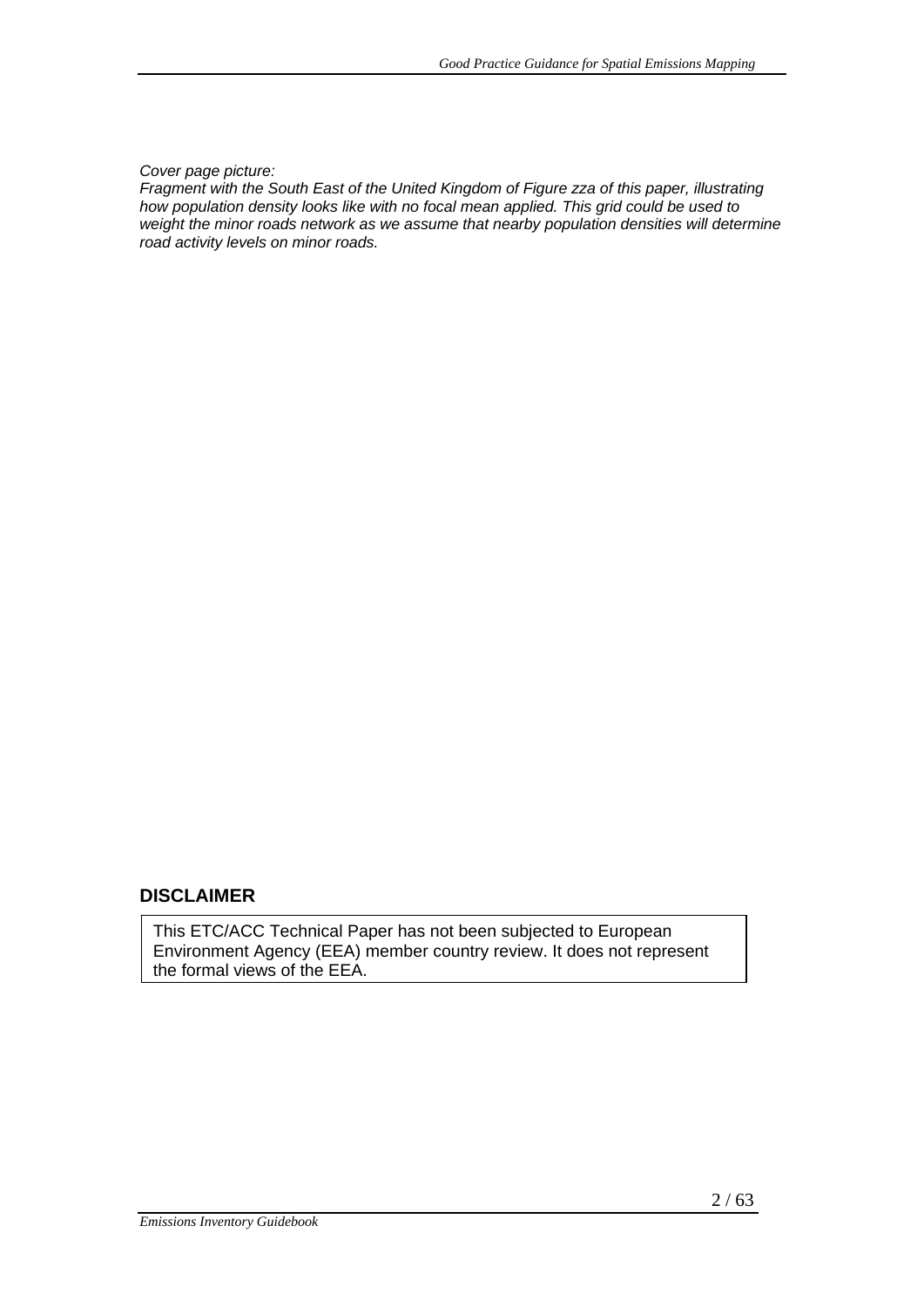## DRAFT

# **Good Practice Guidance for Spatial Emissions Mapping**

Authors: Justin Goodwin, Vigdis Vestreng Contributors: Elisabetta, tooly.lee@epa.gov , Bojan.Rode@gov.si

### Contents:

|              | 8<br>Glossary of Terms: |                                                                                                                                                                                                                                                                                                                                                                                                                                                                                                                 |                                                                                        |  |
|--------------|-------------------------|-----------------------------------------------------------------------------------------------------------------------------------------------------------------------------------------------------------------------------------------------------------------------------------------------------------------------------------------------------------------------------------------------------------------------------------------------------------------------------------------------------------------|----------------------------------------------------------------------------------------|--|
| $\mathbf{1}$ |                         | Introduction                                                                                                                                                                                                                                                                                                                                                                                                                                                                                                    | 9                                                                                      |  |
|              | 2.                      | REPORTING OBLIGATIONS FOR SPATIAL EMISSIONS                                                                                                                                                                                                                                                                                                                                                                                                                                                                     | 9                                                                                      |  |
| 3.           |                         | Definitions                                                                                                                                                                                                                                                                                                                                                                                                                                                                                                     | 10                                                                                     |  |
|              |                         | <b>Point Sources</b><br>Area Sources (Polygons)<br>Area Sources (Grids)<br><b>Line Sources</b>                                                                                                                                                                                                                                                                                                                                                                                                                  | 11<br>11<br>11<br>12                                                                   |  |
| 4.           |                         | <b>General Guidance</b>                                                                                                                                                                                                                                                                                                                                                                                                                                                                                         | 12                                                                                     |  |
| 4.1          |                         | Finding key spatial data sources                                                                                                                                                                                                                                                                                                                                                                                                                                                                                | 13                                                                                     |  |
|              | 4.1.1<br>4.1.2          | <b>NATIONAL DATASETS:</b><br>Population and employment.<br>Gas distribution networks:<br>Agricultural data.<br>Road Network Information.<br>Rail.<br>Airport activity data.<br>National shipping.<br>Local Inventory data:<br>Large Point Source Information.<br><b>INTERNATIONAL DATASETS</b><br>Corine:<br>Provides processed satellite images showing different landcover classes<br>that can be used to distribute emissions for different sectors. This data can<br>be accessed from<br>ICAO:<br>Eurostat: | 13<br>13<br>14<br>14<br>14<br>14<br>14<br>14<br>14<br>14<br>14<br>15<br>15<br>15<br>15 |  |
| 4.2          |                         | Gathering and working with point source data                                                                                                                                                                                                                                                                                                                                                                                                                                                                    | 16                                                                                     |  |
|              | 4.3                     | DISTRIBUTING NATIONAL EMISSIONS<br><b>Basic Principals:</b>                                                                                                                                                                                                                                                                                                                                                                                                                                                     | 17<br>17                                                                               |  |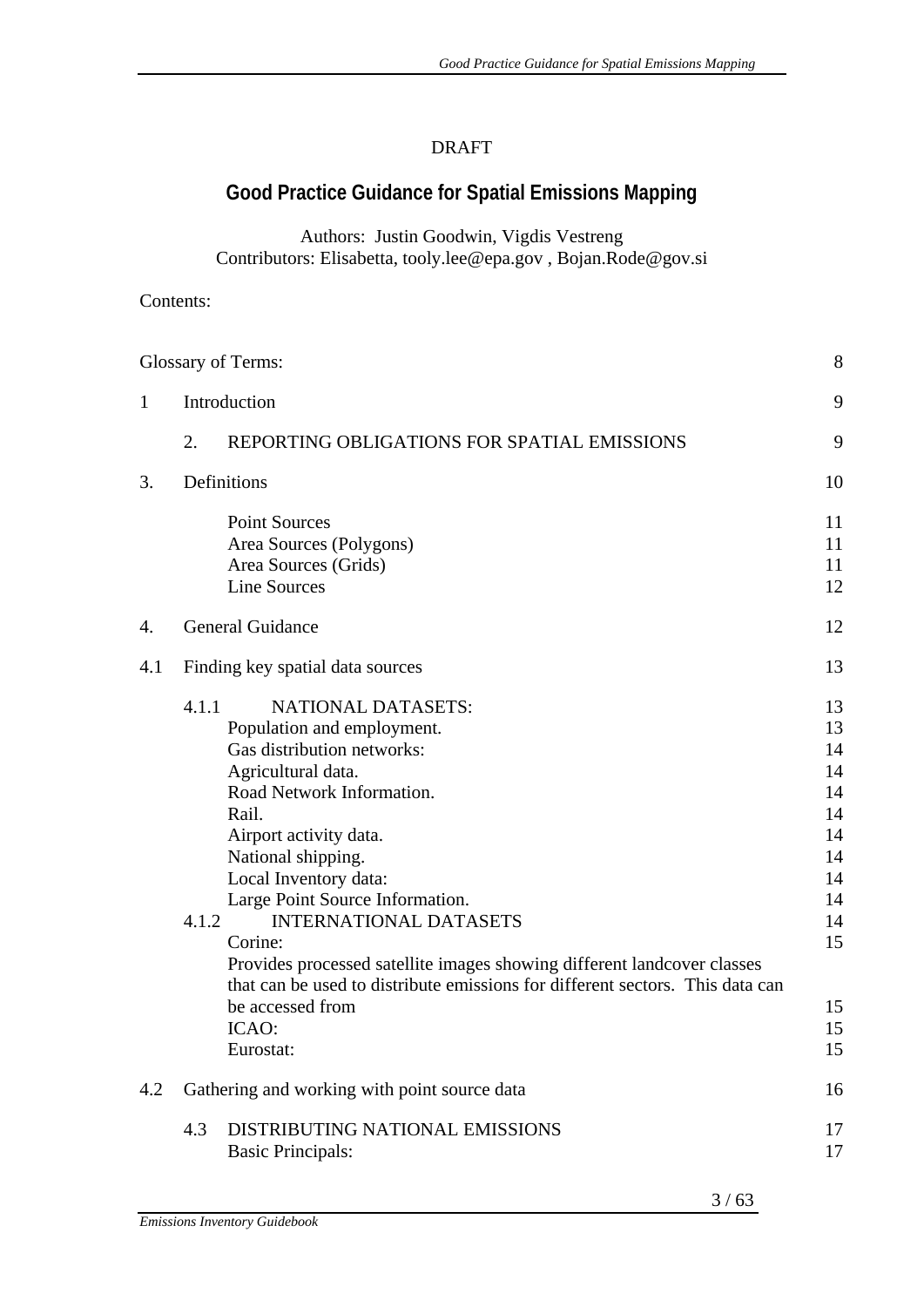| 4.4 | Combining different spatial features                                                                                                                                                                                                                                                                                                                                                                         | 18                                                             |
|-----|--------------------------------------------------------------------------------------------------------------------------------------------------------------------------------------------------------------------------------------------------------------------------------------------------------------------------------------------------------------------------------------------------------------|----------------------------------------------------------------|
|     | 4.5<br>CONVERTING BETWEEN DIFFERENT SPATIAL PROJECTIONS (E.G.                                                                                                                                                                                                                                                                                                                                                | 20                                                             |
|     | GIS TO EMEP).                                                                                                                                                                                                                                                                                                                                                                                                | 20                                                             |
| 5.  | Setting priorities - working with Available resources and data                                                                                                                                                                                                                                                                                                                                               | 20                                                             |
| 6.  |                                                                                                                                                                                                                                                                                                                                                                                                              | 21                                                             |
|     | <b>Sectoral Guidance</b>                                                                                                                                                                                                                                                                                                                                                                                     | 21                                                             |
|     | ENERGY PRODUCTION AND STATIONARY COMBUSTION IN<br>6.1<br>MANUFACTURING INDUSTRIES AND CONSTRUCTION (GNFR<br>A_PUBLICPOWER AND B_INDUSTRIALCOMB)<br><b>ACTIVITIES INCLUDED</b><br><b>TABLE 6.1.1</b><br><b>GENERAL DESCRIPTION</b><br>6.1.1<br>6.1.2<br>222<br>SIMPLE METHODOLOGY???<br>Point Sources:                                                                                                        | 23<br>23<br>24<br>24<br>24<br>24                               |
|     | <b>ASSUMPTIONS</b><br>DETAILED METHODOLOGY<br>WEAKEST ASPECTS/PRIORITY AREAS FOR IMPROVEMENTS IN<br><b>CURRENT METHODOLOGY</b>                                                                                                                                                                                                                                                                               | 25<br>25<br>26                                                 |
|     | ADDITIONAL COMMENTS<br><b>REFERENCES</b><br>RELEASE VERSION, DATA AND SOURCE                                                                                                                                                                                                                                                                                                                                 | 26<br>26<br>26                                                 |
| 6.2 | <b>Commercial Combustion</b>                                                                                                                                                                                                                                                                                                                                                                                 | 27                                                             |
|     | ACTIVITIES / SECTORS TO BE UPDATED ACCORDING TO GNFR<br><b>TABLE 6.2.1 ACTIVITIES INCLUDED</b><br><b>GENERAL DESCRIPTION</b><br>SIMPLE METHODOLOGY<br><b>Employment statistics:</b><br><b>ASSUMPTIONS</b><br>DETAILED METHODOLOGY<br>WEAKEST ASPECTS/PRIORITY AREAS FOR IMPROVEMENTS IN<br><b>CURRENT METHODOLOGY</b><br><b>ADDITIONAL COMMENTS</b><br><b>REFERENCES</b><br>RELEASE VERSION, DATA AND SOURCE | 27<br>27<br>27<br>27<br>27<br>28<br>28<br>28<br>28<br>29<br>29 |
| 6.3 | Residential                                                                                                                                                                                                                                                                                                                                                                                                  | 29                                                             |
|     | <b>ACTIVITIES INCLUDED</b><br>TABLE 6.3.1<br><b>GENERAL DESCRIPTION</b><br>SIMPLE METHODOLOGY<br>DETAILED METHODOLOGY<br>WEAKEST ASPECTS/PRIORITY AREAS FOR IMPROVEMENTS IN<br><b>CURRENT METHODOLOGY</b><br>4/63                                                                                                                                                                                            | 29<br>29<br>29<br>30<br>32                                     |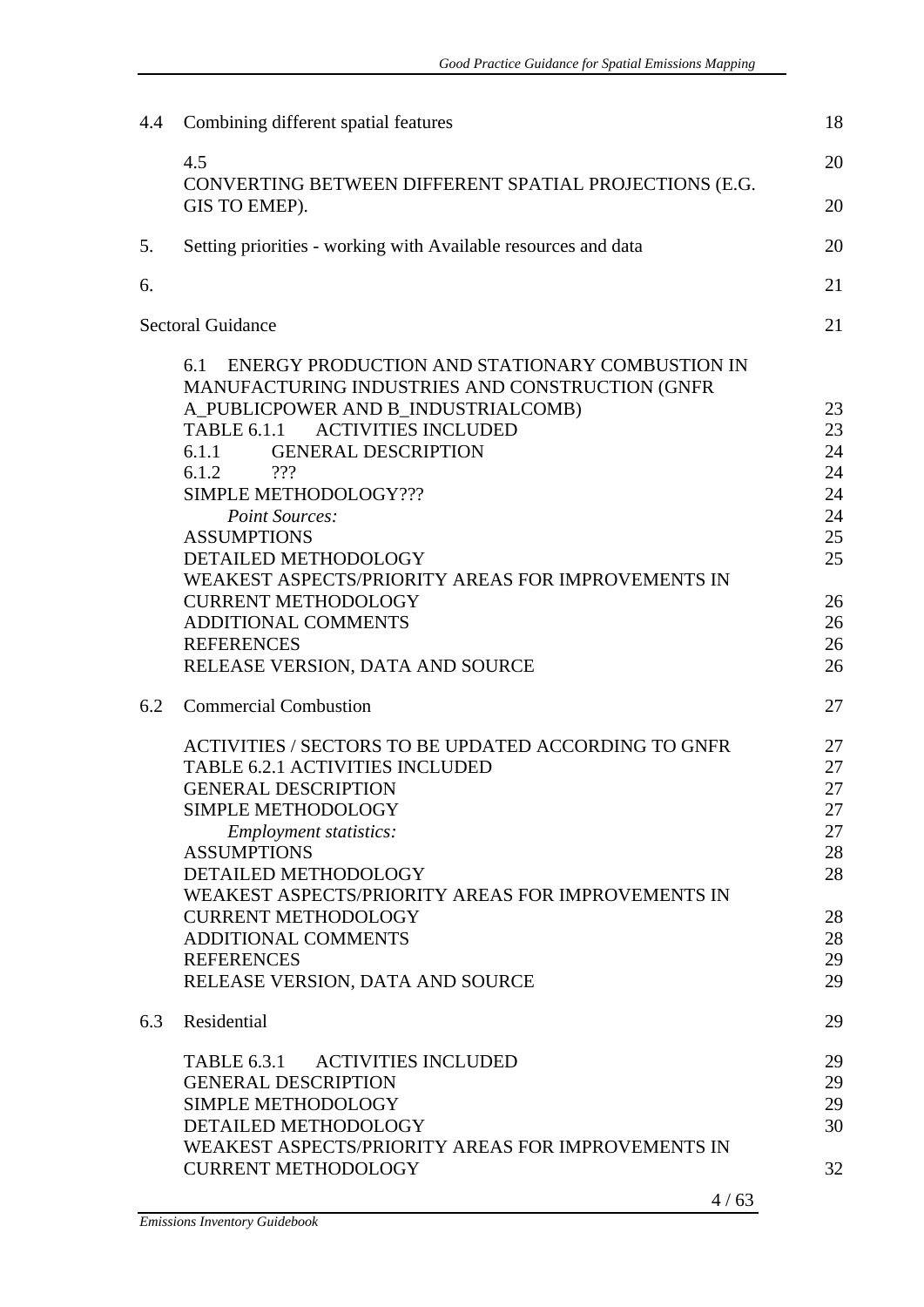|     | <b>ASSUMPTIONS</b>                                                  | 32 |
|-----|---------------------------------------------------------------------|----|
|     | ADDITIONAL COMMENTS:                                                | 32 |
|     | <b>VERIFICATION PROCEDURES:</b>                                     | 32 |
|     | <b>REFERENCES</b>                                                   | 33 |
|     | RELEASE VERSION, DATA AND SOURCE                                    | 33 |
|     |                                                                     |    |
| 6.4 | <b>Agricultural and Forestry Combustion</b>                         | 33 |
|     | RABLE 6.4.1 ACTIVITIES INCLUDED                                     | 33 |
|     | <b>6.4.1 GENERAL DESCRIPTION</b>                                    | 33 |
|     | <b>6.4.2 SIMPLE METHODOLOGY</b>                                     | 33 |
|     | AGRICULTURAL AND FORESTRY STATIONERY AND MOBILE                     |    |
|     | <b>COMBUSTION EMISSIONS CAN BE DISTRIBUTED USING EITHER</b>         |    |
|     | EMPLOYMENT DATA FOR THE AGRICULTURAL AND FORESTRY                   |    |
|     | SECTORS OR "ARABLE LAND" OR "FOREST" LAND COVER (OR                 |    |
|     | MORE APPROPRIATE DATASET) USING THE BASIC DISTRIBUTION              |    |
|     | METHODS PRESENTED UNDER THE SECTION XX 4.2GATHERING AND WORKING WIT |    |
|     | <b>ASSUMPTIONS</b>                                                  | 34 |
|     | DETAILED METHODOLOGY                                                | 34 |
|     | <b>ASSUMPTIONS</b>                                                  | 34 |
|     | WEAKEST ASPECTS/PRIORITY AREAS FOR IMPROVEMENTS IN                  |    |
|     | <b>CURRENT METHODOLOGY</b>                                          | 34 |
|     | <b>ADDITIONAL COMMENTS</b>                                          | 34 |
|     | <b>REFERENCES</b>                                                   | 34 |
|     | RELEASE VERSION, DATA AND SOURCE                                    | 34 |
|     |                                                                     |    |
| 6.5 | <b>Industrial Processes and Fugitive Emissions</b>                  | 35 |
|     | <b>TABLE 6.5.2ACTIVITIES INCLUDED</b>                               | 35 |
|     | <b>GENERAL DESCRIPTION</b>                                          | 36 |
|     | SIMPLE METHODOLOGY                                                  | 36 |
|     | <b>ASSUMPTIONS</b>                                                  | 38 |
|     | DETAILED METHODOLOGY                                                | 38 |
|     | WEAKEST ASPECTS/PRIORITY AREAS FOR IMPROVEMENTS IN                  |    |
|     | <b>CURRENT METHODOLOGY</b>                                          | 39 |
|     | <b>ADDITIONAL COMMENTS</b>                                          | 39 |
|     | <b>REFERENCES</b>                                                   | 39 |
|     | <b>BIBLIOGRAPHY</b>                                                 | 39 |
|     | RELEASE VERSION, DATA AND SOURCE                                    | 39 |
|     |                                                                     |    |
| 6.6 | <b>Fugitive Emissions</b>                                           | 39 |
|     | <b>TABLE 6.6.1 ACTIVITIES INCLUDED</b>                              | 39 |
|     | <b>GENERAL DESCRIPTION</b><br>6.6.2                                 | 40 |
|     | 6.6.3 SIMPLE METHODOLOGY                                            | 40 |
|     | <b>ASSUMPTIONS</b>                                                  | 41 |
|     | DETAILED METHODOLOGY                                                | 41 |
|     | WEAKEST ASPECTS/PRIORITY AREAS FOR IMPROVEMENTS IN                  |    |
|     | <b>CURRENT METHODOLOGY</b>                                          | 41 |
|     | <b>ADDITIONAL COMMENTS</b>                                          | 41 |
|     | <b>REFERENCES</b>                                                   | 41 |
|     | 5/63                                                                |    |
|     |                                                                     |    |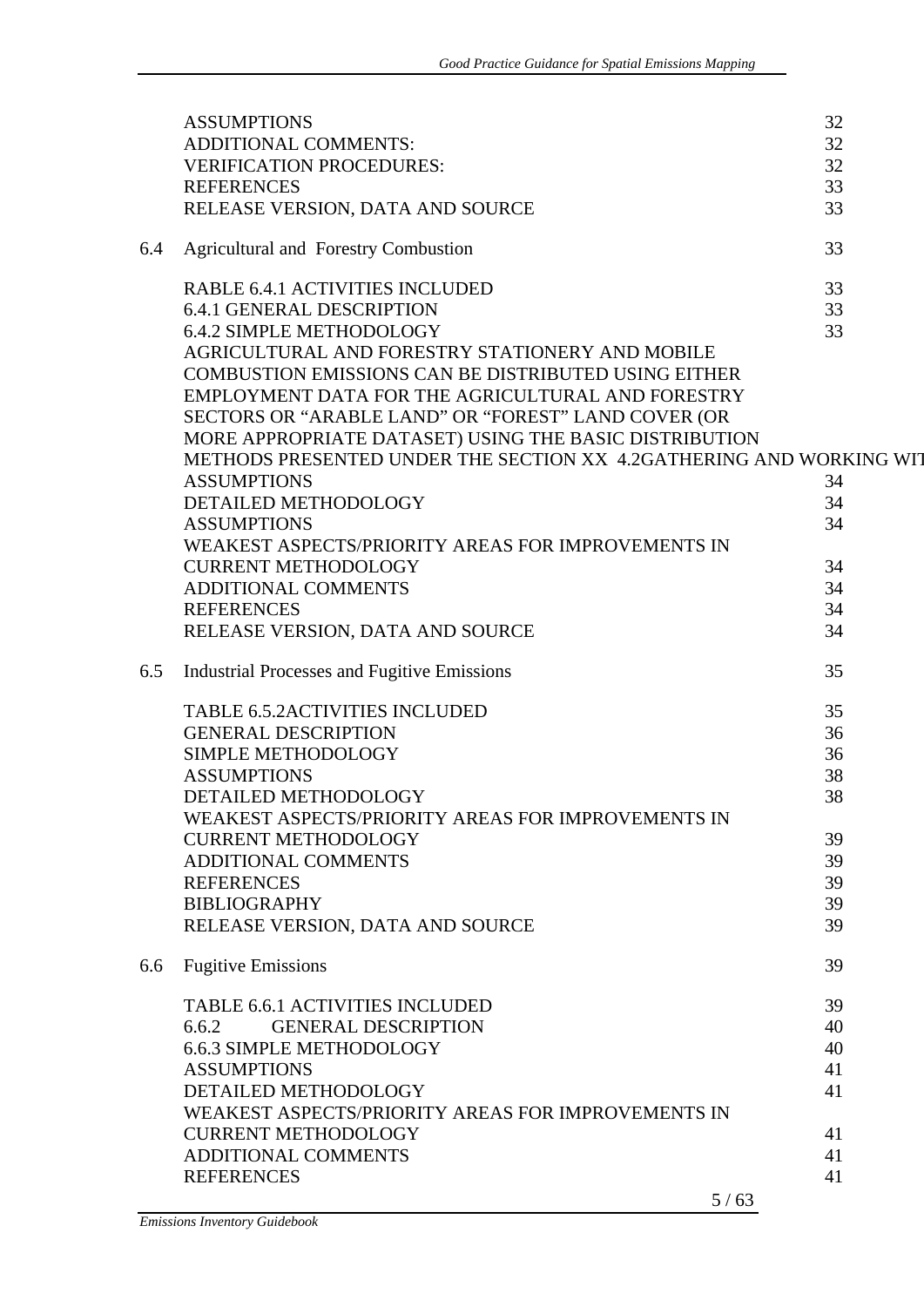|       | RELEASE VERSION, DATA AND SOURCE                                     | 41       |
|-------|----------------------------------------------------------------------|----------|
| 6.7   | Solvent Use                                                          | 42       |
|       | <b>TABLE 6.7.1 ACTIVITIES INCLUDED</b><br><b>GENERAL DESCRIPTION</b> | 42<br>42 |
|       | SIMPLE METHODOLOGY                                                   | 42       |
|       | <b>ASSUMPTIONS</b>                                                   | 43       |
|       | DETAILED METHODOLOGY                                                 | 43       |
|       | WEAKEST ASPECTS/PRIORITY AREAS FOR IMPROVEMENTS IN                   |          |
|       | <b>CURRENT METHODOLOGY</b>                                           | 43       |
|       | <b>ADDITIONAL COMMENTS</b>                                           | 43       |
|       | <b>REFERENCES</b>                                                    | 43       |
|       | RELEASE VERSION, DATA AND SOURCE                                     | 43       |
| 6.8   | Road transport                                                       | 44       |
|       | <b>TABLE 6.8.1 ACTIVITIES INCLUDED</b>                               | 44       |
|       | <b>GENERAL DESCRIPTION</b>                                           | 44       |
|       | <b>SIMPLE METHODOLOGY</b>                                            | 44       |
|       | <b>ASSUMPTIONS</b>                                                   | 48       |
|       | DETAILED METHODOLOGY                                                 | 48       |
|       | WEAKEST ASPECTS/PRIORITY AREAS FOR IMPROVEMENTS IN                   |          |
|       | <b>CURRENT METHODOLOGY</b>                                           | 48       |
|       | ADDITIONAL COMMENTS                                                  | 49       |
|       | <b>REFERENCES</b>                                                    | 49       |
|       | RELEASE VERSION, DATA AND SOURCE                                     | 49       |
| 6.9   | Off road                                                             | 49       |
| 6.9.1 | Railways                                                             | 49       |
|       | <b>ACTIVITIES INCLUDED</b>                                           | 49       |
|       | <b>GENERAL DESCRIPTION</b>                                           | 49       |
|       | SIMPLE METHODOLOGY                                                   | 50       |
|       | <b>ASSUMPTIONS</b>                                                   | 50       |
|       | DETAILED METHODOLOGY                                                 | 50       |
|       | WEAKEST ASPECTS/PRIORITY AREAS FOR IMPROVEMENTS IN                   |          |
|       | <b>CURRENT METHODOLOGY</b>                                           | 50       |
|       | ADDITIONAL COMMENTS                                                  | 50       |
|       | <b>REFERENCES</b>                                                    | 50       |
|       | RELEASE VERSION, DATA AND SOURCE                                     | 50       |
| 6.10  | Water transport                                                      | 50       |
|       | <b>ACTIVITIES INCLUDED</b>                                           | 51       |
|       | <b>GENERAL DESCRIPTION</b>                                           | 51       |
|       | SIMPLE METHODOLOGY                                                   | 51       |
|       | <b>ASSUMPTIONS</b>                                                   | 51       |
|       | DETAILED METHODOLOGY                                                 | 51       |

 $6/63$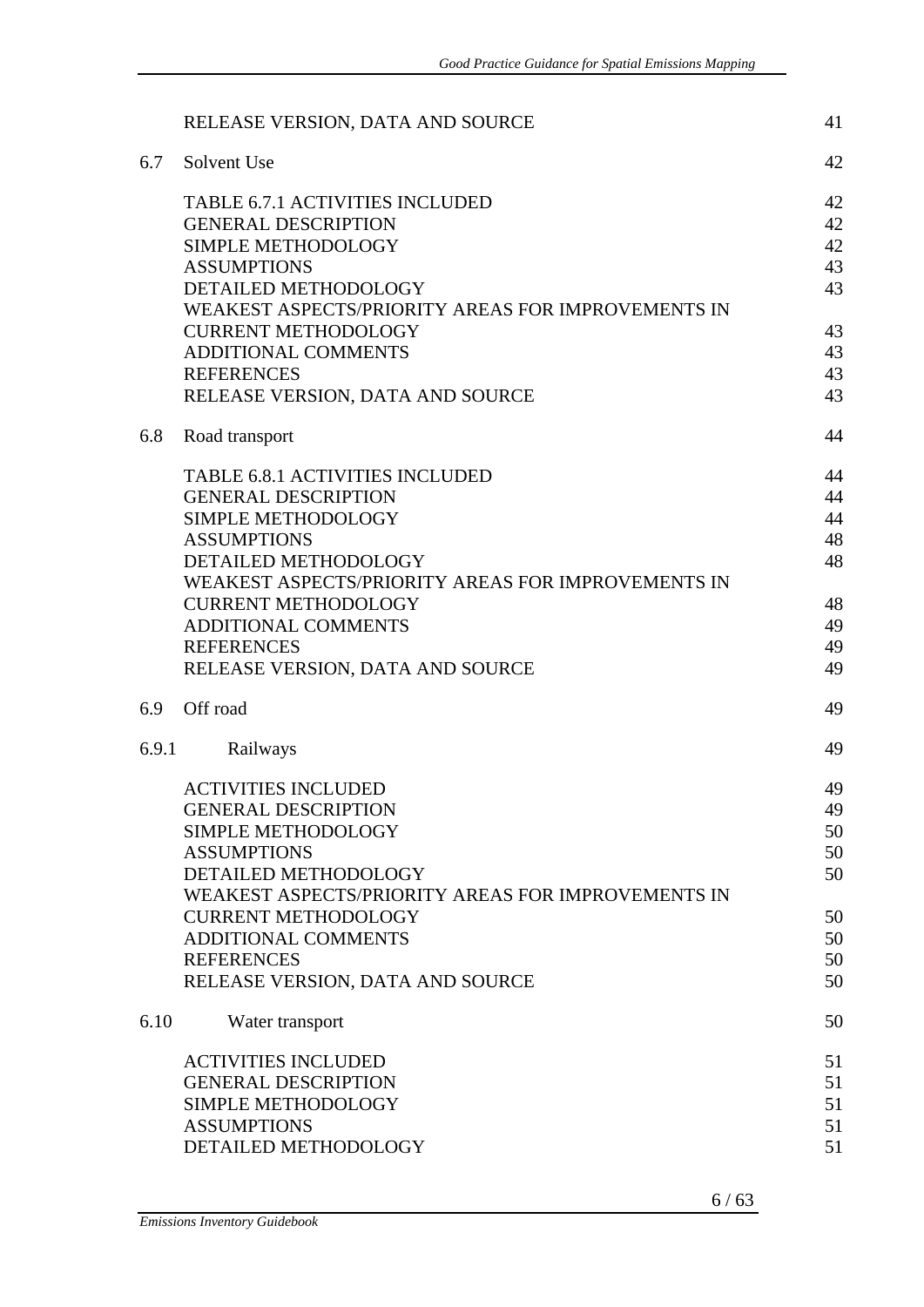|      | WEAKEST ASPECTS/PRIORITY AREAS FOR IMPROVEMENTS IN |    |
|------|----------------------------------------------------|----|
|      | <b>CURRENT METHODOLOGY</b>                         | 51 |
|      | ADDITIONAL COMMENTS                                | 51 |
|      | <b>REFERENCES</b>                                  | 51 |
|      | RELEASE VERSION, DATA AND SOURCE                   | 52 |
|      |                                                    |    |
| 6.11 | Air transport                                      | 52 |
|      | <b>TABLE 6.11</b>                                  | 52 |
|      | <b>ACTIVITIES INCLUDED</b>                         | 52 |
|      | <b>GENERAL DESCRIPTION</b>                         | 52 |
|      | SIMPLE METHODOLOGY                                 | 52 |
|      | <b>ASSUMPTIONS</b>                                 | 53 |
|      | DETAILED METHODOLOGY                               | 53 |
|      | WEAKEST ASPECTS/PRIORITY AREAS FOR IMPROVEMENTS IN |    |
|      | <b>CURRENT METHODOLOGY</b>                         | 53 |
|      | <b>ADDITIONAL COMMENTS</b>                         | 53 |
|      | <b>REFERENCES</b>                                  | 53 |
|      | RELEASE VERSION, DATA AND SOURCE                   | 53 |
|      |                                                    |    |
| 6.12 | Waste treatment and disposal                       | 53 |
|      | TABLE 6.12.1 ACTIVITIES INCLUDED                   | 53 |
|      | <b>GENERAL DESCRIPTION</b>                         | 54 |
|      | <b>SIMPLE METHODOLOGY</b>                          | 54 |
|      | <b>ASSUMPTIONS</b>                                 | 55 |
|      | DETAILED METHODOLOGY                               | 55 |
|      | WEAKEST ASPECTS/PRIORITY AREAS FOR IMPROVEMENTS IN |    |
|      | <b>CURRENT METHODOLOGY</b>                         | 55 |
|      | <b>ADDITIONAL COMMENTS</b>                         | 55 |
|      | <b>REFERENCES</b>                                  | 55 |
|      | RELEASE VERSION, DATA AND SOURCE                   | 55 |
|      |                                                    |    |
| 6.13 | Agriculture Arable land and Livestock              | 56 |
|      | <b>TABLE 6.13.1</b>                                | 56 |
|      | <b>ACTIVITIES INCLUDED</b>                         | 56 |
|      | <b>GENERAL DESCRIPTION</b>                         | 56 |
|      | <b>SIMPLE METHODOLOGY</b>                          | 56 |
|      | Livestock:                                         | 56 |
|      | <b>Arable Farming Emissions:</b>                   | 57 |
|      | <b>ASSUMPTIONS</b>                                 | 57 |
|      | DETAILED METHODOLOGY                               | 57 |
|      | WEAKEST ASPECTS/PRIORITY AREAS FOR IMPROVEMENTS IN |    |
|      | <b>CURRENT METHODOLOGY</b>                         | 57 |
|      | ADDITIONAL COMMENTS                                | 57 |
|      | <b>REFERENCES</b>                                  | 57 |
|      | RELEASE VERSION, DATA AND SOURCE                   | 57 |
|      |                                                    |    |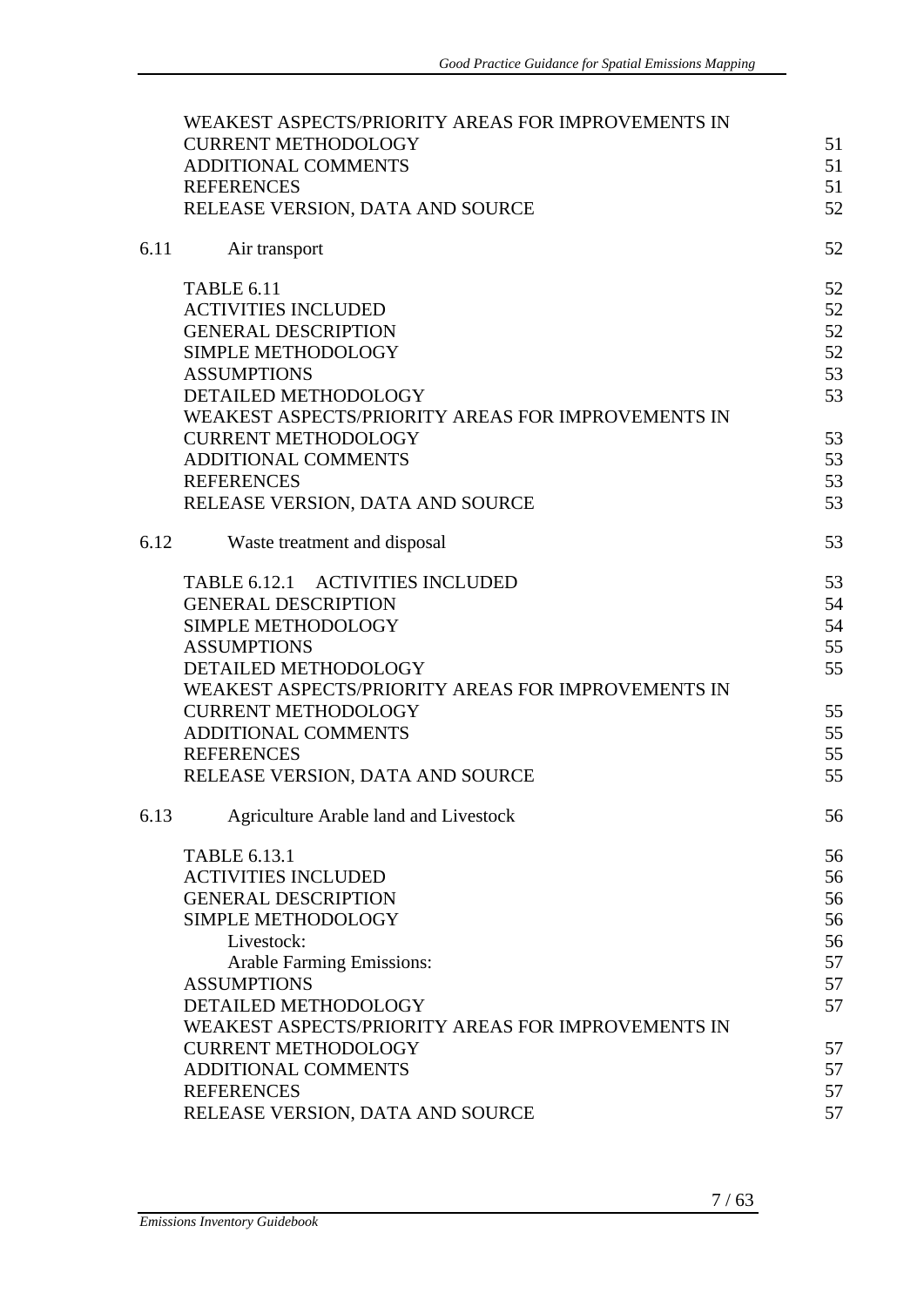| 7. Verification/Validation????? procedures | 58. |
|--------------------------------------------|-----|
| 7.1 VERIFICATION BY MEASUREMENTS           | 58. |
| References                                 | 59  |

# **Glossary of Terms:**

#### **Focal mean:**

**IPPC:** Integrated Pollution Prevention and Control.

**LDV:** 

#### **HDV:**

**LCPD**: Large Combustion Plant Directive

LPS: Large Point Source. Point Sources that require reporting as defined in the UNECE reporting Guidelines.

#### **NUTS:**

**Point Source:** A site location to which emissions can be attributed. This includes Large and smaller point sources.

#### **Road link:**

**Surrogate Spatial Dataset:** a geographically resolved dataset of statistics by grid, link, point or boundary such as employment by region, population by administrative boundary or vehicle activity by road link.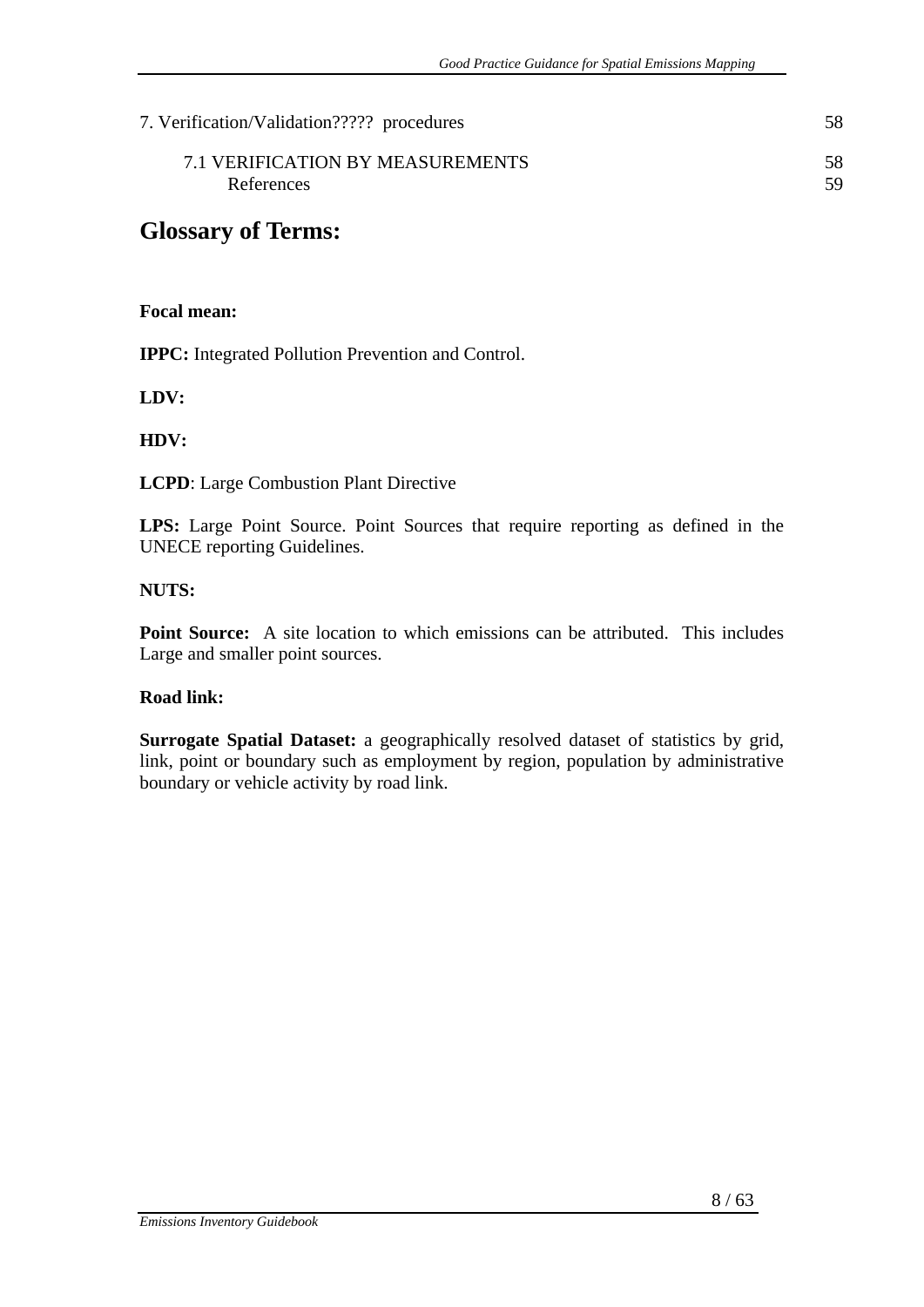# **1 Introduction**

This chapter is to provide guidance on compiling spatial emissions datasets in order to submit data as required under the LRTAP Convention.

The sectoral guidance has been arranged grouping sectors that require similar mapping approaches and datasets. The current structure will be modified and integrated into the new Guidebook revisions during 2007/2008.

Gridded emissions are increasingly important because:

- Reported spatial emissions data is an important input for models used to assess atmospheric concentrations and deposition, as the spatial location of emissions determine to a greate extent their athomspheric dispersion patterns. The results of model assessments inform national and international policies used to improve the environment and human health.
- Reporting of spatial emissions is required under the Gothenburg Protocol for Parties to the LRTAP Convention.

# **2. REPORTING OBLIGATIONS FOR SPATIAL EMISSIONS**

The UNECE/EMEP 2002 Emission reporting Guidelines provide details of the reporting requirements for spatial data (http://www.unece.org/env/eb/Air\_Pollutionwithcover\_15\_ENG.pdf paragraphs 22 and 23.). These Guidelines are subject to revision in 2007 and was adopted by the TFEIP in November 2006. We have chosen to refer to the not yet adopted by the EMEP SB and the EB version of the Guidelines . Reporting is required for Large Point Sources represented by Latitude and Longditude references for the location of the point source and for Gridded sources using the EMEP 50x50km grid represented by x,y values for the centre of the grid.

The Guidelines gives guidance on e.g.:

- The EMEP  $50 * 50$  km grid
- The sectoral definitions for Gridded and Large Point sources
- Additional Large Point Source information requirements e.g. height class
- The required pollutants (Main pollutants, PM, Pb, Cd, Hg, PAHs, HCB, dioxins/furans)
- Years for reporting.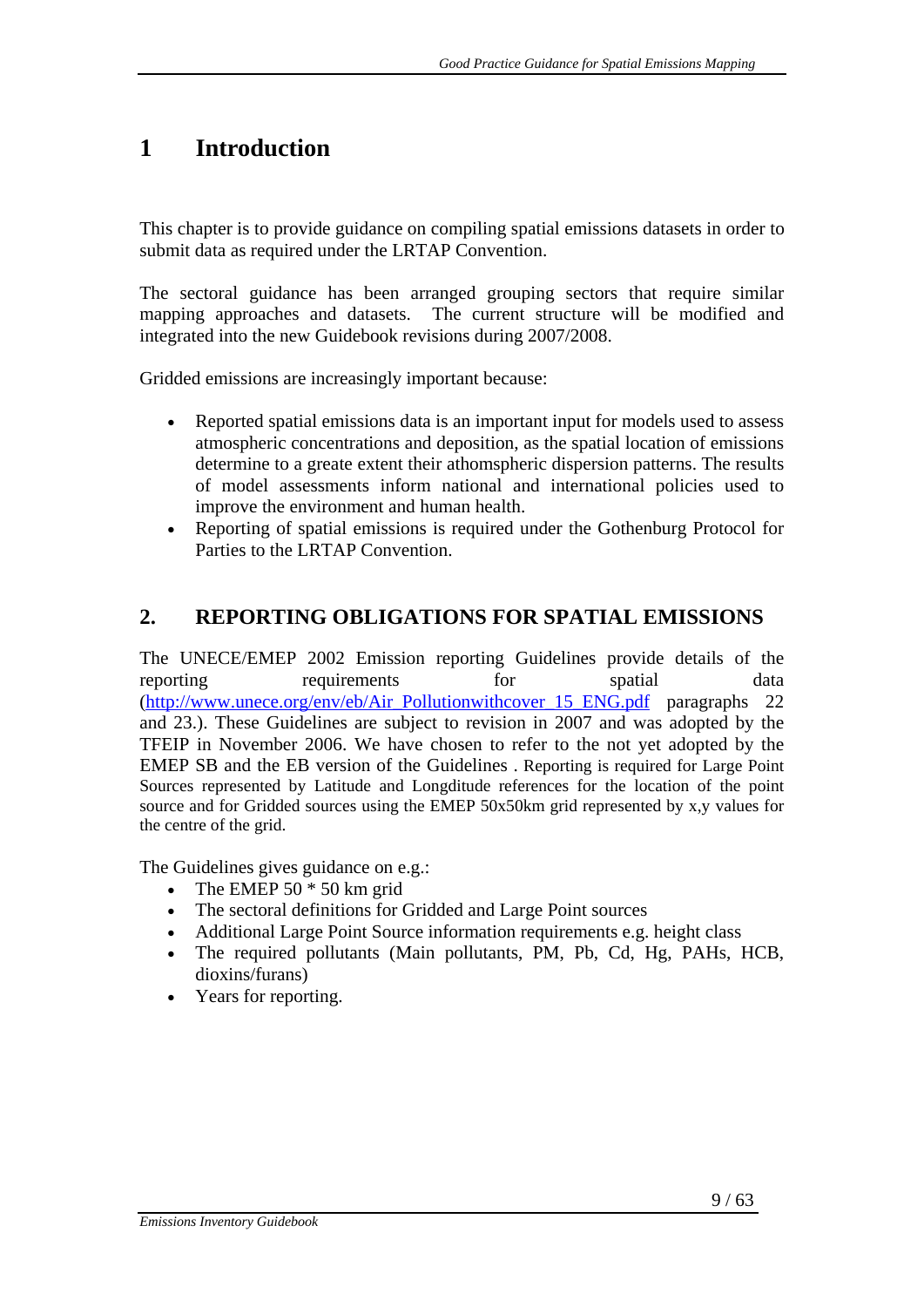# **3. Definitions**

#### **EMEP grid**

Please refer to **http://www.EMEP.int/grid/index.html** and Annex II

#### **Large Point Source:**

Large point sources (LPS) are defined as facilities<sup>1</sup> whose combined emissions, within the limited identifiable area of the site premises<sup>1</sup>, exceed the pollutant emission thresholds identified below which have been extracted from the full list of pollutants in E-PRTR Regulation<sup>2</sup> (Annex II)<sup>3</sup> and listed in table 1B below.

| <b>Pollutants/Subtances</b> | Thresholds in kg/year |
|-----------------------------|-----------------------|
| SO <sub>2</sub>             | 150 000               |
| $NO_{x}$                    | 100 000               |
| $_{\rm CO}$                 | 500 000               |
| <b>NMVOC</b>                | 100 000               |
| NH <sub>3</sub>             | 10 000                |
| $PM_{2.5}$                  | 50 000                |
| $PM_{10}$                   | 50 000                |
| Pb                          | 200                   |
| C <sub>d</sub>              | 10                    |
| Hg                          | 10                    |
| <b>PAH</b>                  | 50                    |
| <b>PCDD/F</b>               | 0.0001                |
| <b>HCB</b>                  | 10                    |

Table D1 List of pollutants to be reported for a LPS if the applicable threshold value is exceeded based on thresholds specified in E-PRTR Regulation (Annex II)<sup>4</sup>.

<sup>&</sup>lt;sup>1</sup> As defined in Article 2 (4) & (5) of the E-PRTR Regulation, "(4) 'facility' means one or more installations on the same site that are operated by the same natural or legal person;(5) 'site' means the geographical location of the facility; ", EC Regulation 166/2006 of the European Parliament and of the Council of 18 January 2006 concerning the establishment of a European Pollutant Release and Transfer Register and

amending Council Directives 91/689/EEC and 96/61/EC, OJ L33 of 4.2.2006, p. 1<br><sup>2</sup> EC Regulation 166/2006 of the European Parliament and of the Council of 18 January 2006 concerning the establishment of a European Pollutant Release and Transfer Register and amending Council Directives 91/689/EEC and 96/61/EC, OJ L33 of 4.2.2006, p. 1

 $3$  As PM<sub>2.5</sub> is not specified in the E-PRTR regulation this has been added to the table 1B of these guidelines with the same threshold as for  $PM_{10}$ .

EC Regulation 166/2006 of the European Parliament and of the Council of 18 January 2006 concerning the establishment of a European Pollutant Release and Transfer Register and amending Council Directives 91/689/EEC and 96/61/EC, OJ L33 of 4.2.2006, p. 1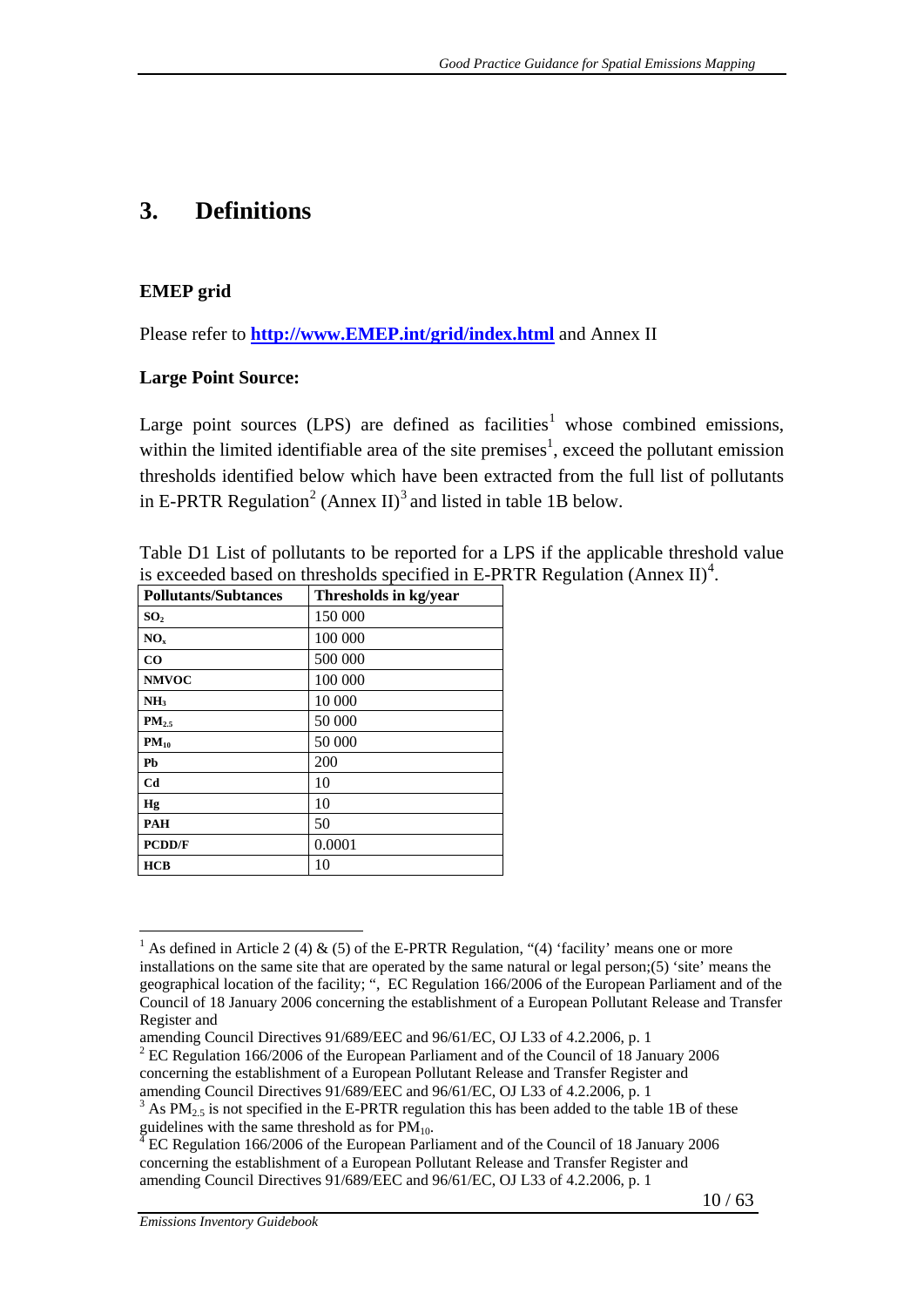Parties that do not report combustion process emissions under any other international or EU wide protocols or decisions may limit their criteria for Combustion Process LPS selection to > 300mw thermal capacity.

#### **Point Sources**

Point sources are represented by an x and y coordinate. This should represent the point of emission (i.e. a stack on an industrial site).



A point source is an emission source at a known location such as an industrial plant or a power station. Emissions from point sources represent sectors of a national inventory either fully (often for power stations where the sector is made up of large sites for which emissions reporting is mandatory) or in part (such as combustion in industry, for which only the large sites within the sector are required to report emissions).

#### **Area Sources (Polygons)**

Area polygons are often used to represent data attributed to administrative boundaries. This can also include data collection boundaries, site boundaries and other non linear or regular geographical features.



Polygons can also be used to represent a regular grided set of features. Polygons whether regular (gridded or irregular) are vector (line) based features and are characterised by multiple x,y coordinates for each line defining an area.

#### **Area Sources (Grids)**

Area sources can be represented in a regular grid of identically sized cells. The spatial aspects of grids are usually characterised by a geographical coordinates for the centre or corner of the grid and a definition of the size of each cell.

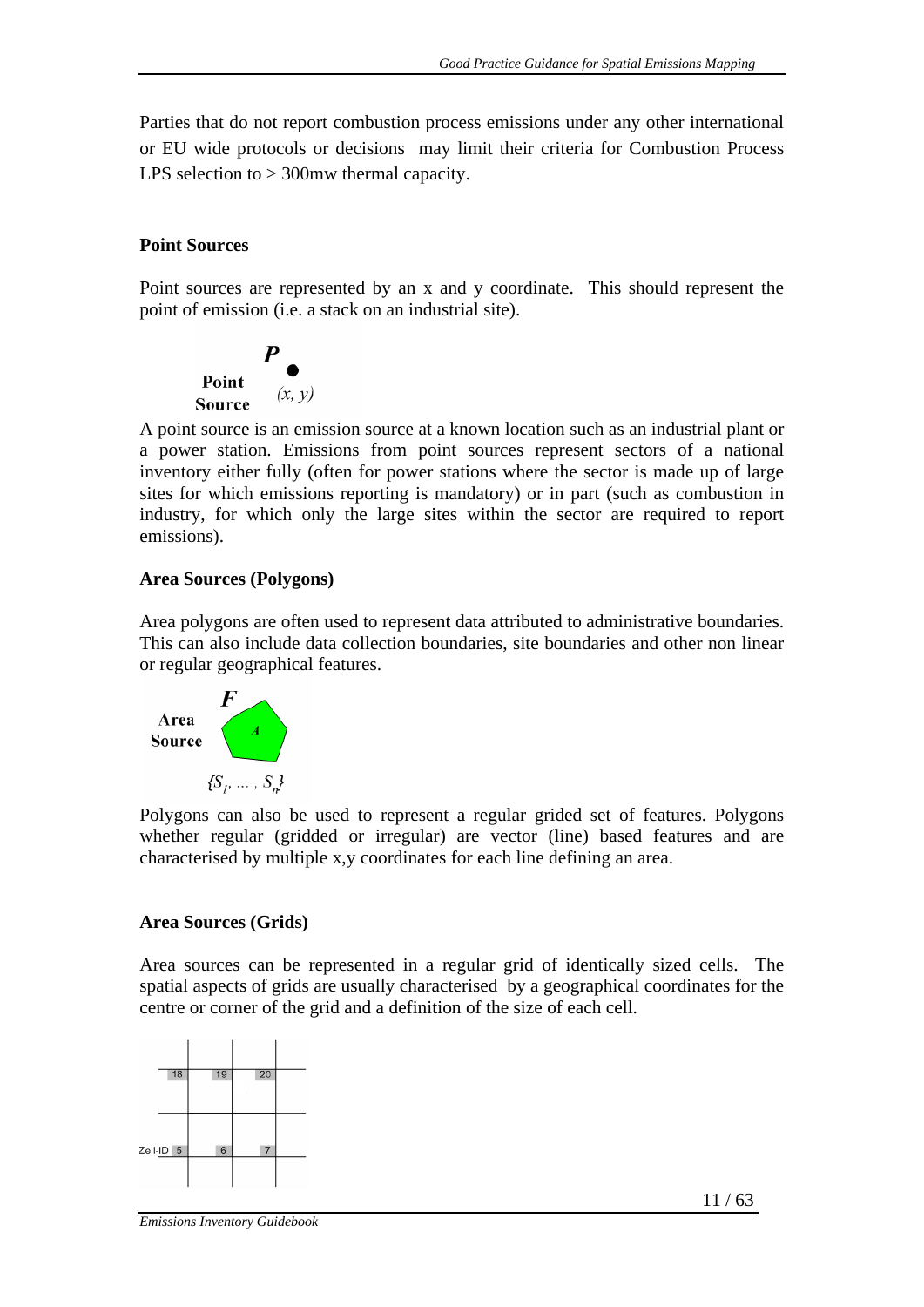Grids are often used to harmonise datasets as point, line and polygon features can be converted to grids and then several different layers of information (emission sources) can easily be aggregated together (see 4.4 Combining different spatial features below).

#### **Line Sources**

Line sources are represented by vectors with a starting node and an end node specifying an x,y location for each.



 Lines can be curved if the vector also has "vertices" WHAT IS THIS? attributed to it which provide additional x, y coordinates for sections of the line.

#### **International air and sea traffic:**

The following definitions apply to these reporting guidelines and are taken from chapters 3.5.1 and 3.6.1 of Volume 2 of the IPCC 2006 Guidelines.

**International Shipping:** Emissions from fuels used by vessels of all flags that are engaged in international water-borne navigation. The international navigation may take place at sea, on inland lakes and waterways and in coastal waters. Includes emissions from journeys that depart in one country and arrive in a different country. Exclude consumption by fishing vessels .

**International Aviation:** Emissions from flights that depart in one country and arrive in a different country. Include take-offs and landings for these flight stages. Emissions from international military aviation can be included provided that the same definitional distinction is applied.

# **4. General Guidance**

This section provides general guidance on the concepts and approaches to deriving and working with spatially resolved (e.g. sub-national) datasets. Please note that for modelling purposes, datasets with as high resolution as possible is preferable. Aggregation to the present EMEP 50x50 km grid could be done in the end, and further reference to the present EMEP grid is only made here due to the present Guidelines commitments.

Apart from a selection of detailed datasets, including some Countries detailed road transport networks and reported Large Point Source emissions data, most other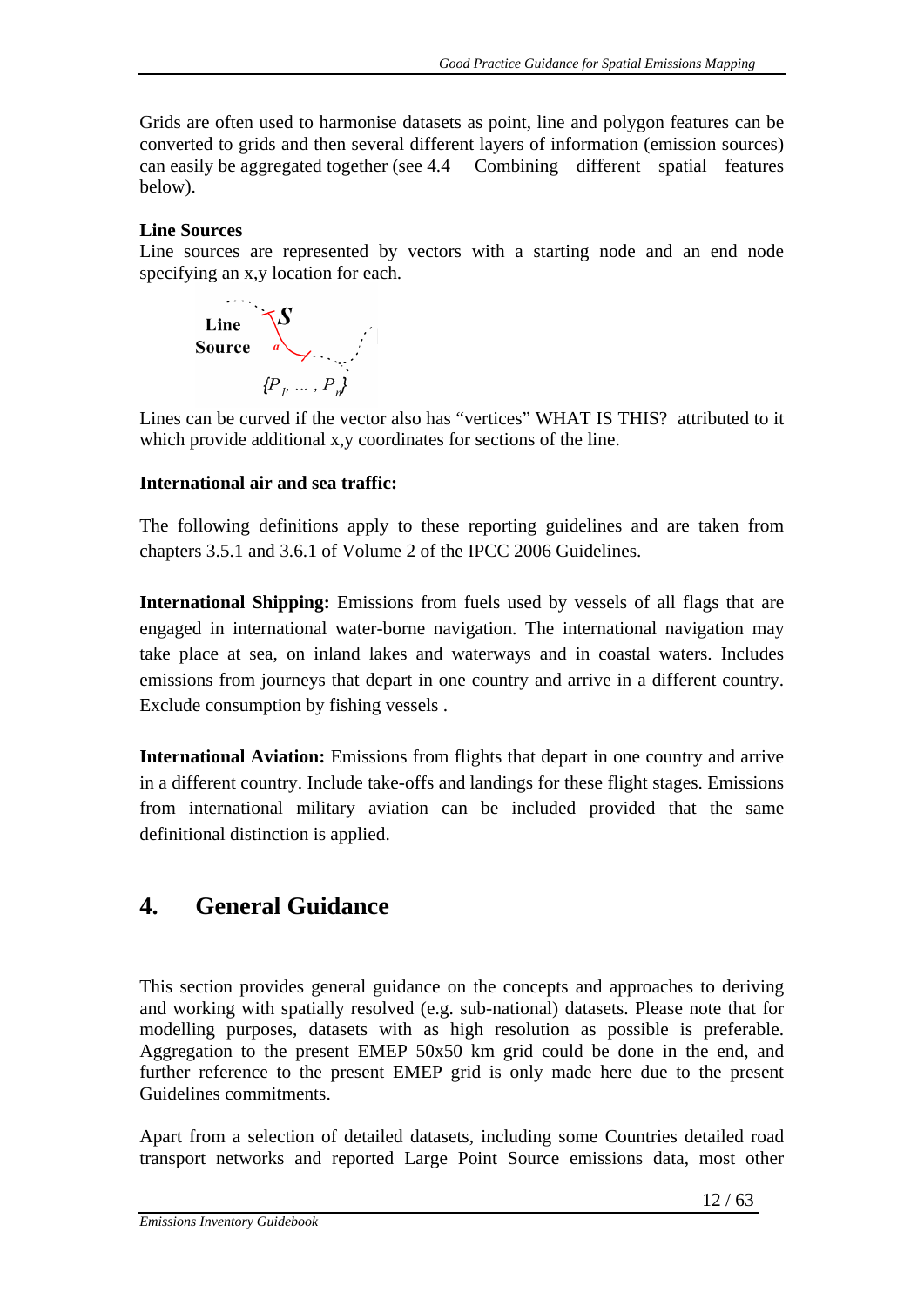nationally reported emissions datasets are based on national statistics and are not resolved spatially in a manner that could be readily aggregated to the required 50x50km EMEP grid. Where Parties inventories are compiled at a sub-national level these areas are usually too large to aggregate adequately to the EMEP 50x50km grids.

This presents the inventory compiler with a number of generic challenges that need to be resolved to produce spatial data accurately on the scales required including:

- **Finding key spatial data sources (Section 4.1)**
- **Gathering and working with point source data (Section 4.2)**.
- **Distributing national emissions using a number of different surrogate<sup>5</sup> spatial datasets (Section 4.3).**
- **Combining Spatial Features (Section 4.4):** Combining/aggregating surrogate data for different sectors available in different spatial forms (e.g. raster grids, polygons, lines) and resolving these forms to as high resolution as possible for possibly later aggregation to the appropriate 50x50km EMEP grid.
- **Converting between different Spatial Projections (Section 4.5).** Converting spatial data from different projection or co-ordinates into a standard co-ordinate and projection system for combination with other sectors and eventually conversion to the EMEP 50x50km grid.

# **4.1 Finding key spatial data sources**

There are a number of different sources of spatial data. The first place to look should be national statistical centres such as demographic, economic, transport, regulatory, energy, regulating bodies and trade associations as these data are likely to be most up-to-date. Sometimes spatial datasets are maintained independently of their geographies. Statistics may be collected and stored with reference to regional or local government names while the information that defines the spatial boundaries of these areas (geographies) could be maintained in separate mapping datasets. Often a national body is responsible for the boundary datasets while specific statistics attributable to these boundaries will be available from elsewhere. In these cases the statistics will need to be joined to the boundary dataset using lookups and boundary IDs.

Where national data is unavailable or too time consuming to collect, a number of international datasets can be used.

# **4.1.1 NATIONAL DATASETS:**

#### **Population and employment.**

Most countries will have spatial population and employment datasets based on administrative boundaries that can be used/combined to derive specific distributions or used as general default distributions where other methods are not feasible.

1

 $<sup>5</sup>$  A substitute: referring to a dataset that will give a proxy distribution of emissions but may not</sup> correlate directly to the real spatial patterns of emissions.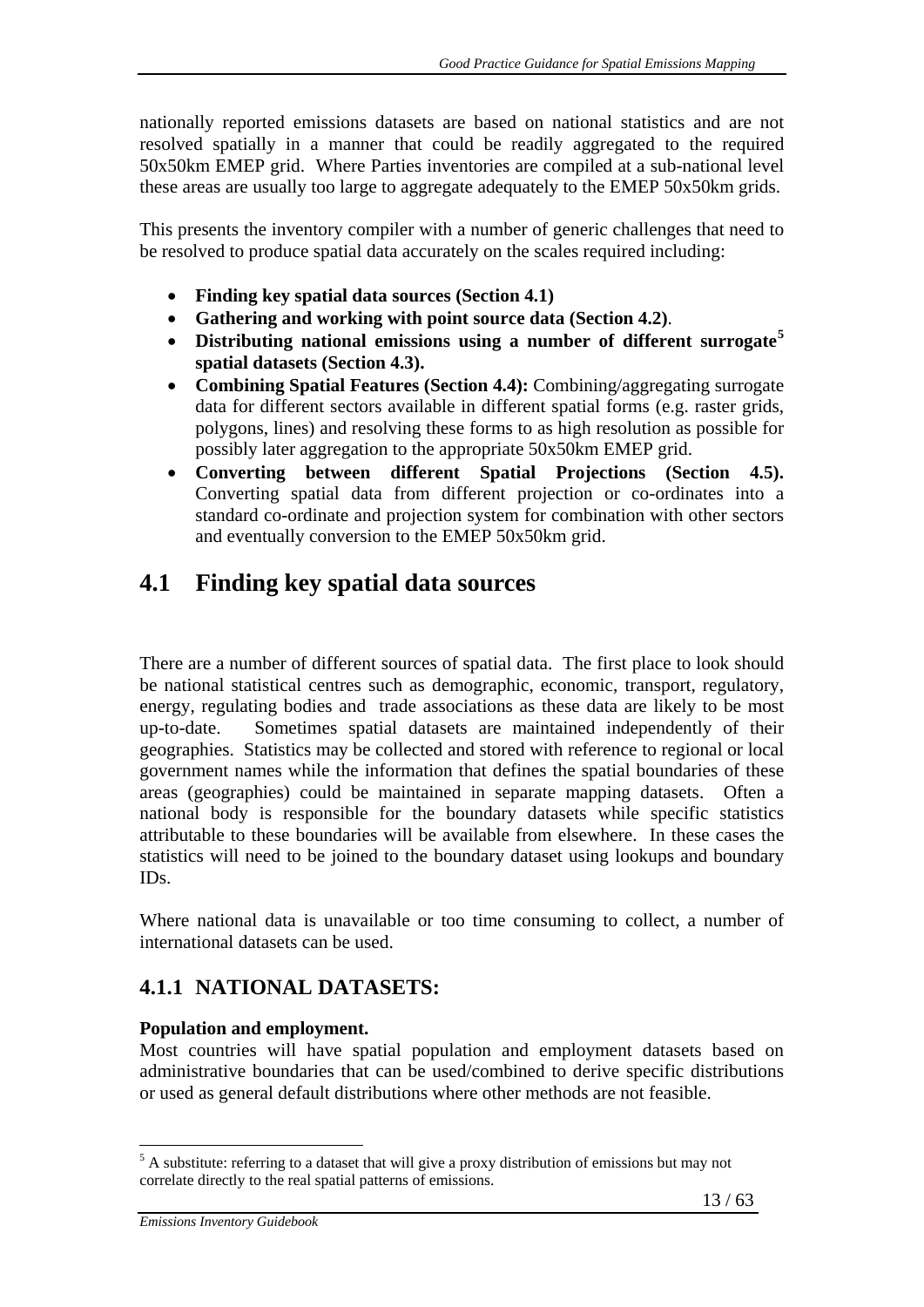#### **Gas distribution networks:**

Information on gas supply by region or on a GIS bases is often available from energy departments gas suppliers or from national statistical centres. Even national information on the number of households with/without gas supply can be useful.

#### **Agricultural data.**

Most countries have agricultural census or survey data collected at a detailed spatial scale at administrative boundary level.

#### **Road Network Information.**

It is likely that many countries will hold national or commercial road network datasets. These can be used to help distribute road traffic emissions in combination with traffic intensity statistics for administrative boundaries or specific count points.

#### **Rail.**

"To be completed"

#### **Airport activity data.**

Many countries have detailed aircraft movement datasets as part of their national statistics. These can be used to distribute emissions from Landing and Take-Off (LOT) and from airside support vehicles to air port areas.

#### **National shipping.**

"To be completed"

#### **Local Inventory data:**

In some cases local inventory data can be used to improve the spatial distribution of emissions for transport and stationary sources. However, integration of this data with the nationally reported data and resolving emissions allocated to other areas can be time consuming and difficult to document. ACCORDING TO A SURVEY ZIG JUST MADE IN CONNECTION TO A ws ON LOCAL SCALES, FEW COUNTRIES DO

#### **Large Point Source Information.**

Regulation of large point sources is common in most Countries and reporting of regulated emissions through the Auhaus Convention and the OECD-PRTR, LCPD, EPER and E-PRTR established a requirement for regular point source emissions reporting. Regulators within Countries that are party to these protocols and directives will have publicly available records of reported emissions data. Alternative Large Point Source information sources can include:

- Trade Associations
- Operators
- Statistical energy and productivity publications (Capacity)

## **4.1.2 INTERNATIONAL DATASETS**

There are a number of different international datasets that can be used to derive a countries spatial emissions.

#### **INSPIRE**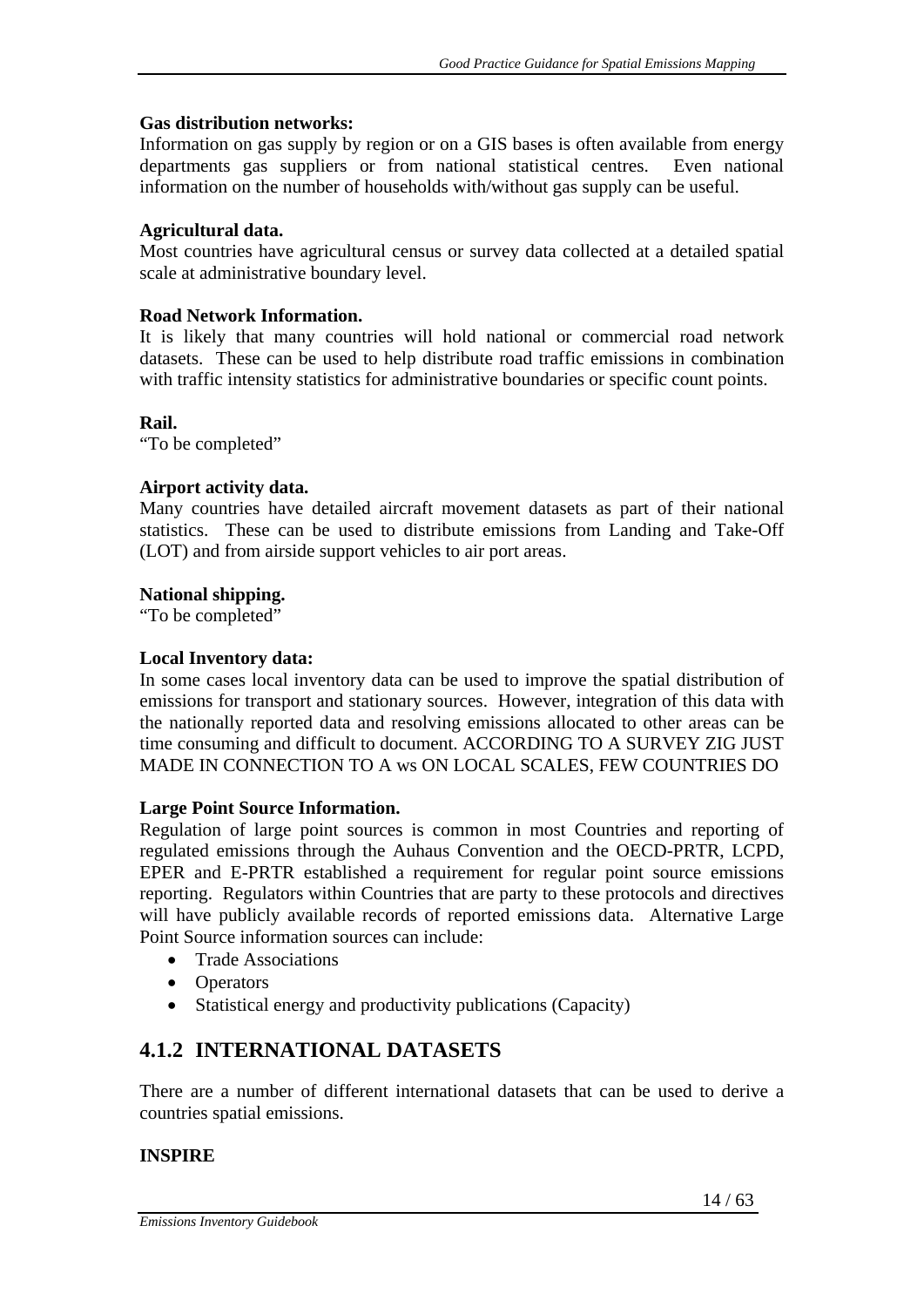In the future the EU intends to provide access to spatial datasets through the INSPIRE programme http://eu-geoportal.jrc.it/gos

• A number of different geographical datasets will be available under this European Initiative.

#### **Corine:**

Provides processed satellite images showing different landcover classes that can be used to distribute emissions for different sectors. This data can be accessed from http://dataservice.eea.europa.eu/dataservice/metadetails.asp?id=823 or http://dataservice.eea.europa.eu/dataservice/metadetails.asp?id=950 and provides among the 45 different landcover the following of relevance to emissions mapping.

- Continuous urban fabric
- Discontinuous urban fabric
- Industrial or commercial units
- Road and rail networks and associated land
- Port areas
- Airports
- Mineral extraction sites
- Dump sites
- Construction sites
- Green urban areas
- Arable land
- Sport and leisure facilities

A number of these CORINE datasets can be used individually or in combination to generate spatial distributions for sectoral emissions.

Where CORINE or similar data is not available, satellite based landcover data can often be derived from raw images using the CORINE methodology. Expertise to support this can be found from REFERENCE NEEDED. MAYBE WWW.TEMIS.NL?

#### **ICAO:**

Airport statistics for major airports can be obtained from the ICAO website if country specific data are not available. see http://www.icaodata.com/Trial/WhatIsICAO.aspx

#### **Eurostat:**

Employment data is available from Eurostat at NUTS 3 level, split into three categories – services, industry and agriculture. Employment statistics are reported using the NACE classification system. http://forum.europa.eu.int/irc/dsis/bmethods/info/data/new/classifications/nace\_en.pdf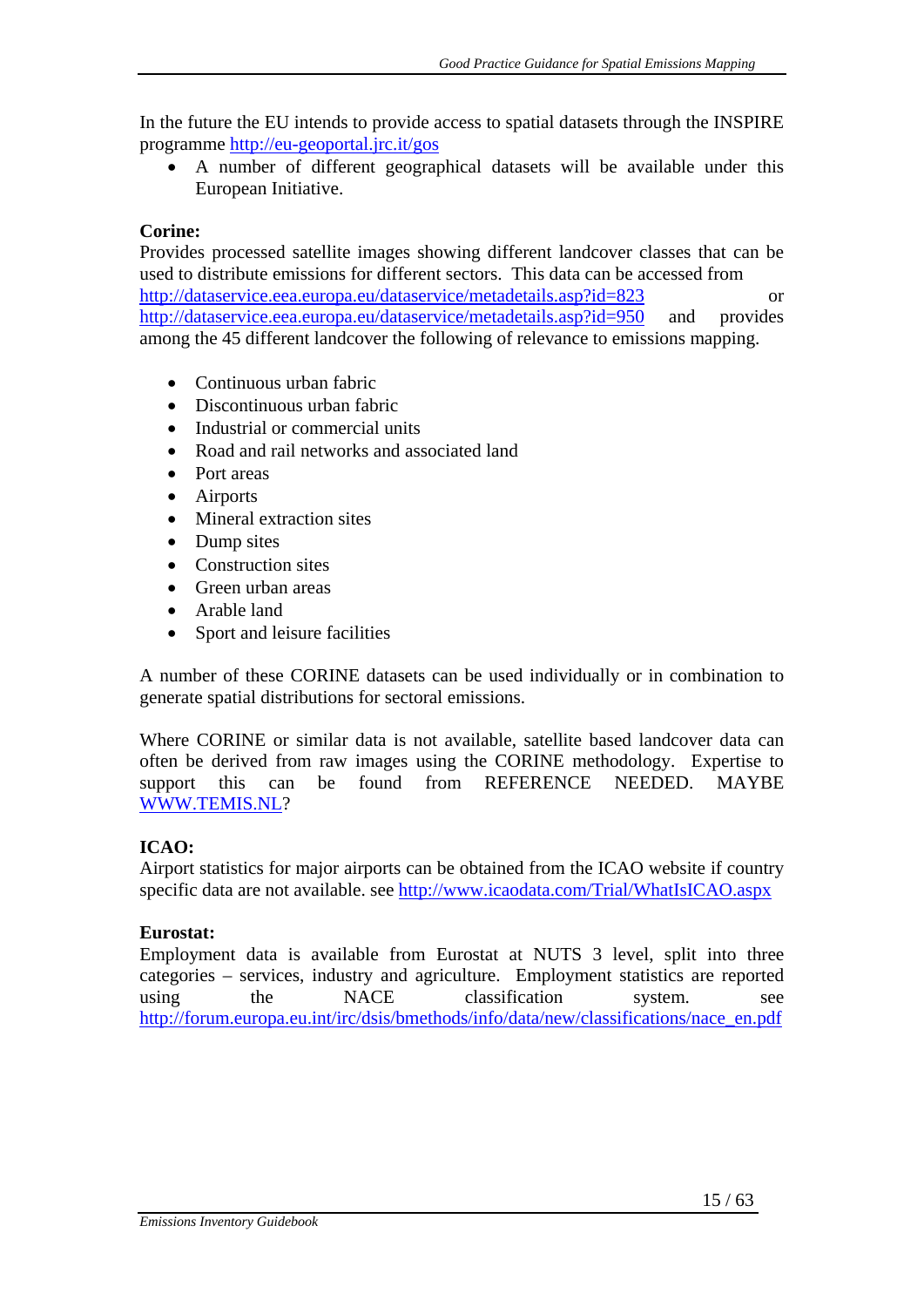# **4.2 Gathering and working with point source data**

There are a number of different types/forms of spatial dataset. Most will fall into one or other of the following categories outlined below.

Emissions for the point sources can be compiled using a number of different data sources and techniques. For convenience, the point source data can be divided into three groups:

- 1. Regulated point sources such as those regulated under the Integrated Pollution Control (IPC) or Integrated Pollution Prevention and Control (IPPC) regulatory regimes or where there is a requirement for centralized annual emissions reporting (e.g. for EPER/E-PRTR/the Large Combustion Plant (LCP) Directive)
- 2. Point sources that are regulated but for which there are no annual emissions reporting requirements (this is often smaller plants). For these sources emissions can be estimated based on centralized data on process type and information records associated with the original application for emission permits.
- 3. Point sources for sites or pollutants not reported or regulated. Emissions can be modeled by distributing national emission estimates over the known sources on the basis of capacity, pollutant correlations with reported data (e.g. particulate to PM10/PM2.5 ) or some other 'surrogate' statistic such as employment. Box x provides some examples of approached to deriving emissions for point sources in the absence of reported data.

#### **Example 1: Estimating point Source Emissions for Sources/Pollutants that are not reported**

Point source data are often not available for all processes even if the location of the emissions are known. Sources may not need to report emissions if these are below a specified reporting threshold or are not required to report. In some cases, datasets are not complete. Furthermore, some point sources are not regulated. In these cases, point source data is generated using national emission factors and some 'surrogate' activity statistic. Examples of approaches used are given below:

- Estimates of plant capacity, can be used to allocate the national emission estimate. This approach can be used, for example, for bread bakeries where estimates of the capacity of large mechanized bakeries can be made or gathered from national statistics or trade associations.
- Emission estimates for one (reported) pollutant can be used to weight the national emission estimate of another pollutant. For example, emissions of PM10 from certain coating processes can been estimated by allocating the national total to sites based on their share of the national VOC emission.
- Deriving point source estimates based on pollutant ratios can be used to fill gaps in reported emissions data. In some cases PM10/PM2.5 ratios can be established to estimate emissions for PM10 and PM2.5 for similar processes. Where no other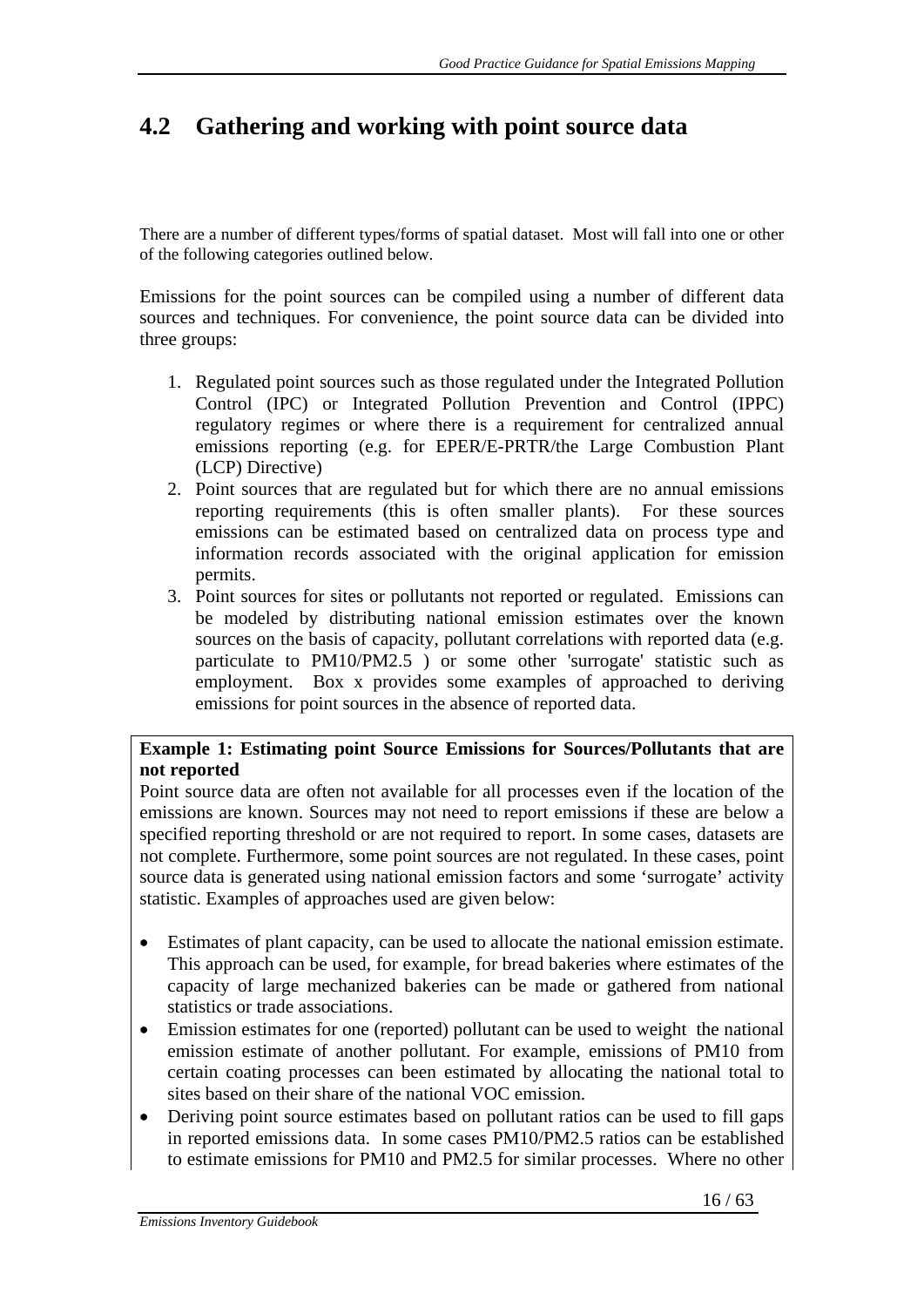data is available other pollutants such as NOx and SO2 can be used to distribute other pollutant emissions.

• Assuming that all plants in a given sector have equal emissions. In a few cases where there are relatively few plants in a sector but no activity data can be derived, emissions can be assumed to be equal at all of the sites.

With the possible exception of using plant capacity, many of the approaches listed above will yield emission estimates which are subject to significant uncertainty. However, most of the emission estimates generated using these methods are, individually, relatively small and the generation of point source data by these means is judged better than mapping the emissions as area sources.

The derived point source dataset should be able to differentiate point source emissions into the relevant reporting sectors so that emissions can be reconciled with national totals for these sectors.

# **4.3 DISTRIBUTING NATIONAL EMISSIONS**

In many cases (where emissions can not be calculated at a suitably small spatial scale or estimates are inconsistent with national estimates and statistics) national emission estimates will need to be distributed across the national spatial area using a surrogate spatial dataset.

#### **Basic Principals:**

The basic principals of distributing emissions presented in the formula below using a surrogate spatial dataset x:

$$
emission_{ix} = emission_{i} \times \frac{value_{ix}}{\sum_{jx}^{ix} value}
$$

#### **Where :**

**Emission**<sub>ix</sub>: is the emissions attributed to a specific geographical feature (e.g. a gridcell or administrative boundary)within the spatial surrogate dataset x.

**Emission** $_{t}$ : is the total national emission for a sector to be distributed across the national area using the (x) surrogate spatial dataset.

**Value**<sub>ix  $\cdot$  jx : are the surrogate data value of each of the specific geographical features</sub> within the spatial surrogate dataset x.

The following steps should be followed:

- 1. Determine the emission total to be distributed ( $Emission_{ix}$ ) (either national total for sector or where a sector is represented by some large point sources; national total – sum of point sources).
- 2. Distribute that emission using the basic principals above using a suitable surrogate statistic (according to the detailed guidance by sector below).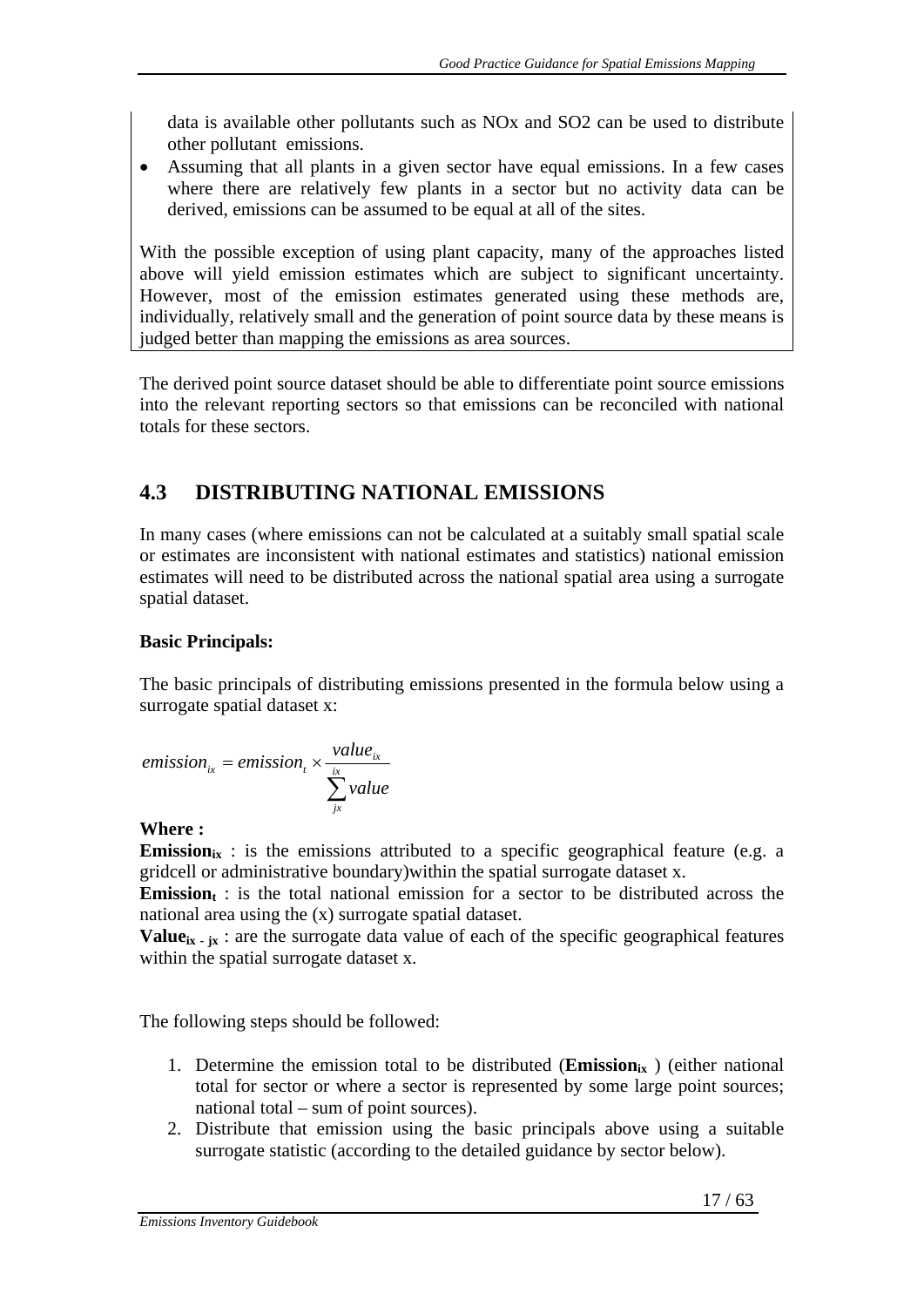This approach effectively shares out the national emissions according to the intensity of a chosen or derived spatially resolved statistic.

#### **Example 2 Distribution of national emissions**:

- to allocate SO2 emissions from residential combustion based on a gridded or administrative boundary (e.g. NUTS) spatial dataset of population density. However, emissions of SO2 may not correlate very well to population density in countries where a variety of different fuels are burned (e.g. city centres may burn predominantly gas and therefore produce very little SO2 emissions per head of population). Additional survey information and or energy supply data (e.g. metered gas supply) could be used to enhance the population based surrogate for residential emissions and achieve a better spatial correlation to "real" emissions.
- or to allocate national transport emissions to road links (road line maps) based on measured or modelled traffic flow, road type or road width information for each of the road links. Again, the closer the distribution attributes for each road link correlate to the actual emissions, the better. For example road width and road type only loosely relate to traffic emissions and provide a poor distribution method, being able to distinguish between the numbers of heavy goods vehicles and cars using different road links each year will improve the compilers ability to accurately allocate emissions.

Emissions at this point are likely to be in a number of different spatial forms including different sizes grids, polygons, lines and even point sources (where emissions are derived by allocating national estimates according to published capacity or employment information) determined by the spatial characteristics of the source data.

In many cases combinations of different spatial datasets will provide the best results for distributing emissions. For example, where traffic count/density information is not available basic road link information can be combined with population data to derive appropriate emission distribution datasets (see section 6.8 Road transport).

# **4.4 Combining different spatial features**

Spatial emission data will need to be combined to form emission maps for totals and in order to derive the EMEP 50x50km grids. This is generally done by resolving the different spatial forms to a common grid so that different sectors can be aggregated. The common grid can either be the EMEP 50x50km grid or another grid based on national coordinates and or smaller cell sizes. The methodologies for converting the different forms to a common grid are outlined below. For line and area conversion to grids an intersect operation is needed. This intersects the boundaries of the polygon or the length of the line with the boundaries of the grid an creates a new set of features that are cut to the extent of each gridcell.

#### *Area source (Polygons) to Grids*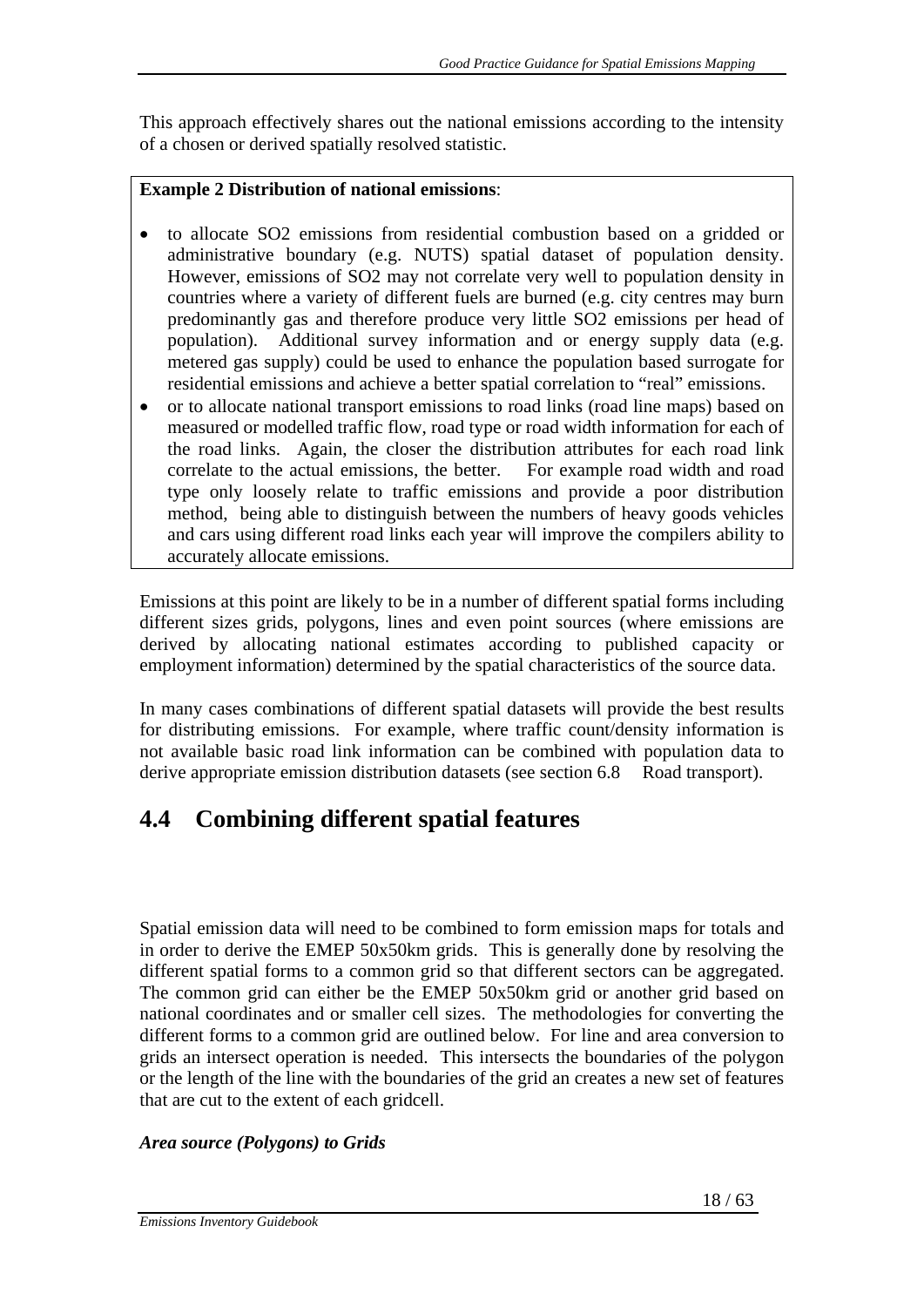Intersecting the polygon with the grid will produce a dataset of polygons contained within each grid.



emissions/surrogate statistics from the original polygon to the gridcells. Alternatively an emission rate/area can be applied to the new polygon area and that emission/surrogate statistic assigned to the gridcell.

#### *Point Sources to Grids*

Point sources can be allocated directly to the grid within which they are contained by converting the x,y values to that of the coordinates used to georeference the grid or by intersecting the point with the grid.



#### *Line Sources to Grids*

Intersecting the line features with the grid will produce a dataset of shorter line lengths contained within each grid. The fraction of the original line length of the new line can be used to distribute the emissions/surrogate statistics from the original line to the gridcells. Alternatively an emission rate/unit of length can be applied to the new line length and that emission/surrogate statistic assigned to the gridcell.

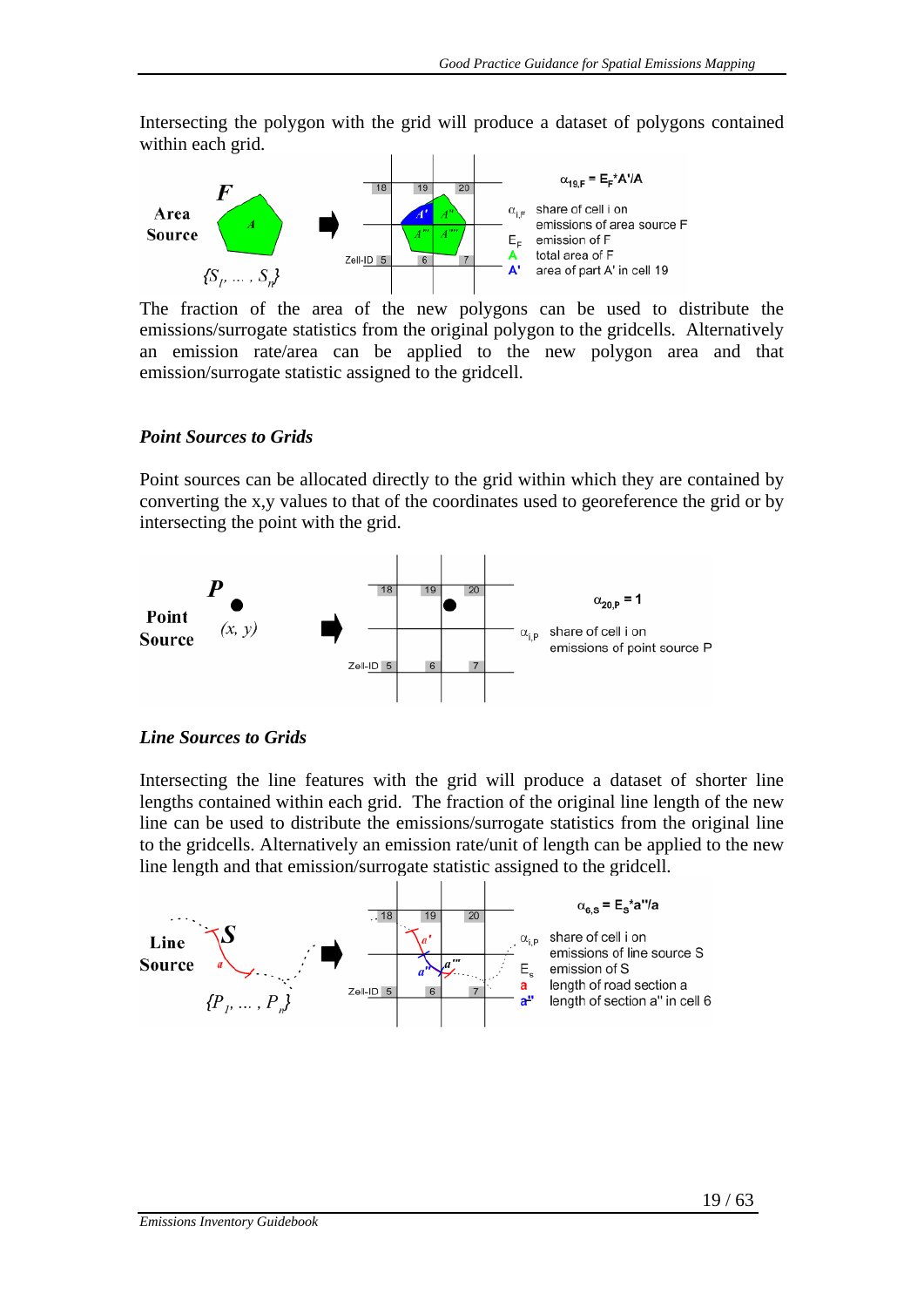# **4.5 CONVERTING BETWEEN DIFFERENT SPATIAL PROJECTIONS (E.G. GIS TO EMEP).**

In a number of cases an inventory compiler may need to combine data from different spatial datasets and to eventually derive the 50x50kmEMEP grid a number of different spatial extents and datasets will need to be combined. Annex 1 presents the definition of the EMEP grid.

The Open Geospatial Consortium Inc. provides guidance and standards for Coordinate Transformation see http://www.opengeospatial.org/standards/ct . Much of this guidance and key variables

# **5. Setting priorities - working with Available resources**

# **and data**

The following list of actions should be considered in order to define a spatial distribution project:

- 1. Use Key Source Analysis to identify to the most important sources, and give the most time to these.
- 2. Try to make use of existing spatial datasets and carefully consider the merits vs costs of extensive new surveying or data processing to derive new spatial datasets
- 3. Make use of GIS tools and skills to improve the usefulness of available data.
- 4. It is recommended to select the surrogate data that is judged to most closely represent the spatial emissions patterns and intensity. E.g. for combustion sources surrogate spatial datasets that most closely match the spatial patterns of fuel consumed by type should be chosen. In some cases specialized surrogate statistics can be derived from a number of different spatial surrogate datasets (e.g. Example 1).
- 5. Surrogate spatial datasets that are complete (cover the whole national area) should be preferred.
- 6. Issues relating to non disclosure may be encountered (at a sectoral or spatial level) that may impose barriers to acquiring data (e.g. population, agriculture, employment data). As only highly aggregated output data is needed for reporting, signing of non disclosure or confidentiality agreements or asking the data supplier to derive aggregated datasets may improve the accessibility of this data. It will be important that issues relating to this are identified and dealt with in consultation with the national statistical authority.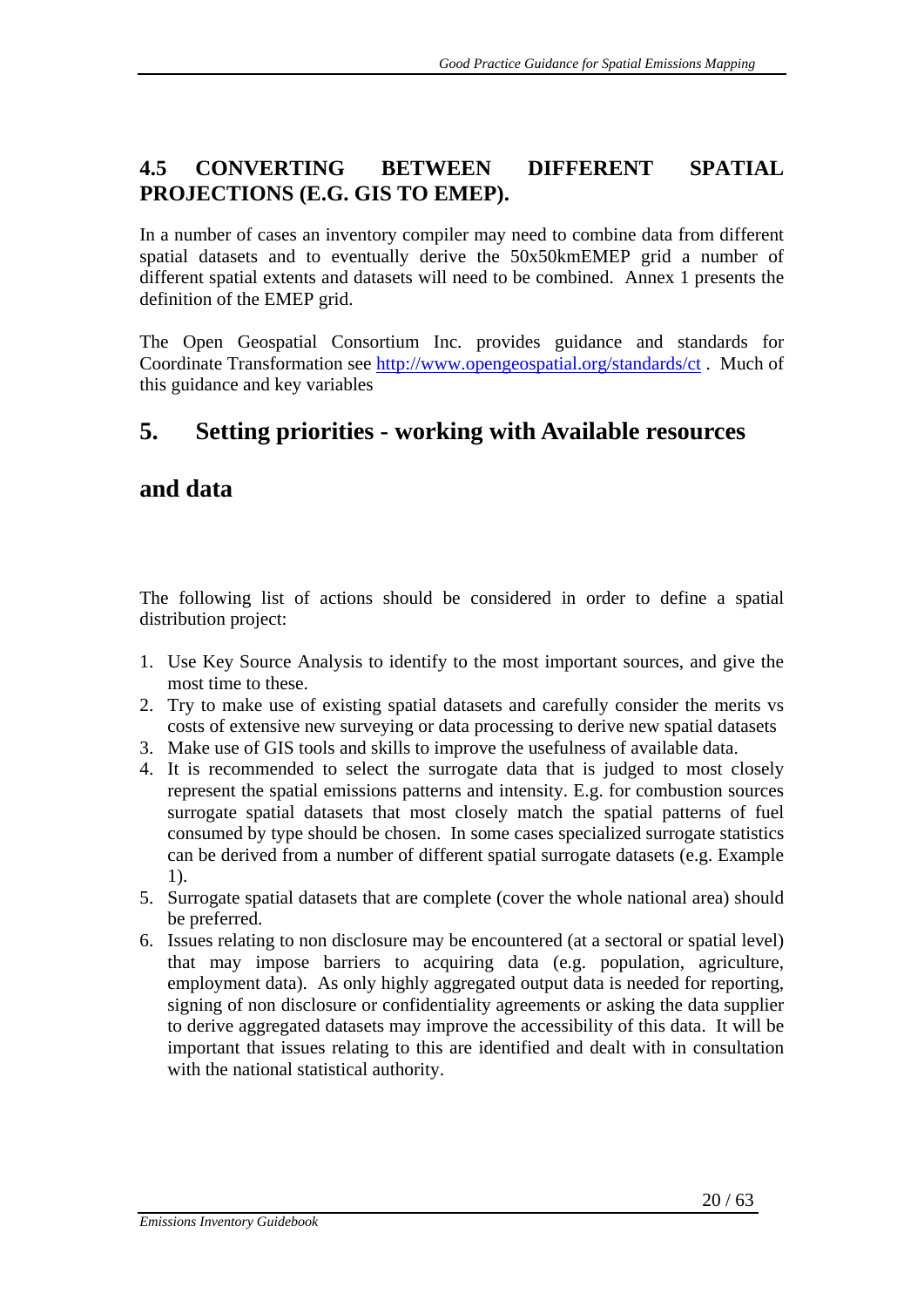# **6. Sectoral Guidance**

The sectoral guidance below provides methodological approaches by sector for distributing national emissions. Sectors have been grouped where similar spatial datasets apply. Generic methodology for dealing with point sources, in distributing national emissions over a surrogate spatial dataset, combining different spatial datasets (e.g. points and areas) and in generating the EMEP grid are included in the general guidance above.

Table xx taken from the 2007 Guidelines gives an overview of the required grid categories

| <b>NFR Code</b><br>Longname<br>1 A 1 a Public Electricity and Heat Production<br>1 A 1 a<br>1 A 1 b<br>A 1 b Petroleum refining<br>1 A 1 c Manufacture of Solid Fuels and Other Energy Industries<br>1 A 1 c<br>1 A 2 a<br>1 A 2 a Stationary Combustion in Manufacturing Industries and Construction: Iron and Steel<br>1 A 2 b<br>A 2 b Stationary Combustion in Manufacturing Industries and Construction: Non-ferrous Metals<br>1 A 2 c<br>1 A 2 c Stationary Combustion in Manufacturing Industries and Construction: Chemicals<br>1 A 2 d<br>A 2 d Stationary Combustion in Manufacturing Industries and Construction: Pulp, Paper and Print<br>A 2 e Stationary Combustion in Manufacturing Industries and Construction: Food Processing,<br>1 A 2 e<br>Beverages and Tobacco<br>1 A 2 f i Stationary Combustion in Manufacturing Industries and Construction: Other (Please specify<br>1 A 2 f i<br>in your IIR)<br>1 A 5 a<br>1 A 5 a Other, Stationary (including Military)<br>1 A 4 a i<br>1 A 4 a i Commercial / Institutional: Stationary<br>1 A 4 b i<br>1 A 4 b i Residential: Stationary plants<br>$1A4c$ i<br>A 4 c i Agriculture/Forestry/Fishing: Stationary<br>2 A 1<br>2 A 1 Cement Production<br>2 A 2<br>2 A 2 Lime Production<br>2 A 3<br>2 A 3 Limestone and Dolomite Use<br>2A4<br>2 A 4 Soda Ash Production and use<br>2A5<br>2 A 5 Asphalt Roofing<br>2 A 6<br>2 A 6 Road Paving with Asphalt<br>2 A 7 a<br>2 A 7 a Quarrying and mining of minerals other than coal<br>2 A 7 b<br>2 A 7 b Construction and demolition<br>2 A 7 c<br>2A 7 c Storage, handling and transport<br>2 A 7 d Other Mineral products (Please specify the sources included/excluded in the notes column to<br>2 A 7 d<br>the right)<br>2 B 5 a Other chemical industry (Please specify the sources included/excluded in the notes column to<br>2 B 5 a<br>the right)<br>2 B 5 b Storage, handling and transport (Please specify the sources included/excluded in the notes<br>column to the right)<br>2 B 5 b<br>2 B 1<br>2 B 1 Ammonia Production<br>2 B 2<br>2 B 2 Nitric Acid Production<br>2 B 3<br>2 B 3 Adipic Acid Production<br>2 B 4<br>2 B 4 Carbide Production<br>2 C 1<br>2 C 1 Iron and Steel Production | NFR Aggregation<br><b>Gridding</b><br><b>LPS</b><br>and | for              |                              |
|---------------------------------------------------------------------------------------------------------------------------------------------------------------------------------------------------------------------------------------------------------------------------------------------------------------------------------------------------------------------------------------------------------------------------------------------------------------------------------------------------------------------------------------------------------------------------------------------------------------------------------------------------------------------------------------------------------------------------------------------------------------------------------------------------------------------------------------------------------------------------------------------------------------------------------------------------------------------------------------------------------------------------------------------------------------------------------------------------------------------------------------------------------------------------------------------------------------------------------------------------------------------------------------------------------------------------------------------------------------------------------------------------------------------------------------------------------------------------------------------------------------------------------------------------------------------------------------------------------------------------------------------------------------------------------------------------------------------------------------------------------------------------------------------------------------------------------------------------------------------------------------------------------------------------------------------------------------------------------------------------------------------------------------------------------------------------------------------------------------------------------------------------------------------------------------------------------------------------|---------------------------------------------------------|------------------|------------------------------|
|                                                                                                                                                                                                                                                                                                                                                                                                                                                                                                                                                                                                                                                                                                                                                                                                                                                                                                                                                                                                                                                                                                                                                                                                                                                                                                                                                                                                                                                                                                                                                                                                                                                                                                                                                                                                                                                                                                                                                                                                                                                                                                                                                                                                                           | (GNFR)                                                  |                  |                              |
|                                                                                                                                                                                                                                                                                                                                                                                                                                                                                                                                                                                                                                                                                                                                                                                                                                                                                                                                                                                                                                                                                                                                                                                                                                                                                                                                                                                                                                                                                                                                                                                                                                                                                                                                                                                                                                                                                                                                                                                                                                                                                                                                                                                                                           | A_PublicPower                                           |                  |                              |
|                                                                                                                                                                                                                                                                                                                                                                                                                                                                                                                                                                                                                                                                                                                                                                                                                                                                                                                                                                                                                                                                                                                                                                                                                                                                                                                                                                                                                                                                                                                                                                                                                                                                                                                                                                                                                                                                                                                                                                                                                                                                                                                                                                                                                           | <b>B_IndustrialComb</b>                                 |                  |                              |
|                                                                                                                                                                                                                                                                                                                                                                                                                                                                                                                                                                                                                                                                                                                                                                                                                                                                                                                                                                                                                                                                                                                                                                                                                                                                                                                                                                                                                                                                                                                                                                                                                                                                                                                                                                                                                                                                                                                                                                                                                                                                                                                                                                                                                           |                                                         |                  |                              |
|                                                                                                                                                                                                                                                                                                                                                                                                                                                                                                                                                                                                                                                                                                                                                                                                                                                                                                                                                                                                                                                                                                                                                                                                                                                                                                                                                                                                                                                                                                                                                                                                                                                                                                                                                                                                                                                                                                                                                                                                                                                                                                                                                                                                                           |                                                         |                  |                              |
|                                                                                                                                                                                                                                                                                                                                                                                                                                                                                                                                                                                                                                                                                                                                                                                                                                                                                                                                                                                                                                                                                                                                                                                                                                                                                                                                                                                                                                                                                                                                                                                                                                                                                                                                                                                                                                                                                                                                                                                                                                                                                                                                                                                                                           |                                                         |                  |                              |
|                                                                                                                                                                                                                                                                                                                                                                                                                                                                                                                                                                                                                                                                                                                                                                                                                                                                                                                                                                                                                                                                                                                                                                                                                                                                                                                                                                                                                                                                                                                                                                                                                                                                                                                                                                                                                                                                                                                                                                                                                                                                                                                                                                                                                           |                                                         |                  |                              |
|                                                                                                                                                                                                                                                                                                                                                                                                                                                                                                                                                                                                                                                                                                                                                                                                                                                                                                                                                                                                                                                                                                                                                                                                                                                                                                                                                                                                                                                                                                                                                                                                                                                                                                                                                                                                                                                                                                                                                                                                                                                                                                                                                                                                                           |                                                         |                  |                              |
|                                                                                                                                                                                                                                                                                                                                                                                                                                                                                                                                                                                                                                                                                                                                                                                                                                                                                                                                                                                                                                                                                                                                                                                                                                                                                                                                                                                                                                                                                                                                                                                                                                                                                                                                                                                                                                                                                                                                                                                                                                                                                                                                                                                                                           |                                                         |                  |                              |
|                                                                                                                                                                                                                                                                                                                                                                                                                                                                                                                                                                                                                                                                                                                                                                                                                                                                                                                                                                                                                                                                                                                                                                                                                                                                                                                                                                                                                                                                                                                                                                                                                                                                                                                                                                                                                                                                                                                                                                                                                                                                                                                                                                                                                           |                                                         |                  |                              |
|                                                                                                                                                                                                                                                                                                                                                                                                                                                                                                                                                                                                                                                                                                                                                                                                                                                                                                                                                                                                                                                                                                                                                                                                                                                                                                                                                                                                                                                                                                                                                                                                                                                                                                                                                                                                                                                                                                                                                                                                                                                                                                                                                                                                                           |                                                         |                  |                              |
|                                                                                                                                                                                                                                                                                                                                                                                                                                                                                                                                                                                                                                                                                                                                                                                                                                                                                                                                                                                                                                                                                                                                                                                                                                                                                                                                                                                                                                                                                                                                                                                                                                                                                                                                                                                                                                                                                                                                                                                                                                                                                                                                                                                                                           | C_SmallComb                                             |                  |                              |
|                                                                                                                                                                                                                                                                                                                                                                                                                                                                                                                                                                                                                                                                                                                                                                                                                                                                                                                                                                                                                                                                                                                                                                                                                                                                                                                                                                                                                                                                                                                                                                                                                                                                                                                                                                                                                                                                                                                                                                                                                                                                                                                                                                                                                           |                                                         |                  |                              |
|                                                                                                                                                                                                                                                                                                                                                                                                                                                                                                                                                                                                                                                                                                                                                                                                                                                                                                                                                                                                                                                                                                                                                                                                                                                                                                                                                                                                                                                                                                                                                                                                                                                                                                                                                                                                                                                                                                                                                                                                                                                                                                                                                                                                                           |                                                         |                  |                              |
|                                                                                                                                                                                                                                                                                                                                                                                                                                                                                                                                                                                                                                                                                                                                                                                                                                                                                                                                                                                                                                                                                                                                                                                                                                                                                                                                                                                                                                                                                                                                                                                                                                                                                                                                                                                                                                                                                                                                                                                                                                                                                                                                                                                                                           | D IndProcess                                            |                  |                              |
|                                                                                                                                                                                                                                                                                                                                                                                                                                                                                                                                                                                                                                                                                                                                                                                                                                                                                                                                                                                                                                                                                                                                                                                                                                                                                                                                                                                                                                                                                                                                                                                                                                                                                                                                                                                                                                                                                                                                                                                                                                                                                                                                                                                                                           |                                                         |                  |                              |
|                                                                                                                                                                                                                                                                                                                                                                                                                                                                                                                                                                                                                                                                                                                                                                                                                                                                                                                                                                                                                                                                                                                                                                                                                                                                                                                                                                                                                                                                                                                                                                                                                                                                                                                                                                                                                                                                                                                                                                                                                                                                                                                                                                                                                           |                                                         |                  |                              |
|                                                                                                                                                                                                                                                                                                                                                                                                                                                                                                                                                                                                                                                                                                                                                                                                                                                                                                                                                                                                                                                                                                                                                                                                                                                                                                                                                                                                                                                                                                                                                                                                                                                                                                                                                                                                                                                                                                                                                                                                                                                                                                                                                                                                                           |                                                         |                  |                              |
|                                                                                                                                                                                                                                                                                                                                                                                                                                                                                                                                                                                                                                                                                                                                                                                                                                                                                                                                                                                                                                                                                                                                                                                                                                                                                                                                                                                                                                                                                                                                                                                                                                                                                                                                                                                                                                                                                                                                                                                                                                                                                                                                                                                                                           |                                                         |                  |                              |
|                                                                                                                                                                                                                                                                                                                                                                                                                                                                                                                                                                                                                                                                                                                                                                                                                                                                                                                                                                                                                                                                                                                                                                                                                                                                                                                                                                                                                                                                                                                                                                                                                                                                                                                                                                                                                                                                                                                                                                                                                                                                                                                                                                                                                           |                                                         |                  |                              |
|                                                                                                                                                                                                                                                                                                                                                                                                                                                                                                                                                                                                                                                                                                                                                                                                                                                                                                                                                                                                                                                                                                                                                                                                                                                                                                                                                                                                                                                                                                                                                                                                                                                                                                                                                                                                                                                                                                                                                                                                                                                                                                                                                                                                                           |                                                         |                  |                              |
|                                                                                                                                                                                                                                                                                                                                                                                                                                                                                                                                                                                                                                                                                                                                                                                                                                                                                                                                                                                                                                                                                                                                                                                                                                                                                                                                                                                                                                                                                                                                                                                                                                                                                                                                                                                                                                                                                                                                                                                                                                                                                                                                                                                                                           |                                                         |                  |                              |
|                                                                                                                                                                                                                                                                                                                                                                                                                                                                                                                                                                                                                                                                                                                                                                                                                                                                                                                                                                                                                                                                                                                                                                                                                                                                                                                                                                                                                                                                                                                                                                                                                                                                                                                                                                                                                                                                                                                                                                                                                                                                                                                                                                                                                           |                                                         |                  |                              |
|                                                                                                                                                                                                                                                                                                                                                                                                                                                                                                                                                                                                                                                                                                                                                                                                                                                                                                                                                                                                                                                                                                                                                                                                                                                                                                                                                                                                                                                                                                                                                                                                                                                                                                                                                                                                                                                                                                                                                                                                                                                                                                                                                                                                                           |                                                         |                  |                              |
|                                                                                                                                                                                                                                                                                                                                                                                                                                                                                                                                                                                                                                                                                                                                                                                                                                                                                                                                                                                                                                                                                                                                                                                                                                                                                                                                                                                                                                                                                                                                                                                                                                                                                                                                                                                                                                                                                                                                                                                                                                                                                                                                                                                                                           |                                                         |                  |                              |
|                                                                                                                                                                                                                                                                                                                                                                                                                                                                                                                                                                                                                                                                                                                                                                                                                                                                                                                                                                                                                                                                                                                                                                                                                                                                                                                                                                                                                                                                                                                                                                                                                                                                                                                                                                                                                                                                                                                                                                                                                                                                                                                                                                                                                           |                                                         |                  |                              |
|                                                                                                                                                                                                                                                                                                                                                                                                                                                                                                                                                                                                                                                                                                                                                                                                                                                                                                                                                                                                                                                                                                                                                                                                                                                                                                                                                                                                                                                                                                                                                                                                                                                                                                                                                                                                                                                                                                                                                                                                                                                                                                                                                                                                                           |                                                         |                  |                              |
|                                                                                                                                                                                                                                                                                                                                                                                                                                                                                                                                                                                                                                                                                                                                                                                                                                                                                                                                                                                                                                                                                                                                                                                                                                                                                                                                                                                                                                                                                                                                                                                                                                                                                                                                                                                                                                                                                                                                                                                                                                                                                                                                                                                                                           |                                                         |                  |                              |
|                                                                                                                                                                                                                                                                                                                                                                                                                                                                                                                                                                                                                                                                                                                                                                                                                                                                                                                                                                                                                                                                                                                                                                                                                                                                                                                                                                                                                                                                                                                                                                                                                                                                                                                                                                                                                                                                                                                                                                                                                                                                                                                                                                                                                           |                                                         |                  |                              |
|                                                                                                                                                                                                                                                                                                                                                                                                                                                                                                                                                                                                                                                                                                                                                                                                                                                                                                                                                                                                                                                                                                                                                                                                                                                                                                                                                                                                                                                                                                                                                                                                                                                                                                                                                                                                                                                                                                                                                                                                                                                                                                                                                                                                                           |                                                         |                  |                              |
|                                                                                                                                                                                                                                                                                                                                                                                                                                                                                                                                                                                                                                                                                                                                                                                                                                                                                                                                                                                                                                                                                                                                                                                                                                                                                                                                                                                                                                                                                                                                                                                                                                                                                                                                                                                                                                                                                                                                                                                                                                                                                                                                                                                                                           |                                                         |                  |                              |
|                                                                                                                                                                                                                                                                                                                                                                                                                                                                                                                                                                                                                                                                                                                                                                                                                                                                                                                                                                                                                                                                                                                                                                                                                                                                                                                                                                                                                                                                                                                                                                                                                                                                                                                                                                                                                                                                                                                                                                                                                                                                                                                                                                                                                           |                                                         | $2 \mathsf{C} 2$ | 2 C 2 Ferroalloys Production |

Table xx GNFR sectors to be reported under the Convention of LRTAP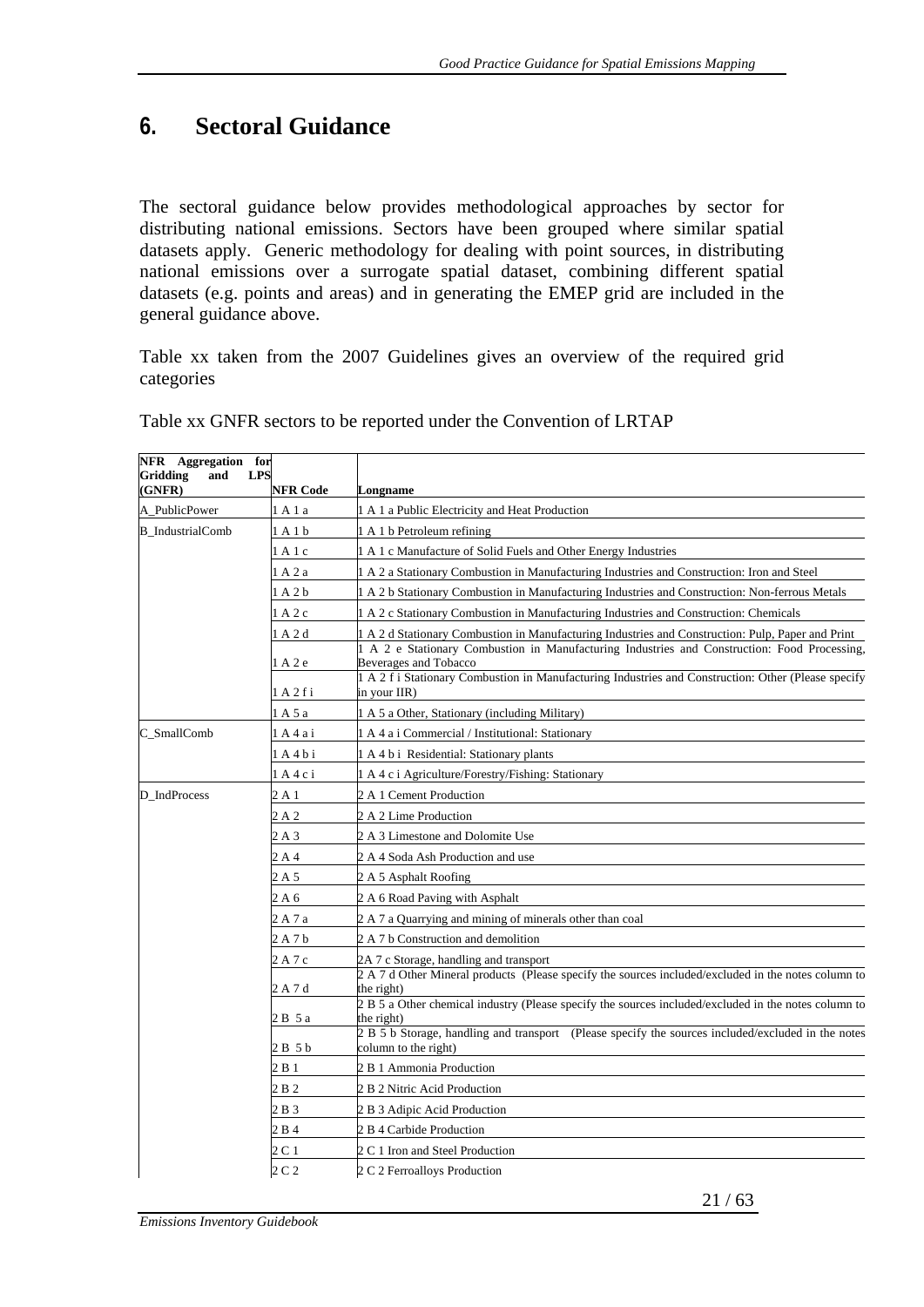| NFR Aggregation for       |                          |                                                                                                                                                                                        |
|---------------------------|--------------------------|----------------------------------------------------------------------------------------------------------------------------------------------------------------------------------------|
| Gridding<br>and<br>(GNFR) | <b>LPS</b><br>NFR Code   | Longname                                                                                                                                                                               |
|                           | 2 C 3                    | 2 C 3 Aluminum Production                                                                                                                                                              |
|                           | 2 C 5 a                  | 2 C 5 a Copper Production                                                                                                                                                              |
|                           | 2 C 5 b                  | 2 C 5 b Lead Production                                                                                                                                                                |
|                           | 2 C 5 c                  | 2 C 5 c Nickel Production                                                                                                                                                              |
|                           | 2 C 5 d                  | 2 C 5 d Zinc Production                                                                                                                                                                |
|                           |                          | 2 C 5 e Other metal production (Please specify the sources included/excluded in the notes column to                                                                                    |
|                           | 2 C 5 e                  | the right)<br>2 C 5 f Storage, handling and transport (Please specify the sources included/excluded in the notes                                                                       |
|                           | 2 C 5 f                  | column to the right)                                                                                                                                                                   |
|                           | 2 D 1                    | 2 D 1 Pulp and Paper                                                                                                                                                                   |
|                           | 2 D 2                    | 2 D 2 Food and Drink                                                                                                                                                                   |
|                           | 2 D 3                    | 2 D 3 Wood processing                                                                                                                                                                  |
|                           | 2 E                      | 2 E Production of POPs                                                                                                                                                                 |
|                           | 2 F                      | 2 F Consumption of POPs and Heavy Metals (e.g. electrical and scientific equipment)<br>2 G Other production, consumption, storage, transportation or handling of bulk products (Please |
|                           | 2 G                      | specify the sources included/excluded in the notes column to the right)                                                                                                                |
| E_Fugitive                | 1 B 1 a                  | 1 B 1 a Fugitive emission from Solid Fuels: Coal Mining and Handling                                                                                                                   |
|                           | 1 B 1 b                  | 1 B 1 b Fugitive emission from Solid Fuels: Solid fuel transformation                                                                                                                  |
|                           | 1 B 1 c                  | 1 B c Other fugitive emissions from solid fuels                                                                                                                                        |
|                           | 1 B 2 a i                | 1 B 2 a i Exploration Production, Transport                                                                                                                                            |
|                           | 1 B 2 a iv               | 1 B 2 a iv Refining / Storage                                                                                                                                                          |
|                           | 1 B 2 a v                | B 2 a v Distribution of oil products                                                                                                                                                   |
|                           | 1 B 2 a vi               | 1 B 2 a vi Geothermal energy extraction                                                                                                                                                |
|                           | 1 B 2 b                  | 1 B 2 b Natural gas                                                                                                                                                                    |
|                           | 1 B 2 c                  | 1 B 2 c Venting and flaring                                                                                                                                                            |
| F_Solvents                | 3 A 1                    | 3 A 1 Decorative coating application                                                                                                                                                   |
|                           | 3 A 2                    | 3 A 2 Industrial coating application                                                                                                                                                   |
|                           | 3 A 3                    | 3 A 3 Other coating application (Please specify the sources included/excluded in the notes column to<br>the right)                                                                     |
|                           | 3 B 1                    | 3 B 1 Degreasing                                                                                                                                                                       |
|                           | 3 B 2                    | 3 B 2 Dry cleaning                                                                                                                                                                     |
|                           | 3 C                      | 3 C Chemical products                                                                                                                                                                  |
|                           | 3 D 1                    | 3 D 1 Printing                                                                                                                                                                         |
|                           | 3 D 2                    | 3 D 2 Domestic solvent use including fungicides                                                                                                                                        |
|                           | 3 D 3                    | 3 D 3 Other product use                                                                                                                                                                |
| G_RoadRail                | 1 A 3 b i                | Road Transport:, Passenger cars<br>1 A 3 b i                                                                                                                                           |
|                           | 1 A 3 b ii               | Road Transport:, Light duty vehicles<br>1 A 3 b ii                                                                                                                                     |
|                           | 1 A 3 b iii              | 1 A 3 b iii Road Transport:, Heavy duty vehicles                                                                                                                                       |
|                           | 1 A 3 b iv               | Road Transport:, Mopeds & Motorcycles<br>1 A 3 b iv                                                                                                                                    |
|                           | 1 A 3 b v                | Road Transport:, Gasoline evaporation<br>1 A 3 b v                                                                                                                                     |
|                           | 1 A 3 b vi               | 1 A 3 b vi Road Transport:, Automobile tyre and brake wear                                                                                                                             |
|                           |                          |                                                                                                                                                                                        |
|                           | l A 3 b vii              | 1 A 3 b vii Road Transport:, Automobile road abrasion                                                                                                                                  |
|                           | A3c                      | 1 A 3 c Railways                                                                                                                                                                       |
| H_NationalShips           | 1 A 3 d ii               | 1 A 3 d ii National Navigation (Shipping)                                                                                                                                              |
| I_OffRoadMob              | 1A 4 c iii<br>1 A 2 f ii | 1A 4 c iii Agriculture/Forestry/Fishing: National Fishing<br>1 A 2 f ii Mobile Combustion in Manufacturing Industries and Construction: (Please specify in your<br>IIR)                |
|                           |                          |                                                                                                                                                                                        |
|                           | A 3 e<br>A 4 a ii        | 1 A 3 e i Pipeline compressors<br>1 A 4 a ii Commercial / Institutional: Mobile                                                                                                        |
|                           |                          |                                                                                                                                                                                        |
|                           | 1 A 4 b ii               | 1 A 4 b ii Residential: Household and gardening (mobile)                                                                                                                               |
|                           | 1 A 4 c ii               | 1 A 4 c ii Agriculture/Forestry/Fishing: Off-road Vehicles and Other Machinery                                                                                                         |
|                           | 1 A 5 b                  | 1 A 5 b Other, Mobile (Including military, land based and recreational boats)                                                                                                          |
| J_CivilTOL                | 1 A 3 a ii (i)           | 1 A 3 a ii (i) Civil Aviation (Domestic, LTO)                                                                                                                                          |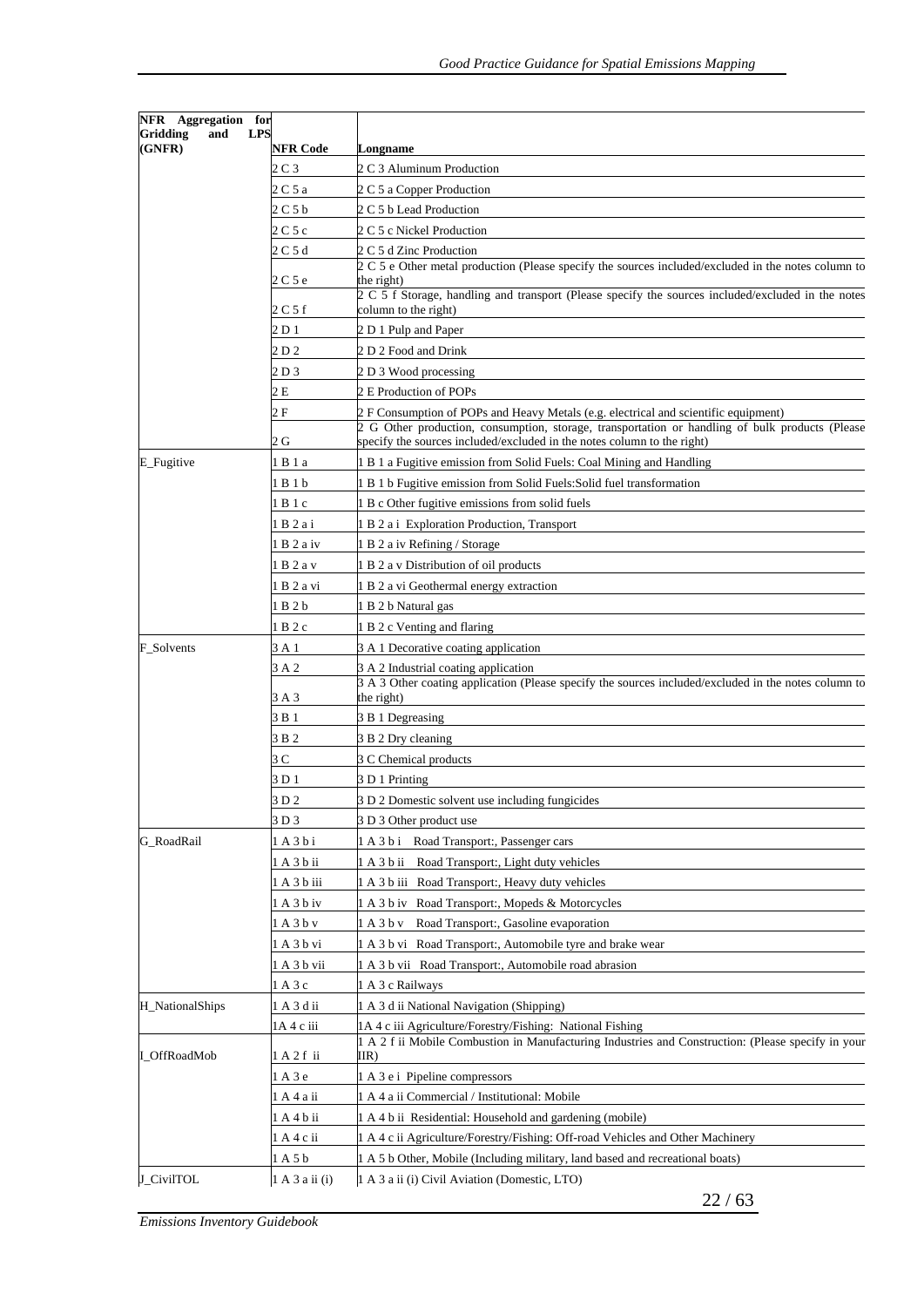| NFR Aggregation for       |                               |                                                                                                                                                 |
|---------------------------|-------------------------------|-------------------------------------------------------------------------------------------------------------------------------------------------|
| Gridding<br>and<br>(GNFR) | <b>LPS</b><br><b>NFR Code</b> | Longname                                                                                                                                        |
| K_CivilCruse              | 1 A 3 a ii (ii)               | 1 A 3 a ii (ii) Civil Aviation (Domestic, Cruise)                                                                                               |
| L_OtherWasteDisp<br>6 A   |                               | 6 A SOLID WASTE DISPOSAL ON LAND                                                                                                                |
|                           | 6 <sub>D</sub>                | 6 D OTHER WASTE                                                                                                                                 |
| M_WasteWater              | 6 B                           | 6 B WASTE-WATER HANDLING                                                                                                                        |
| N WasteIncin<br>6 C a     |                               | 6 C a Clinical Waste Incineration                                                                                                               |
|                           | 6 C b                         | 6 C b Industrial Waste Incineration                                                                                                             |
|                           | 6 C c                         | 6 C c Municipal Waste Incineration                                                                                                              |
|                           | 6 C d                         | 6 C d Cremation                                                                                                                                 |
|                           | 6 C e                         | 6 C e Small Scale Waste Burning                                                                                                                 |
| O_AgriLivestock           | 4 B 1 a                       | 4 B 1 a Cattle Dairy                                                                                                                            |
|                           | 4 B 1 b                       | 4 B 1 b Cattle Non-Dairy                                                                                                                        |
|                           | 4 B 13                        | 4 B 13 Other                                                                                                                                    |
|                           | 4 B 2                         | 4 B 2 Buffalo                                                                                                                                   |
|                           | 4 B 3                         | 4 B 3 Sheep                                                                                                                                     |
|                           | 4 B 4                         | 4 B 4 Goats                                                                                                                                     |
|                           | 4 B 6                         | 4 B 6 Horses                                                                                                                                    |
|                           | 4 B 7                         | 4 B 7 Mules and Asses                                                                                                                           |
|                           | 4 B 8 a                       | 4 B 8 Swine                                                                                                                                     |
|                           | 4 B 9 a                       | 4 B 9 a Laying Hens                                                                                                                             |
|                           | 4 B 9 b                       | 4 B 9 b Broilers                                                                                                                                |
|                           | 4 В 9 с                       | 4 B 9 c Turkeys                                                                                                                                 |
|                           | 4 B 9 d                       | 4 B 9 d Other Poultry                                                                                                                           |
| P_AgriOther               | 4 D 1                         | 4 D 1 a Synthetic N-fertilizers                                                                                                                 |
|                           | 4 D 2 a                       | 4 D 2 a Farm-level agricultural operations including storage, handling and transport of agricultural<br>products                                |
|                           | 4 D 2 b                       | 4 D 2 b Off-farm storage, handling and transport of bulk agricultural products                                                                  |
|                           | 4 D 2 c                       | 4 D 2 c N-excretion on pasture range and paddock Unspecified (Please specify the sources<br>included/excluded in the notes column to the right) |
|                           | 4 G                           | 4 G Agriculture OTHER                                                                                                                           |
| O AgriWastes              | 4 F                           | 4 F FIELD BURNING OF AGRICULTURAL WASTES                                                                                                        |
| R ForestGrass             | 5 B                           | 5 B FOREST AND GRASSLAND CONVERSION                                                                                                             |
| S_Other                   | 7 A                           | 7 A OTHER (included in National Total for Entire Territory)                                                                                     |
| T_Natural                 | 7 B                           | Other not included in National Total of the entire Territory (Please specify in your IIR)                                                       |
|                           | $\mathbf x$                   | $X(1108$ Volcanoes)                                                                                                                             |

# 6.1 ENERGY PRODUCTION AND STATIONARY COMBUSTION IN MANUFACTURING INDUSTRIES AND CONSTRUCTION (GNFR A\_PUBLICPOWER AND B\_INDUSTRIALCOMB)

#### TABLE 6.1.1 ACTIVITIES INCLUDED

- 1 A 1 a Public Electricity and Heat Production
- 1 A 1 b Petroleum refining
- 1 A 1 c Manufacture of Solid Fuels and Other Energy Industries
- 1 A 2 a Stationary Combustion in Manufacturing Industries and Construction: Iron and Steel
- 1 A 2 b Stationary Combustion in Manufacturing Industries and Construction: Non-ferrous Metals
- 1 A 2 c Stationary Combustion in Manufacturing Industries and Construction: Chemicals
- 1 A 2 d Stationary Combustion in Manufacturing Industries and Construction: Pulp, Paper and Print
- 1 A 2 e Stationary Combustion in Manufacturing Industries and Construction: Food Processing, Beverages and Tobacco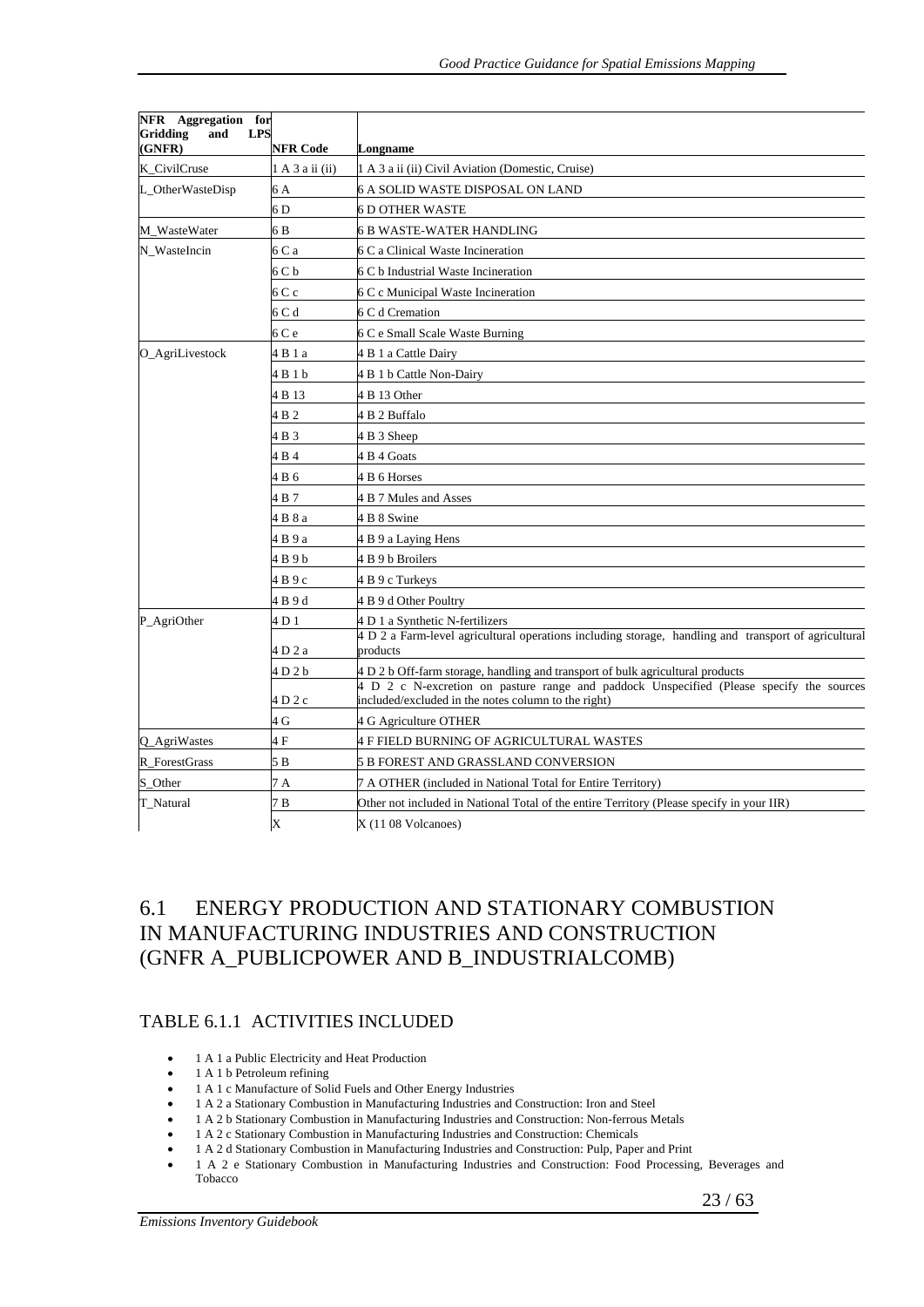#### • 1 A 2 f i Stationary Combustion in Manufacturing Industries and Construction: Other

??? 1 A 2 f ii Mobile Combustion in Manufacturing Industries and Construction **TO BE MOVET TO GNFR L OFF-ROAD.** 

• 1 A 5 a Other, Stationary (including Military)

## 6.1.1 GENERAL DESCRIPTION

This methodology includes the spatial mapping of emissions from industrial and non residential/commercial combustion sources including mobile non road sources. It includes dealing with Large Point Source information and area emissions.

## **6.1.2 ???**SIMPLE METHODOLOGY???

QUESTION ABOUT SIMPLE AND MORE DETAILED METHODOLOGY: ISNT THE MORE AGGREGATED GNFR THE MORE SIMPLE??? Same question for all sectoral chapters

Source sectors will be spatially represented, depending on the pollutants and the availability of point source information, as either:

- 1. all point sources,
- 2. a combination of point sources (for the larger sites) and non point source emissions
- 3. or, purely non point source emissions

For any of the sectors in table 6.1, emissions can be distributed using reported point sources or surrogate spatial statistics or a combination of both depending on the availability of data.

Where a sector includes some point source data but not all emissions are covered by the point source dataset, remaining emissions (e.g. the national sector total – the sum of the point source emissions) should be distributed according to the "distribution of national emissions" as outlined in the general guidance above, using a suitable surrogate statistics.

#### *Point Sources:*

For deriving point source datasets see the "Gathering and working with point sources data" covered under the general guidance above.

#### *Tier 1 Distributions using Land Cover:*

Where employment or other more suitable data is not available a simpler and less accurate methods using land cover data can be used to derive industrial emissions based distributions. Weightings derived in the IMPRESAREO project **(**Dore, C. 2001) can be applied to the following landcover classes in the CORINE dataset to drive a suitable surrogate datasets:

| Landcover<br><b>Class</b>      | W.<br>. .<br>hno<br><u>тисине</u><br>$\sim$ |
|--------------------------------|---------------------------------------------|
| ind <sup>.</sup><br>an cathere |                                             |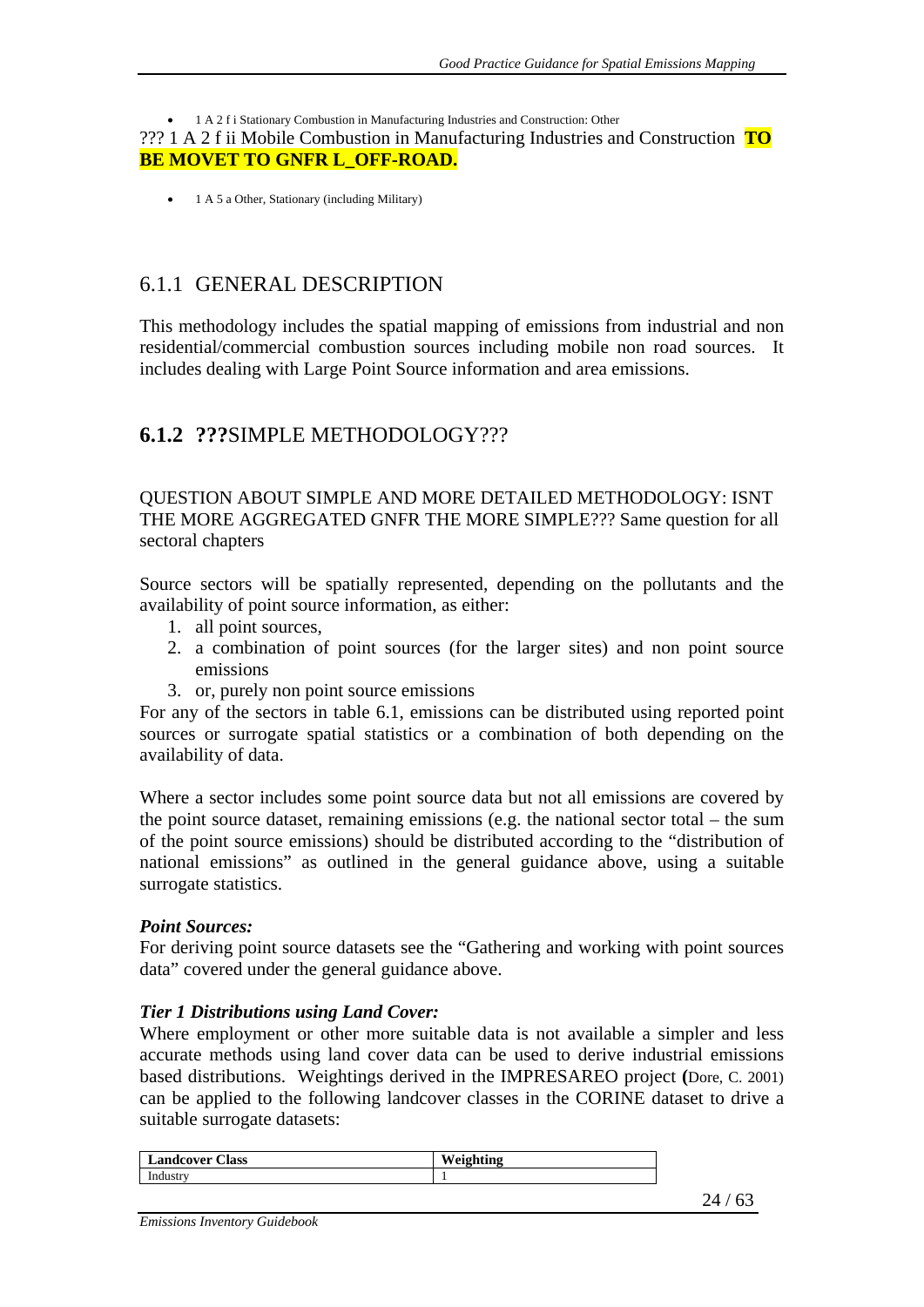| Continuous urban fabric    | v.∠  |
|----------------------------|------|
| Discontinuous urban fabric | 0.01 |
| Ports                      | 0.05 |
| Airports                   | 0.05 |

#### *Distributions using Employment:*

Tier 2: Basic distributions can be derived using industrial sector employment statistics and the basic approach outlined above "distribution of national emissions" in the general guidance.

Tier 3: A more complex approach combining different datasets can be used where time and resources permit. In Example 3 below, national energy statistics by industry type have been used to apply specific energy intensity weightings to spatial employment datasets in order to derive a more realistic emissions distribution dataset.

#### **Example 3: Deriving sector specific surrogate datasets**

In the UK the following data sets are used to develop emissions distribution maps for Other industrial combustion, Miscellaneous industrial/commercial combustion, Public sector combustion and Agriculture stationary combustion:

- Office of National Statistics Inter-Departmental Business Register (IDBR) 2005 which provides detailed spatial data on employment at business unit level by Standard Industrial Classification (SIC) code; and
- DTI Energy Consumption in the UK data on industrial and commercial sector fuel usage for Coal, SSF, Oil and Gas for 2002. (DTI, undated report, Tables 4.6, 5.2 and 5.5)

The SIC codes in the IDBR database were aggregated and matched with the DTI energy datasets in order to calculate total employment by DTI energy sector and then used to derive UK average fuel intensity per employee by fuel type and industry type. These intensities could then be applied to employment distributions across the UK to make maps of implied fuel use by industry type and aggregated for the different emissions reporting sectors.

#### ASSUMPTIONS

Possible double counting in cells where point sources exist and emissions have been distributed based on surrogate statistics are minimal due to additional non regulated (non point source emissions occurring at point source locations).

#### DETAILED METHODOLOGY

#### To be added. SEE COMMENTS ABOVE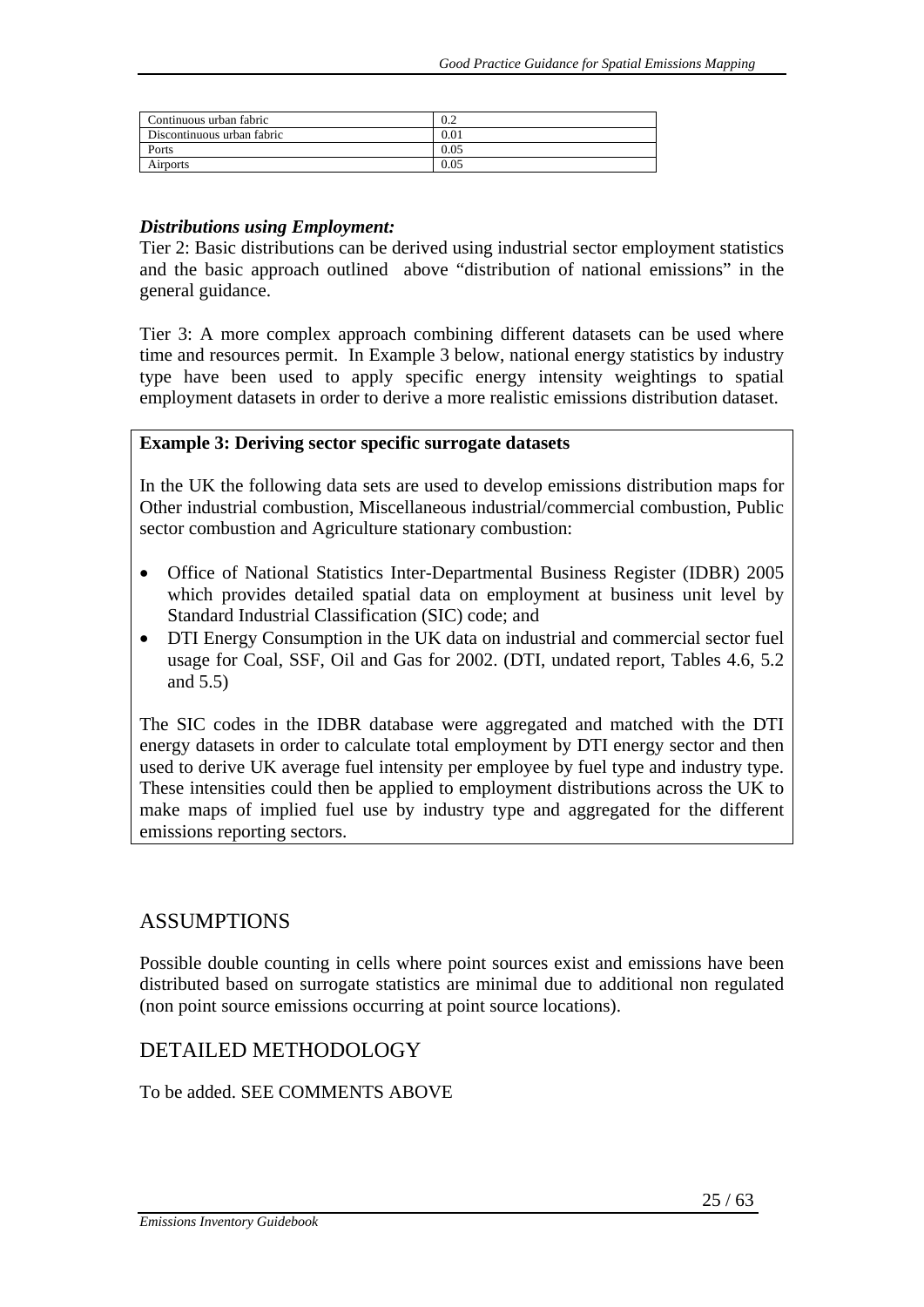# WEAKEST ASPECTS/PRIORITY AREAS FOR IMPROVEMENTS IN CURRENT METHODOLOGY

Pollutants that are dependant on the differentiation between different fuels will show high uncertainties for distributions based on data (e.g. employment) that can not reflect different spatial patterns of different fuel use. E.g. Spatial emissions of SO2 and PM10 from stationary combustion will not be well reflected if there is a diversity of fuel (e.g. coal and gas) used in different areas if the surrogate spatial datasets can not show this differentiation.

Distributing non road mobile sources (1 A 2 f ii Mobile Combustion in Manufacturing Industries and Construction ) will be highly uncertain as emissions often occur in different places to employment. Emissions will be dependant on construction and maintenance activities that can be highly transient TO BE MOVET TO GNFR L. OFF-ROAD.

ADDITIONAL COMMENTS

Additional data such as gas supply, smoke control areas or other fuel supply information could be used to enhance the employment dataset to differentiate between different priority fuels in different areas. These datasets should be combined using GIS methods to derive a weighted spatial surrogate dataset.

Some Countries have also used surveys of boilers insurance documents in industry to build an accurate snapshot of combustion emissions by fuel type and size. However, undertaking suitable surveys can be resources intensive and can become quickly outdated.

# REFERENCES

Dore, C.; Hayman, G.; Goodwin, J.; Winiwarter, W.; Steinnocher, K.; Ekstrand, S.; Olsson, B.; Bartzis, J.; Vlachogiannis, D.; Tamponi, M.: IMPRESAREO - Improving the Spatial Resolution of Air Emission Inventories Using Earth Observation DataWP 10000, Step by Step User Guide, ENV4-CT98- 0752 (DG 12 - ESCY), 68 pp. + Annex, Dec. 2001

# RELEASE VERSION, DATA AND SOURCE

Version: 0.1 Date: September 2006 Source: Justin Goodwin AEA Environment Gemini Building Harwell Didcot OX11 0RA UK Justin.Goodwin@aeat.co.uk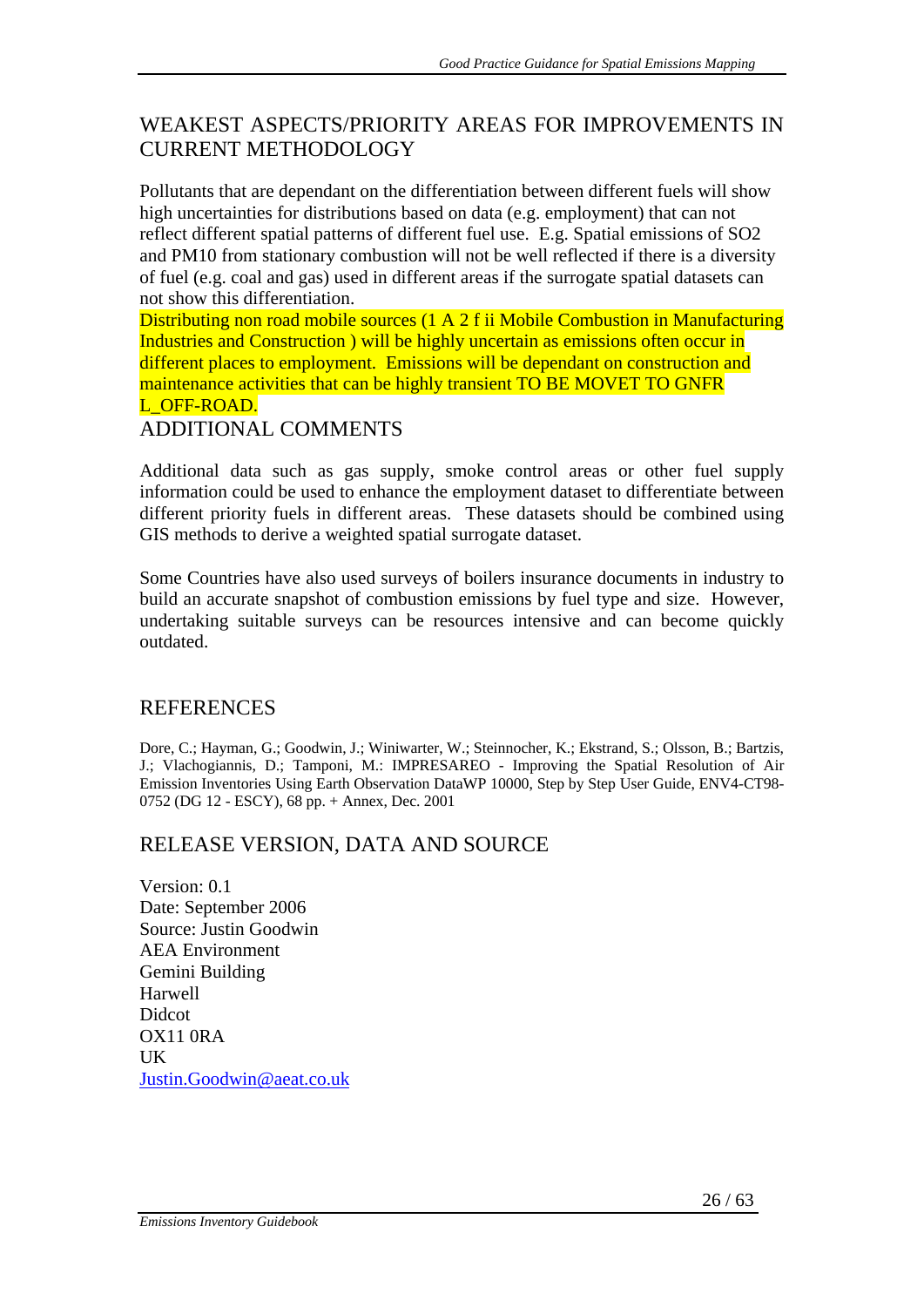# **6.2 Commercial Combustion**

# ACTIVITIES / SECTORS TO BE UPDATED ACCORDING TO GNFR TABLE 6.2.1 ACTIVITIES INCLUDED

- 1 A 4 a i Commercial / Institutional: Stationary
- 1 A 4 a ii Commercial / Institutional: Mobile

# GENERAL DESCRIPTION

This section includes the spatial mapping of emissions from stationary combustion in commercial installations. Typically these installations are in urban areas and includes small businesses and large public sector operations such as district heating, hospitals and government buildings.

Large point source data is likely to be minimal unless there are large district heating, or commercial/institutional heating plant included in the national inventory under sectoral 1A4a.

# SIMPLE METHODOLOGY

First identify any relevant Large Point Sources with reported emissions or for which emissions can be estimated. Collection of public service and institutional fuel consumption data for large sites might be appropriate as this data is unlikely to be governed by commercial confidentiality.

Where large point sources are involved the guidance presented for large point sources under **Error! Reference source not found.**

Where a sector includes some point source data but not all emissions are covered by the point source dataset, remaining emissions (e.g. the national sector total – the sum of the point source emissions) should be distributed according to the methods given below in the simple methodology for area source distributions.

A number of different surrogate spatial datasets can be used for the distribution of non point emissions for Commercial sectors.

## *Employment statistics:*

Spatial employment statistics for commercial and institutional employment categories can be used to distribute non point source emissions. This can be done using the distribution methods presented under the above. As with other combustion process emissions representing the allocation of different fuels used can make an important difference to the distributions. Therefore the integration of additional spatial data (e.g. gas distribution, known areas of fuel/smoke control) that helps to highlight any different spatial patterns for different fuel consumption will help to improve the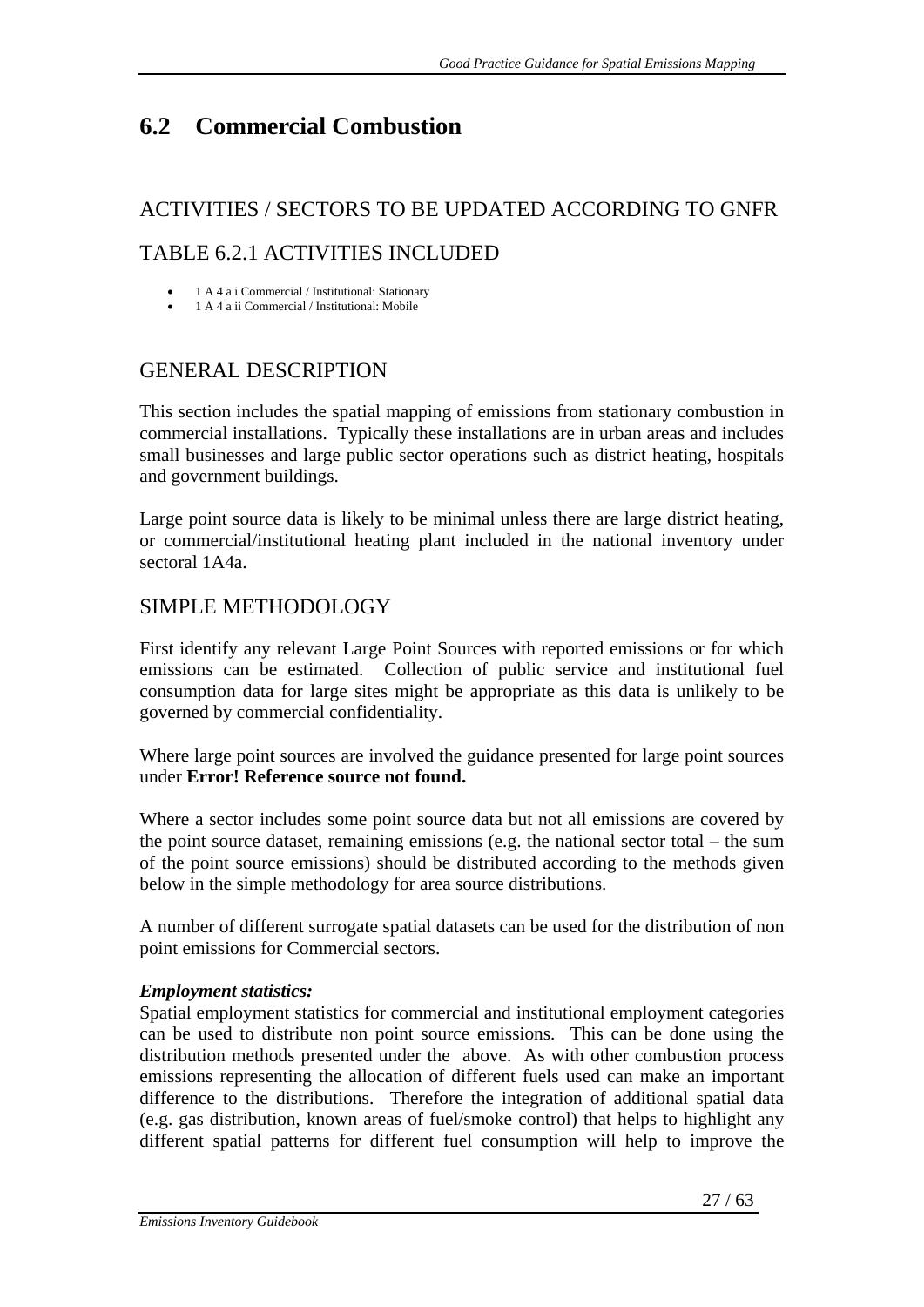distribution dataset. Employment statistics can be used for the distribution of off road mobile emissions where other more specific data is not available.

#### *Landcover:*

Where Employment data is not available in an appropriate format, landcover data can be used to allocate emissions to the Continuous and Discontinuous urban fabric CORINE (or similar) classes for stationary and mobile sources.

Again the priority is to select or derive a dataset that most closely represents the spatial distribution and intensity of emissions. Ideally this will differentiate the use of different fuels in different regions.

### ASSUMPTIONS

Possible double counting in cells where point sources exist and emissions have been distributed based on surrogate statistics are minimal due to additional non regulated (non point source) emissions occurring at point source locations.

## DETAILED METHODOLOGY

To be added.. including the use of gas distribution datasets

# WEAKEST ASPECTS/PRIORITY AREAS FOR IMPROVEMENTS IN CURRENT METHODOLOGY

Pollutants that are dependant on the differentiation between different fuels will show high uncertainties for distributions based on data (e.g. employment) that can not reflect different spatial patterns of different fuel use. E.g. Spatial emissions of SO2 and PM10 from stationary combustion will not be well reflected if there is a diversity of fuel (e.g. coal and gas) used in different areas if the surrogate spatial datasets can not show this differentiation.

Distributing non road mobile sources (1 A 4 a ii Commercial / Institutional: Mobile ) will be highly uncertain as emissions are often occur in different places to employment. Emissions will be dependant on construction and maintenance activities that can be highly transient.

Improvement in national spatial statistics on gas supply to residential and commercial meters available nationally or reported internationally could improve the spatial distribution of fuel combustion for many non point source sectors.

## ADDITIONAL COMMENTS

For commercial sectors additional data such as gas supply, smoke control areas could be used to enhance the employment dataset to differentiate between different priority fuels in different areas. These datasets should be combined using GIS methods to derive a weighted spatial surrogate dataset.

Some Countries have also used surveys of boilers insurance documents in commercial and institutional sectors to build an accurate snapshot of combustion emissions by fuel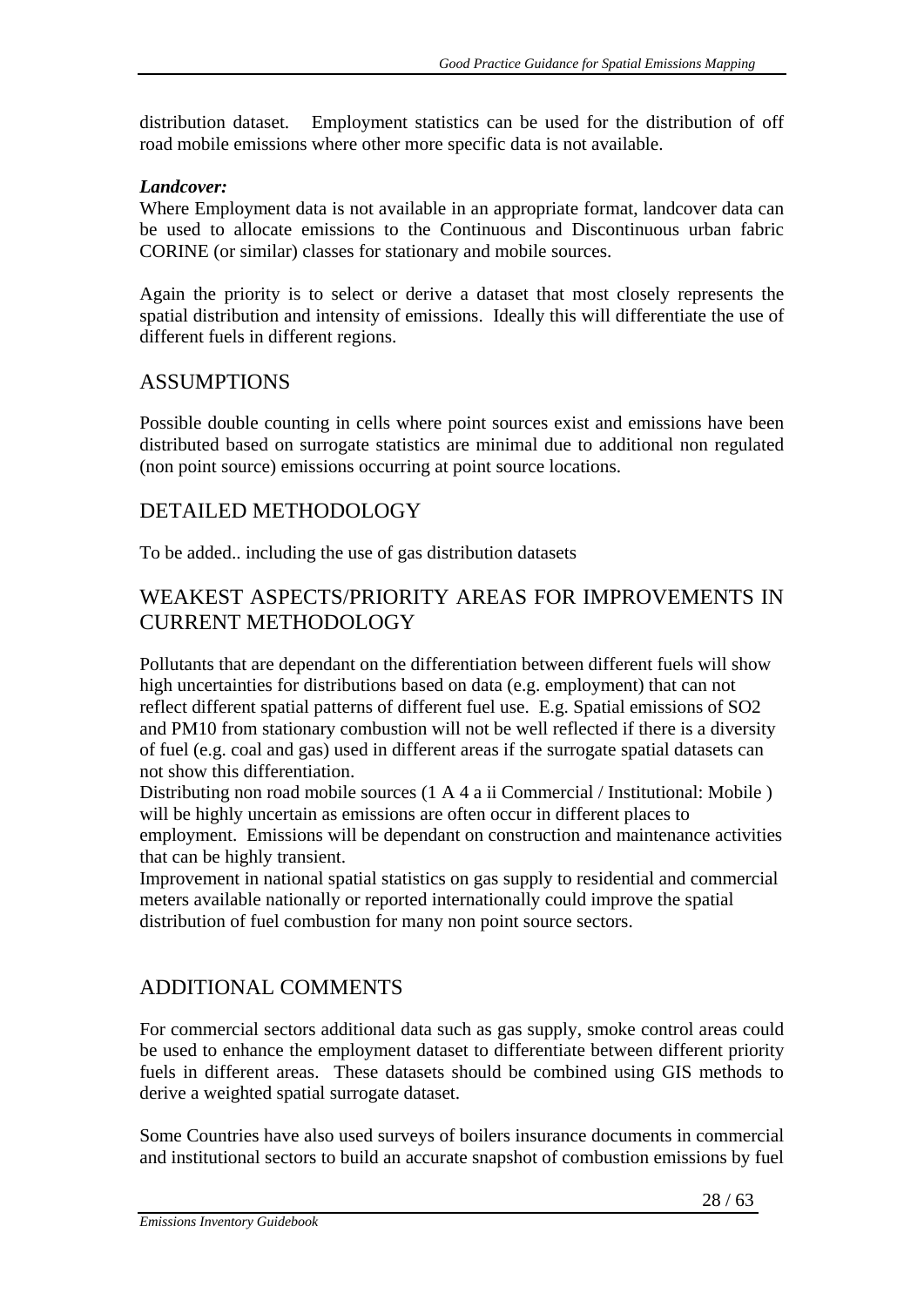type and size. However, undertaking suitable surveys can be resources intensive and can become quickly outdated.

## REFERENCES

# **RELEASE VERSION, DATA AND SOURCE**

Version: 0.1 Date: September 2006 Source: Justin Goodwin AEA Environment Gemini Building Harwell **Didcot** OX11 0RA UK Justin.Goodwin@aeat.co.uk

# **6.3 Residential**

# TABLE 6.3.1 ACTIVITIES INCLUDED

- 1 A 4 b i Residential: Stationary plants
- 1 A 4 b ii Residential: Household and gardening (mobile)

# GENERAL DESCRIPTION

This section includes the spatial mapping of emissions from combustion in residential installations and mobile sources.

# SIMPLE METHODOLOGY

#### *Population or Household Density:*

Spatial population or household census statistics can be used to distribute residential source emissions. Emissions can be distributed according to the population density or to the density of different classes of housing and the application of average energy consumption values for different housing classes. This should be done using the basic distribution methods presented under the 4.3 Distributing national emissions above.

For the distribution of household and gardening (mobile) emissions a similar approach can be used. Using Landcover (Urban/suburban classes) may help to improve the spatial patterns of household and gardening (mobile) emissions by removing allocations in city centers where use of mobile household and gardening equipment may be limited.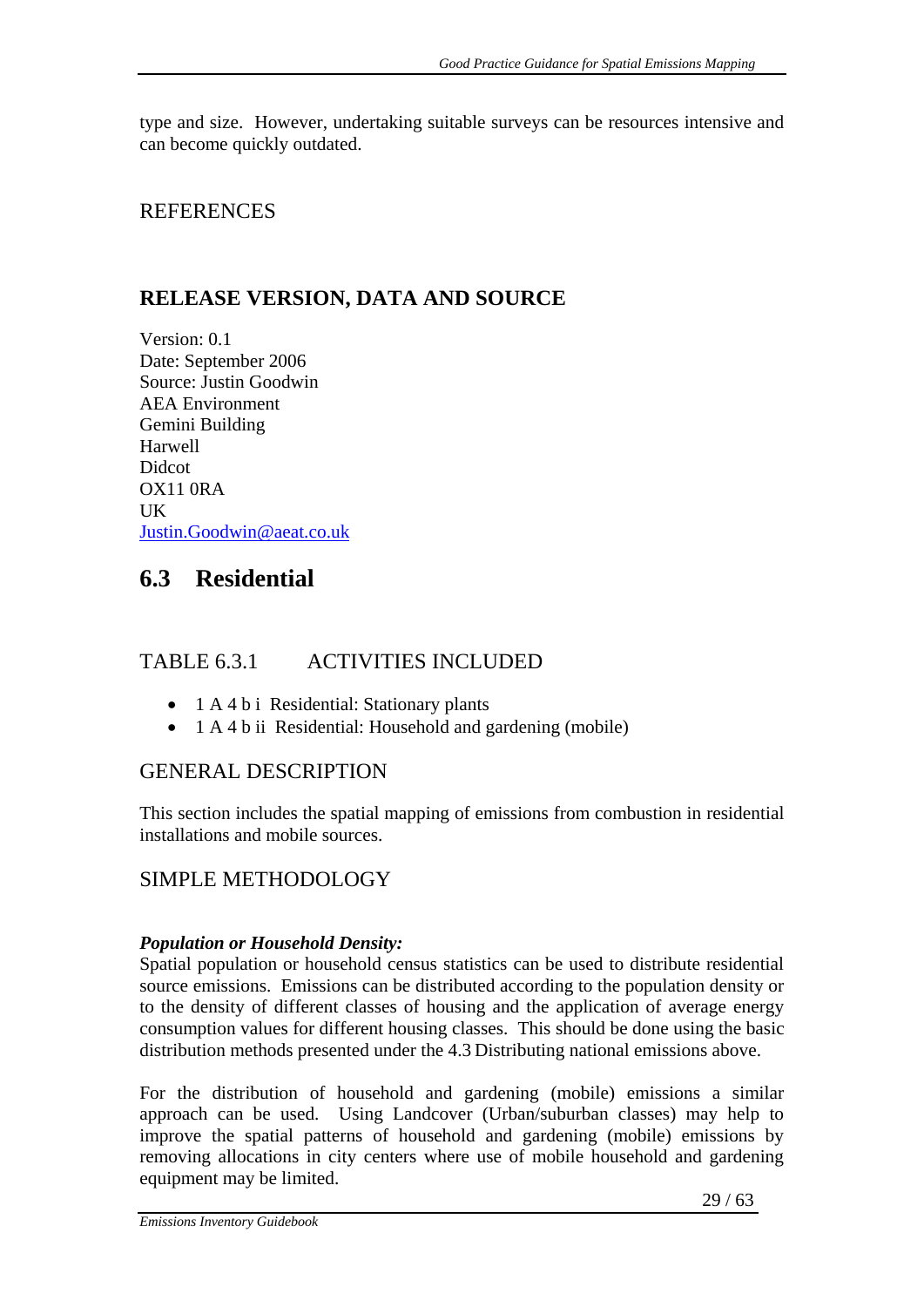# DETAILED METHODOLOGY

Development of spatial datasets that show spatial variation of different fuel types using gas network information will improve the emissions distributions for countries that have a diversity gas and solid/liquid residential fuels. This methodology is only appropriate for Countries that have a significant variation in fuel use for residential heating & cooking.

#### *Integrating gas supply, with population data:*

Where gas supply data is available this should be used:

- 1. to distribute emissions from gas consumption
- 2. to help remove emissions from other fuels allocated to areas with gas supply and allocate to areas where gas supply is low or zero.

Where no specific spatial gas supply data is available an approach highlighted by ( Dore et al 2001) can be used to estimate gas supply distributions based on national statistics on the number of domestic connections to the gas network relative to the total number of households. (see Table 2.2 below).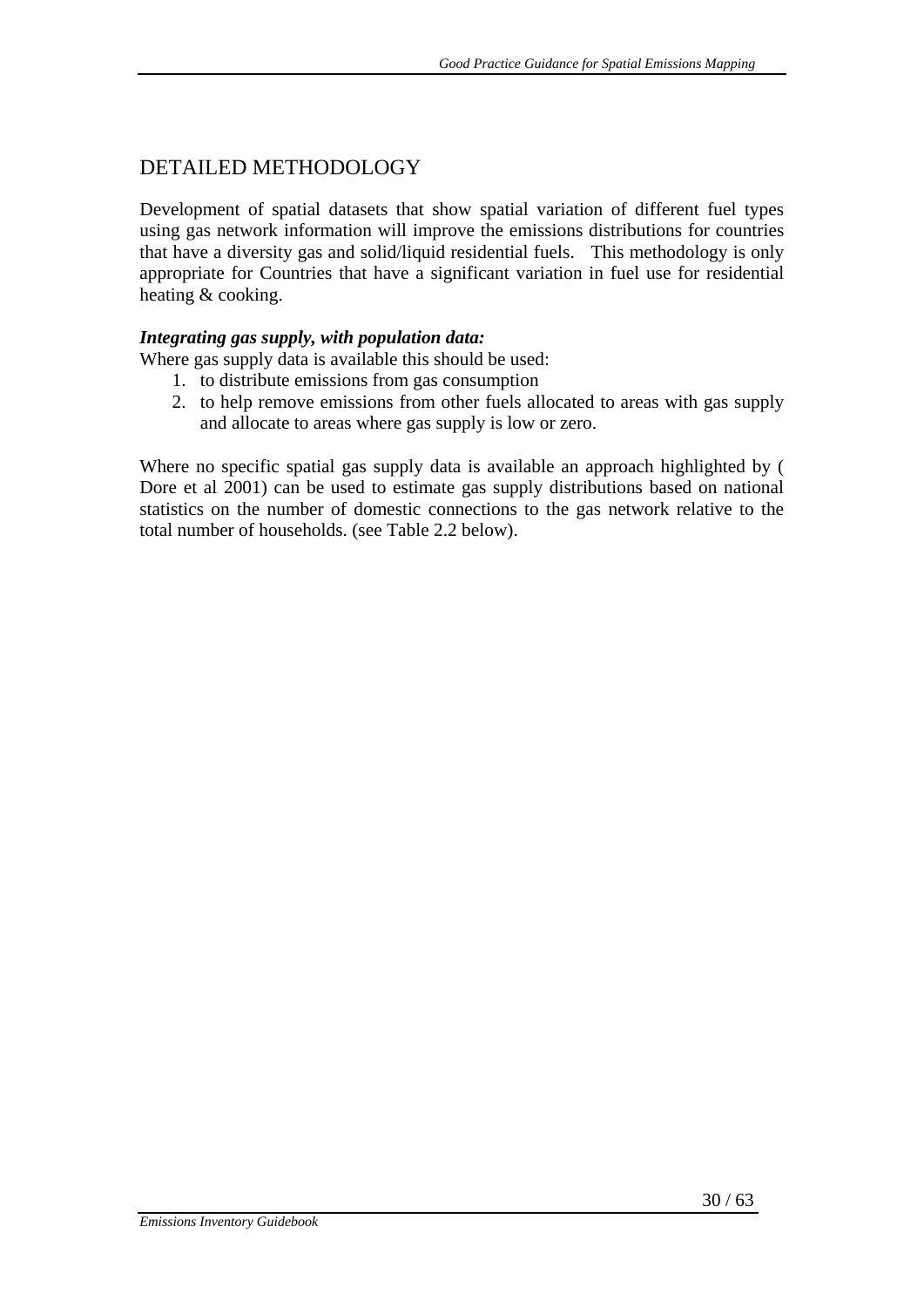| Country     | Households | Year | Households | Year | Proportion | in<br>$\%$<br>NG | Comments   |
|-------------|------------|------|------------|------|------------|------------------|------------|
|             |            |      | Connected  |      | connected  | supply area      |            |
| Austria     | 3,248,489  | 1998 | 1,207,000  | 1998 | 0.345      | 0.69             |            |
| Belgium     | 4,185,202  | 1998 | 2,303,000  | 1998 | 0.55       | 0.92             |            |
| Denmark     | 2,423,208  | 1999 | 289,000    | 1998 | 0.12       | 0.5              |            |
|             |            |      |            |      |            |                  | Network    |
|             |            |      |            |      |            |                  | only<br>in |
|             |            |      |            |      |            |                  | south      |
| Finland     | 2,340,000  | 1999 | 35,000     | 1997 | 0.15       | 0.33             | south east |
| France      | 23,900,000 | 1998 | 9,590,000  | 1998 | 0.41       | 0.72             |            |
| Germany     | 37,532,000 | 1998 | 14,720,000 | 1998 | 0.42       | 0.93             |            |
|             |            |      |            |      |            |                  | in<br>Only |
| Greece      | 4,000,000  | 1999 | 8000       | 1999 | 0.2        | $0.5$ (in 2006)  | Athens     |
| Ireland     | 1,191,900  | 1997 | 322,000    | 1997 | 0.27       | 0.41             |            |
| Italy       | 21,642,350 | 1997 | 15,200,000 | 1998 | 0.696      | 0.86             |            |
| Luxembour   |            |      |            |      |            |                  |            |
| g           | 144,300    | 1995 |            |      |            |                  |            |
| Netherlands | 6,692,000  | 1998 | 6,491,000  | 1997 | 0.97       | 0.99             |            |
| Portugal    | 3,083,000  | 1991 | 74,000     | 1998 | 0.026      |                  |            |
| Spain       | 11,736,376 | 1991 | 3,271,000  | 1998 | 0.26       | 0.55             |            |
| Sweden      | 4,139,631  | 1996 | 52,000     | 1998 | 0.012      |                  |            |
| UK          | 24,484,000 | 1999 | 19,897,000 | 1998 | 0.819      | 0.87             |            |

Table 6.3.2- Domestic Connections to the Gas Network

*Source: Country Picture,.Griffin and Fawcett (2000), Country Pictures, Energy and Environment Programme, ECI, University of Oxford* 

A distribution of gas supply can be derived based on the assumption that in areas of highest population densities the share of gas use is highest, and hence the use of other fuels reduced is reduced or excluded. This methodology assumes that gas networks (for the residential sector) will tend to be located in the most densely populated urban areas first. Obvious area restrictions should also be applied (e.g. from table yy above "Only Athens" indicates additional limitations to the spatial coverage of gas supply).

The grid cells with the highest densities that cumulatively equate to the percentage of the population with gas supply (e.g. for UK, the proportion connected is 81.9%) are considered to have the potential to use gas. Therefore, a grid can be developed based on population densities where we can identify the population that might potentially be using gas, and a grid showing population not using gas (see section XX for example).

The general objective should be to map different fuel uses differently and to derive the following surrogate spatial datasets to achieve a basic fuel differentiated map for the residential sector:

- **Map 1 (Gas):** Areas of gas supply or high population density assumed to be using gas.
- **Map 2 (Solid Fuels):** Areas of low population density (in countries with Gas supply) where gas is assumed not to be supplied????????. - to distribute emissions from consumption of solid fuels.
- Map 3 (Liquid and other fuels): All population densities to distribute emissions from consumption of oil and other fuels.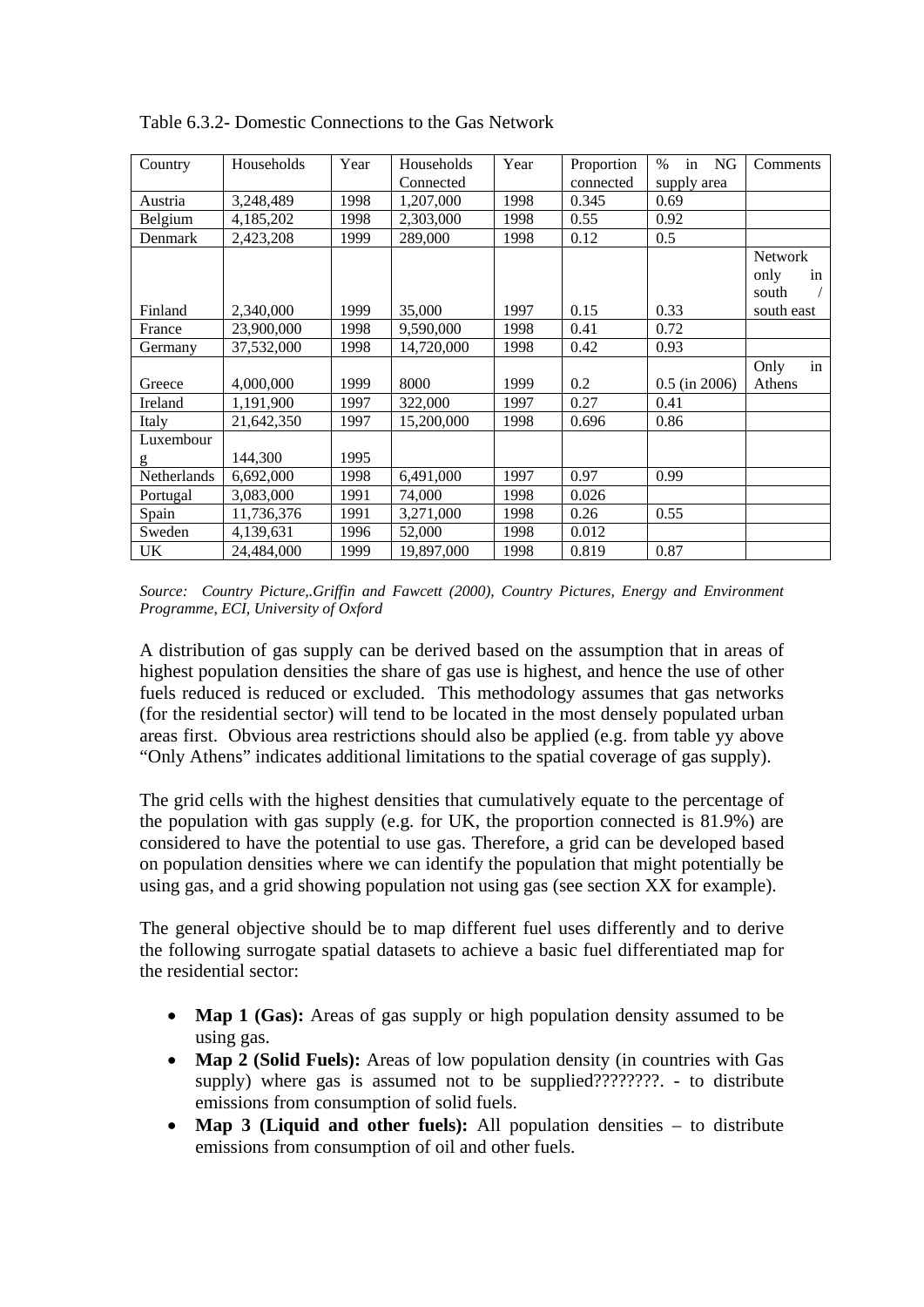The need for energy balance data for the domestic sector is crucial, in order to calculate the relative emission contributions from different types of fuel. It is worth noting that in this analysis, derived heat and electricity are not included in the energy balance as emissions from the use of such energy types is not directly attributable to the use of this energy. (However, the spatial location of households using such energy is important as it indicates that other fuel types are not being used).

# WEAKEST ASPECTS/PRIORITY AREAS FOR IMPROVEMENTS IN CURRENT METHODOLOGY

As with other combustion process emissions representing the allocation of different fuels used can make an important difference to the distributions. Population density does not always correlate with emission density. Therefore, the integration of additional spatial data that helps to highlight any different spatial patterns for different fuel consumption will help to improve the distribution dataset. For SO2 and PMs in the residential sector the identification of areas burning predominantly solid and liquid fuels as opposed to natural gas will be important.

Improved approaches to distributing the combustion of bio-fuels (e.g. wood) will be important for many countries.

Improvement in national spatial statistics on gas supply to residential and commercial meters available nationally or reported internationally could improve the spatial distribution of fuel combustion for many non point source sectors.

## ASSUMPTIONS

The simple methodology assumption that a linear relationship between emissions and population density exists,will be most realistic if a country has a uniform distribution of fuel use by type. Where there is a broad variation of fuel type use in different areas the accuracy of the simple method will be much lower.

The detailed methodology makes a number of assumptions about the distribution of gas supply (depending on the methods used) such as the relationship between population density and gas use that may not be appropriate. In addition it is assumed that the consumption of other fuels is related to the consumption of gas. In reality this relationship is much more complex, especially in the combustion of bio-fuels (e.g. wood) and in areas where there is a high proportion of localized use of coal and peat fuels.

# ADDITIONAL COMMENTS:

None…

# VERIFICATION PROCEDURES:

See general verification procedures under good practice above.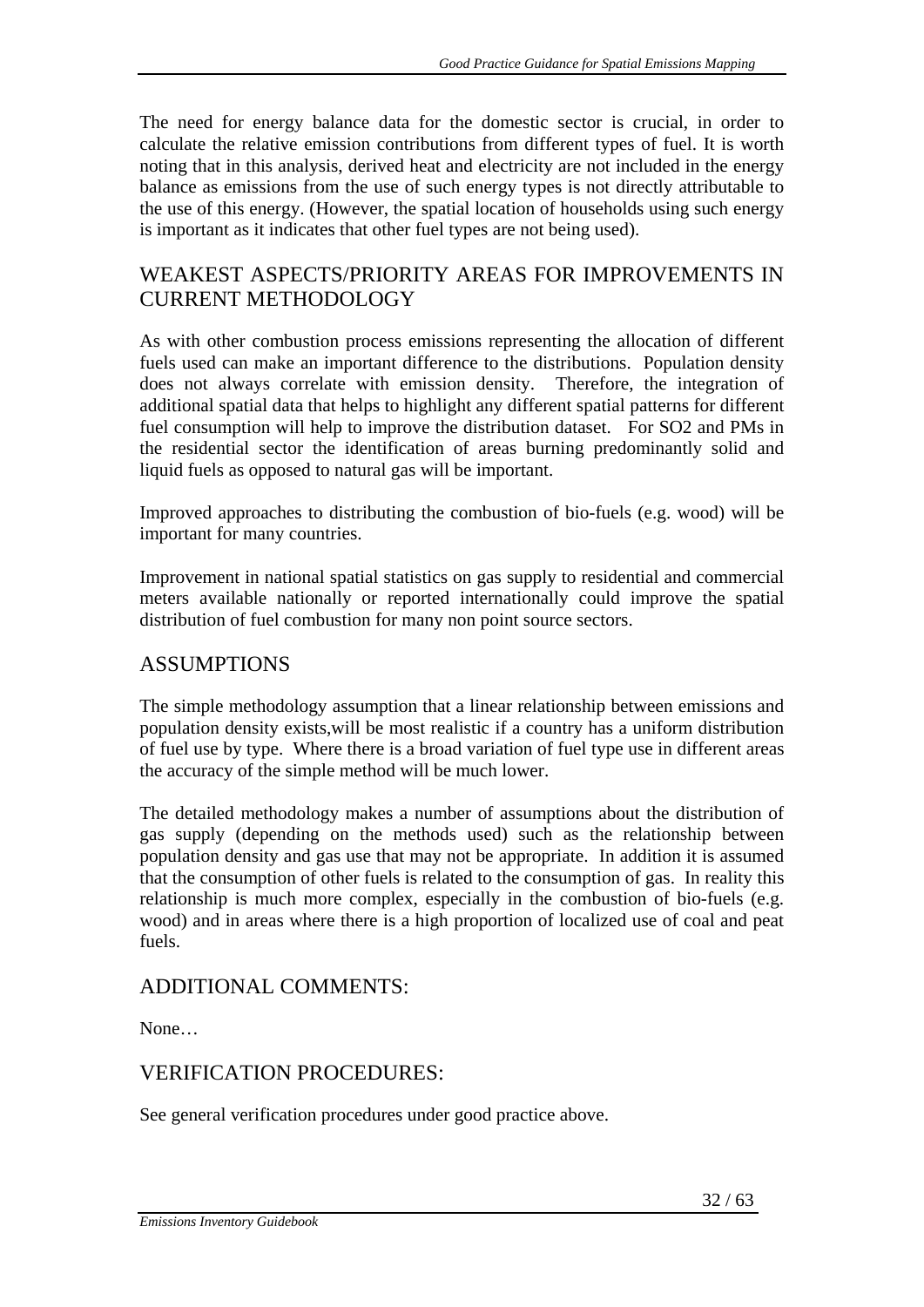#### REFERENCES

Dore, C.; Hayman, G.; Goodwin, J.; Winiwarter, W.; Steinnocher, K.; Ekstrand, S.; Olsson, B.; Bartzis, J.; Vlachogiannis, D.; Tamponi, M.: IMPRESAREO - Improving the Spatial Resolution of Air Emission Inventories Using Earth Observation DataWP 10000, Step by Step User Guide, ENV4-CT98- 0752 (DG 12 - ESCY), 68 pp. + Annex, Dec. 2001

*Country Pictures,.Griffin and Fawcett (2000), Country Pictures, Energy and Environment Programme, ECI, University of Oxford*

## RELEASE VERSION, DATA AND SOURCE

Version: 0.1 Date: September 2006 Source: Justin Goodwin AEA Environment Gemini Building Harwell **Didcot** OX11 0RA UK Justin.Goodwin@aeat.co.uk

# **6.4 Agricultural and Forestry Combustion**

# RABLE 6.4.1 ACTIVITIES INCLUDED

- 1 A 4 c i Agriculture/Forestry/Fishing: Stationary
- 1 A 4 c ii Agriculture/Forestry/Fishing: Off-road Vehicles and Other Machinery

#### 6.4.1 GENERAL DESCRIPTION

This section includes the spatial distribution of combustion emissions from agricultural activities including heating, drying and mobile machinery. The distribution of emissions from livestock are excluded from this section but are included under Agriculture Livestock below.

Methods follow the general approach of distributing national totals using appropriate surrogate statistics.

## 6.4.2 SIMPLE METHODOLOGY

#### *Employment or land cover data:*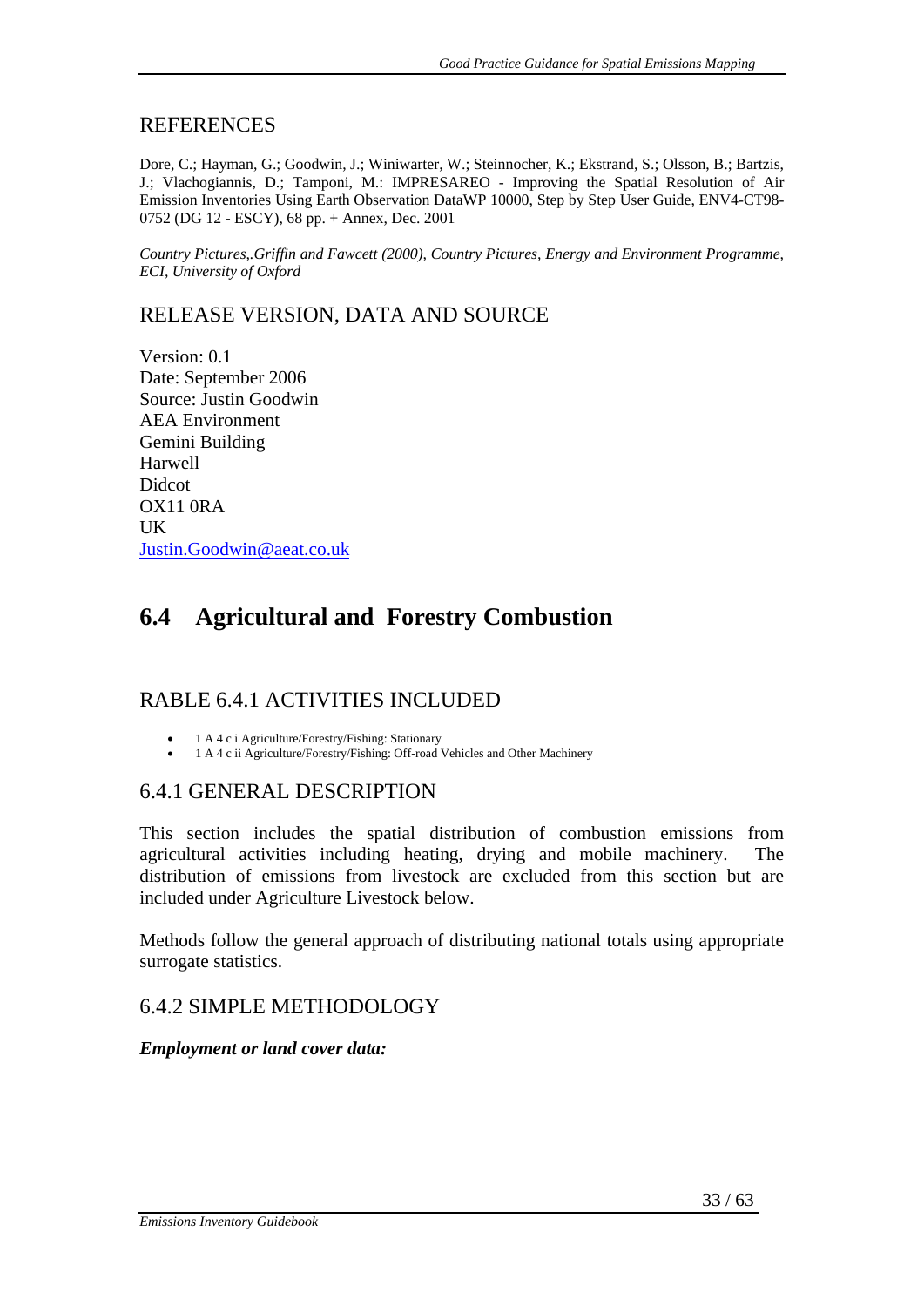Agricultural and Forestry stationery and mobile combustion emissions can be distributed using either employment data for the agricultural and forestry sectors or "arable land" or "forest" land cover (or more appropriate dataset) using the basic distribution methods presented under the Section xx 4.2 Gathering and working with point source data above.

Where Land cover is used, emissions for agriculture and forestry should be split and distributed according to the relevant classes. Where this is not possible emissions should be distributed according to a combined land cover class for agriculture and forests or allocated to the dominant class e.g. "arable land" for countries where emissions from agricultural combustion dominate.

Where employment data is used care should be taken to ensure that the employment classes are representative of the national sector for Agriculture and Forestry. Employment statistics will often include the financial and administrative head offices (often located in cities) while energy statistics based national emissions from these "head offices" may be included under 1 A 4 a i Commercial / Institutional: Stationary. Care should be taken to ensure that the emissions are located where they occur.

## ASSUMPTIONS

Agricultural and forestry work is transient and localized. Emissions distributed using land cover are likely to be more dilute than in reality.

The use of employment data will locate emissions at registered places or regions of work and may tend to focus emissions inappropriately to urbanized areas.

# DETAILED METHODOLOGY

To be added…

## ASSUMPTIONS

# WEAKEST ASPECTS/PRIORITY AREAS FOR IMPROVEMENTS IN CURRENT METHODOLOGY

## ADDITIONAL COMMENTS

The proposed approach of a uniform distribution across forestry / agricultural land cover is considered adequate for what is not generally a significant sector with respect to air emissions.

## **REFERENCES**

# RELEASE VERSION, DATA AND SOURCE

Version: 0.1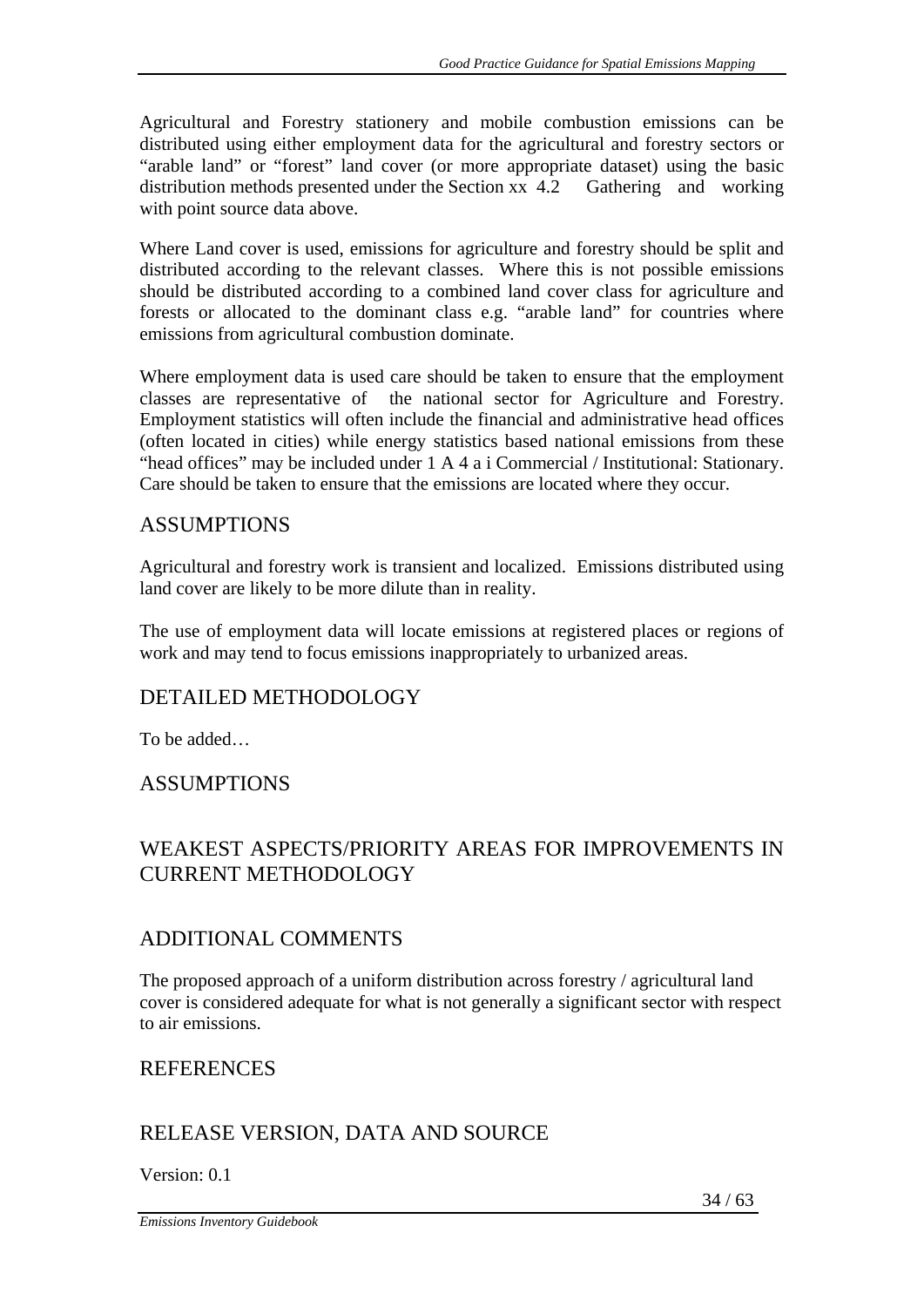Date: September 2006 Source: Justin Goodwin AEA Environment Gemini Building Harwell Didcot OX11 0RA UK Justin.Goodwin@aeat.co.uk

# **6.5 Industrial Processes and Fugitive Emissions**

# TABLE 6.5.2ACTIVITIES INCLUDED

- 2 A 1 Cement Production
- 2 A 2 Lime Production
- 2. A 3 Limestone and Dolomite Use
- 2 A 4 Soda Ash Production and use
- 2 A 5 Asphalt Roofing
- 2 A 6 Road Paving with Asphalt
- 2 A 7 a Quarrying and mining of minerals other than coal
- 2 A 7 b Construction and demolition
- 2A 7 c Storage, handling and transport
- 2 A 7 d Other Mineral products (Please specify the sources included/excluded in the notes column to the right)
- 2 B 5 a Other chemical industry (Please specify the sources included/excluded in the notes column to the right)
- 2 B 5 b Storage, handling and transport (Please specify the sources included/excluded in the notes column to the right)
- 2 B 1 Ammonia Production
- 2 B 2 Nitric Acid Production
- 2 B 3 Adipic Acid Production
- 2 B 4 Carbide Production
- 2 C 1 Iron and Steel Production
- 2 C 2 Ferroalloys Production
- 2 C 3 Aluminum Production
- 2 C 5 a Copper Production
- 2 C 5 b Lead Production
- 2 C 5 c Nickel Production
- 2 C 5 d Zinc Production
- 2 C 5 e Other metal production (Please specify the sources included/excluded in the notes column to the right)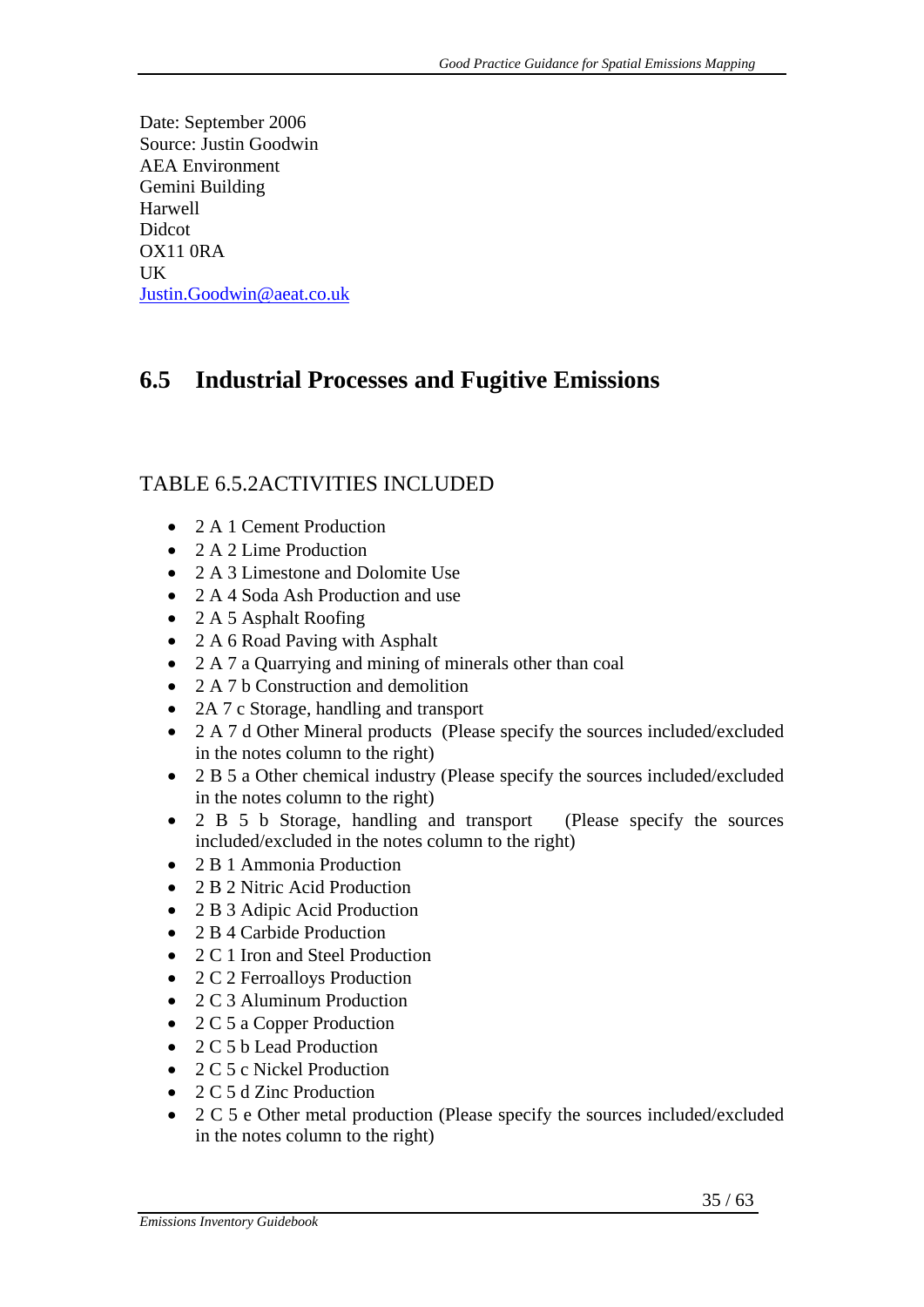- 2 C 5 f Storage, handling and transport (Please specify the sources included/excluded in the notes column to the right)
- 2 D 1 Pulp and Paper
- 2 D 2 Food and Drink
- 2 D 3 Wood processing
- 2 E Production of POPs
- 2 F Consumption of POPs and Heavy Metals (e.g. electricial and scientific equipment)
- 2 G Other production, consumption, storage, transportation or handling of bulk products (Please specify the sources included/excluded in the notes column to the right)

### GENERAL DESCRIPTION

This methodology includes the spatial mapping of emissions from a wide range of industrial processes. It includes dealing with Large Point Source information and Area emissions.

Source sectors will be spatially represented, depending on the pollutants and the availability of point source information, as either:

- 1. all point sources (e.g. Aluminium production),
- 2. a combination of point sources (for the larger sites) and non point source emissions (e.g. Ferroalloys)
- 3. or, purely non point source emissions (where no regulated process or possibility to estimate point sources are available).

## SIMPLE METHODOLOGY

As for the Industrial Combustion sector any of the above process sector emissions will need to be distributed using point sources (where data is available) and through applying surrogate spatial distributions to national totals.

A number of sectors will include some point source data and a remaining areas source component. The general guidance for dealing with point sources and distributing national totals should be followed and priority given to collecting relevant point source data and in identifying process specific spatial datasets.

#### *Tire 1: Distribution using Land Cover:*

Where employment or other more suitable data is not available a simpler and less accurate methods using land cover data can be used to derive industrial emissions based distributions for the total non point source component of industrial processes. Weightings derived in the IMPRESAREO project **(**Dore, C. 2001) can be applied to the following land cover classes in the CORINE dataset to drive a suitable surrogate datasets:

| <b>Landcover Class</b>  | Weighting |
|-------------------------|-----------|
| Industry                |           |
| Continuous urban fabric | 0.2       |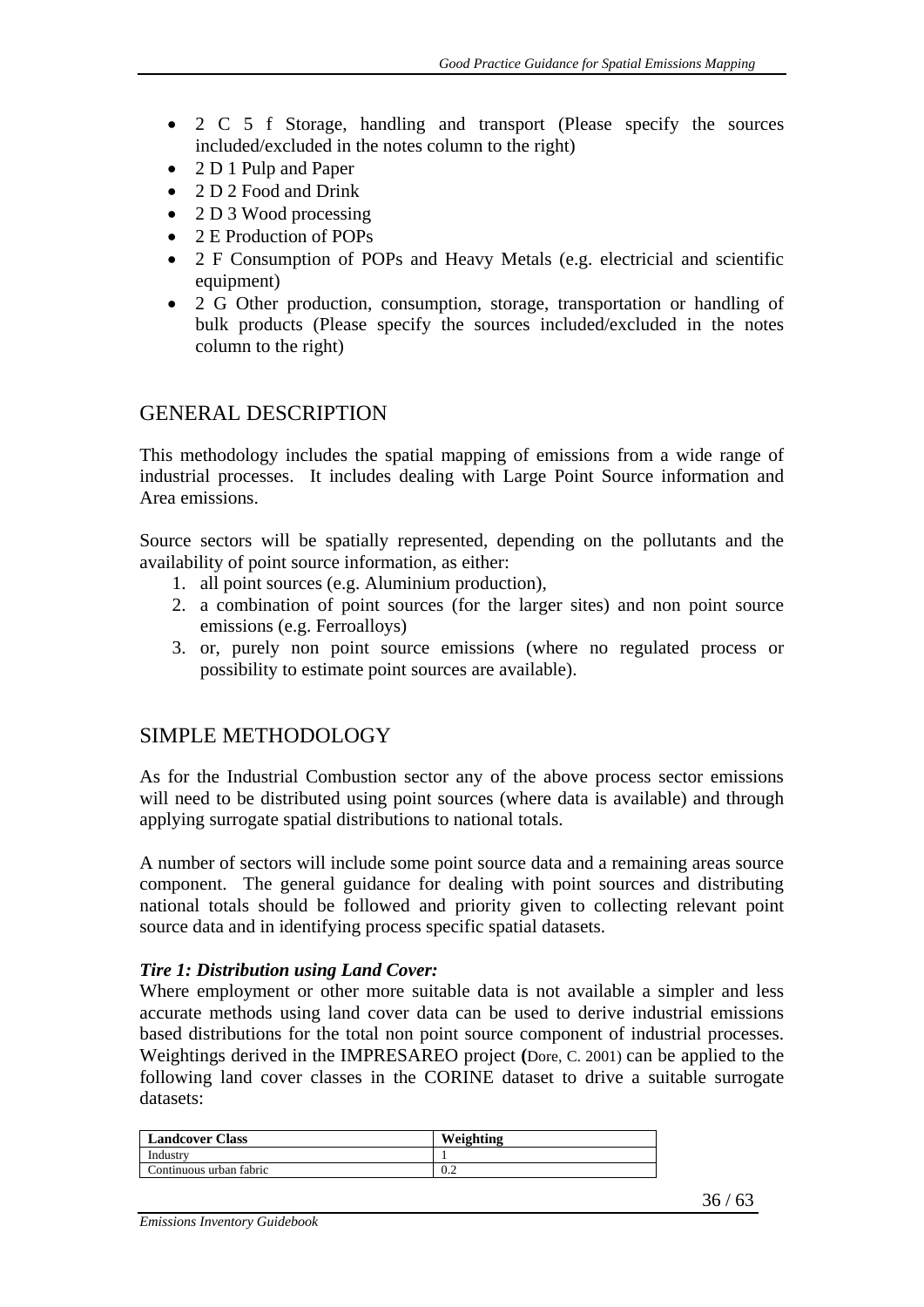| Discontinuous urban fabric | 0.01 |
|----------------------------|------|
| Ports                      | 0.05 |
| Airports                   | 0.05 |

## *Tire 2: Employment<sup>6</sup> based approach:*

The recommended default approach and surrogate spatial datasets for each NFR sector are presented in the table below. Where point source data is referred to please follow the general guidance under 4.2 Gathering and working with point source data and where surrogate spatial distribution datasets are required please follow the general guidance under 4.3 Distributing national emissions above.

Table 6.5.2 Allocating NFR sectors and employment distribution

| NFR Sector                                           | Description                                        | Likelihood<br>of<br>Point<br>Sources Data | Surrogate Spatial Distribution                                    |
|------------------------------------------------------|----------------------------------------------------|-------------------------------------------|-------------------------------------------------------------------|
| Try to collect/estimate<br>2 A 1 Cement Production   |                                                    | Most or all plant                         | Employment (Manufacture of Cement)                                |
|                                                      | emissions for all point<br>sources for sector      |                                           |                                                                   |
| 2 A 2 Lime Production                                | Combine point sources                              | Some point sources                        | Employment (Manufacture of Lime)                                  |
|                                                      | data with<br>surrogate                             |                                           |                                                                   |
|                                                      | distribution.                                      |                                           |                                                                   |
| 2 A 3 Limestone and Dolomite                         | Combine point sources                              | chemical<br>Some                          | Employment (Chemical, processes in wood,                          |
| Use                                                  | data with<br>surrogate<br>distribution.            | processes                                 | paper pulp, food, drink and other industries)                     |
| 2 A 4 Soda Ash Production and                        | Combine point sources                              | Some<br>production                        | Employment (Chemical, processes in wood,                          |
| use                                                  | data with<br>surrogate<br>distribution.            | processes                                 | paper pulp, food, drink and other industries)                     |
| 2 A 5 Asphalt Roofing                                | Use surrogate spatial<br>distribution              | none                                      | <b>Population Density</b>                                         |
| 2 A 6 Road Paving with Asphalt                       | Use surrogate spatial                              | none                                      | New or total Road Lengths                                         |
|                                                      | distribution                                       |                                           |                                                                   |
| 2 A 7 a Quarrying and mining of                      | Use surrogate<br>spatial                           | none                                      | Employment<br>Mining<br>&<br>$($ non<br>coal                      |
| minerals other than coal<br>2 A 7 b Construction and | distribution                                       |                                           | Quarrying)                                                        |
| demolition                                           | Use surrogate<br>spatial<br>distribution           | none                                      | <b>Employment</b> (Construction)                                  |
| 2A 7 c Storage, handling and                         | Use surrogate spatial                              | none                                      | <b>Employment</b> (Mineral Products)                              |
| transport<br>2 A 7 d Other Mineral products          | distribution<br>Use surrogate spatial              |                                           | <b>Employment (Mineral Products)</b>                              |
|                                                      | distribution                                       | none                                      |                                                                   |
| 2 B 5 a Other chemical industry                      | Combine point sources<br>data<br>with<br>surrogate | Some<br>production                        | <b>Employment</b> (Mineral Products)                              |
|                                                      | distribution.                                      | processes                                 |                                                                   |
| 2 B 5 b Storage, handling and                        | Combine point sources                              | Identification of some                    | <b>Employment</b> (Mineral Products)                              |
| transport                                            | data with<br>surrogate                             | large<br>production                       |                                                                   |
|                                                      | distribution.                                      | processes                                 |                                                                   |
| 2 B 1 Ammonia Production                             | Try to collect/estimate<br>emissions for all point | Most or all plant                         | Employment (Manufacture of fertilizers and<br>nitrogen compounds) |
|                                                      | sources for sector                                 |                                           |                                                                   |
| 2 B 2 Nitric Acid Production                         | Try to collect/estimate                            | Most or all plant                         | Employment<br>(Manufacture<br>of<br>other                         |
|                                                      | emissions for all point                            |                                           | inorganic basic chemicals)                                        |
|                                                      | sources for sector                                 |                                           |                                                                   |
| 2 B 3 Adipic Acid Production                         | Try to collect/estimate                            | Most or all plant                         | Employment<br>(Manufacture<br>of<br>other                         |
|                                                      | emissions for all point<br>sources for sector      |                                           | inorganic basic chemicals)                                        |
| 2 B 4 Carbide Production                             | Try to collect/estimate                            | Most or all plant                         | of<br>Employment<br>(Manufacture<br>other                         |
|                                                      | emissions for all point                            |                                           | inorganic basic chemicals)                                        |
|                                                      | sources for sector                                 |                                           |                                                                   |
| 2 C 1 Iron and Steel Production                      | Try to collect/estimate                            | Most or all plant                         | Employment (Manufacture of Iron & Steel)                          |

<sup>6</sup> Some datasets recommended for distribution are not employment based as indicated with greyed cells.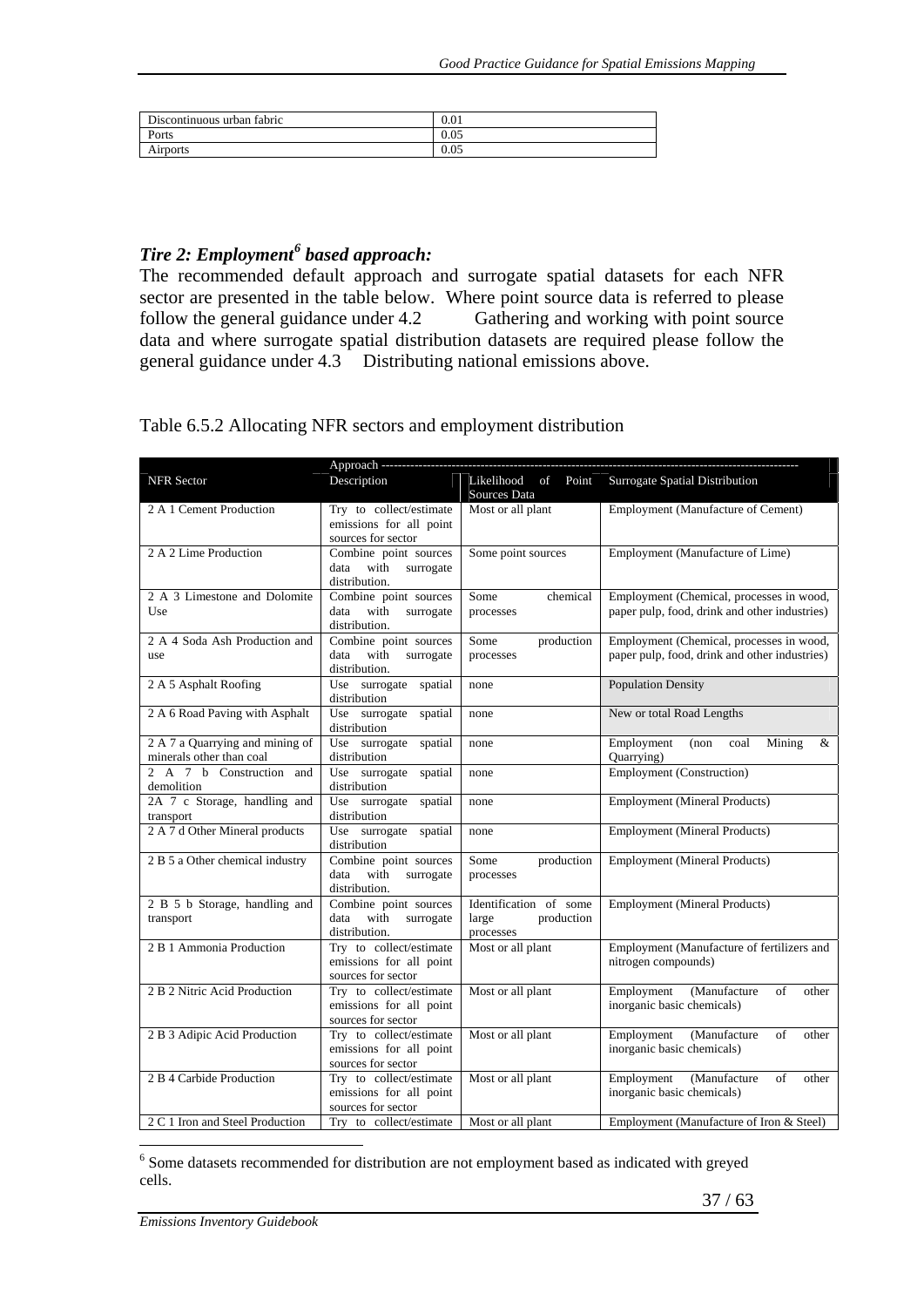|                                                                                                                                        | Approach ----                                                            |                                           |                                                              |
|----------------------------------------------------------------------------------------------------------------------------------------|--------------------------------------------------------------------------|-------------------------------------------|--------------------------------------------------------------|
| NFR Sector                                                                                                                             | Description                                                              | Likelihood<br>of<br>Point<br>Sources Data | Surrogate Spatial Distribution                               |
|                                                                                                                                        | emissions for all point<br>sources for sector                            |                                           |                                                              |
| 2 C 2 Ferroalloys Production                                                                                                           | Try to collect/estimate<br>emissions for all point<br>sources for sector | Most or all plant                         | <b>Employment (Manufacture of Ferroalloys)</b>               |
| 2 C 3 Aluminum Production                                                                                                              | Try to collect/estimate<br>emissions for all point<br>sources for sector | Most or all plant                         | Employment (Manufacture of Aluminum)                         |
| 2 C 5 a Copper Production                                                                                                              | Try to collect/estimate<br>emissions for all point<br>sources for sector | Most or all plant                         | Employment (Manufacture of Aluminum)                         |
| 2 C 5 b Lead Production                                                                                                                | Try to collect/estimate<br>emissions for all point<br>sources for sector | Most or all plant                         | Employment (Manufacture of Lead)                             |
| 2 C 5 c Nickel Production                                                                                                              | Try to collect/estimate<br>emissions for all point<br>sources for sector | Most or all plant                         | Employment (Manufacture of Nickel)                           |
| 2 C 5 d Zinc Production                                                                                                                | Try to collect/estimate<br>emissions for all point<br>sources for sector | Most or all plant                         | Employment (Manufacture of Zinc)                             |
| 2 C 5 e Other metal production                                                                                                         | Combine point sources<br>with surrogate<br>data<br>distribution.         | Some plant                                | Employment (Other metals manufacture)                        |
| 2 C 5 f Storage, handling and<br>transport                                                                                             | Combine point sources<br>data<br>with<br>surrogate<br>distribution.      | Some plant                                | Employment (All metals manufacture)                          |
| 2 D 1 Pulp and Paper                                                                                                                   | Combine point sources<br>with<br>surrogate<br>data<br>distribution.      | Some plant                                | Employment (All paper, card manufacture)                     |
| 2 D 2 Food and Drink                                                                                                                   | Combine point sources<br>data<br>with<br>surrogate<br>distribution.      | Some plant                                | Employment (All food manufacture)                            |
| 2 D 3 Wood processing                                                                                                                  | Combine point sources<br>with<br>surrogate<br>data<br>distribution.      | Some plant                                | Employment (Manufacture of wood and<br>wood products)        |
| 2 E Production of POPs                                                                                                                 | Try to collect/estimate<br>emissions for all point<br>sources for sector | Most or all plant                         | Employment (Manufacture of other organic<br>basic chemicals) |
| 2 F Consumption of POPs and<br><b>Heavy Metals</b>                                                                                     | Combine point sources<br>data with<br>surrogate<br>distribution.         | Some plant                                | Population density                                           |
| $\overline{G}$<br>$\overline{2}$<br>Other<br>production,<br>consumption,<br>storage,<br>transportation or handling of<br>bulk products | Use surrogate spatial<br>distribution                                    | none                                      | Employment from relevant industries                          |

Where more appropriate surrogate spatial datasets (or combinations/refinements of those listed above) are available these should be used.

## ASSUMPTIONS

Surrogate statistics used correlate with emissions for the given sector.

# DETAILED METHODOLOGY

None..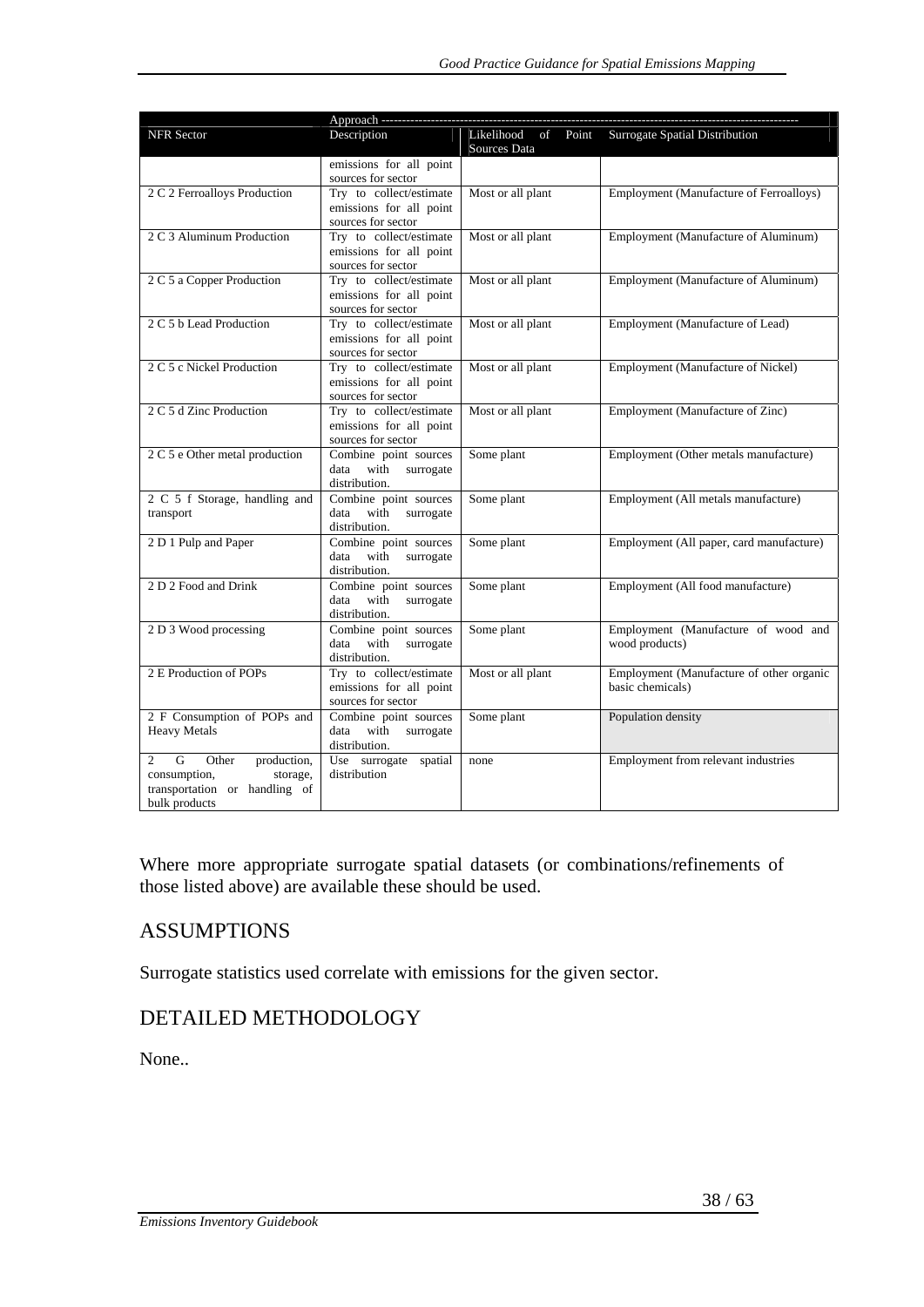# WEAKEST ASPECTS/PRIORITY AREAS FOR IMPROVEMENTS IN CURRENT METHODOLOGY

The methodology above relies heavily on detailed sectoral employment data for surrogate spatial distributions. However, in many cases these are not specific to the processes producing emissions as emissions are likely to be highly specific to particular plants and processes. Employment data will also distribute emissions to locations that may have administrative or head office activities only where process emissions do not occur.

## ADDITIONAL COMMENTS

Where only aggregated NFR emissions are available these can be distributed using aggregated employment statistics. However, aggregations of spatial statistics will decrease the accuracy of emissions distributions.

## **REFERENCES**

## BIBLIOGRAPHY

# RELEASE VERSION, DATA AND SOURCE

Version: 0.1 Date: September 2006 Source: Justin Goodwin AEA Environment Gemini Building Harwell Didcot OX11 0RA UK Justin.Goodwin@aeat.co.uk

# **6.6 Fugitive Emissions**

Extraction and distribution of fossil fuels and geothermal energy

Regulated processes, energy industries, energy handbooks, and trade associations.

# TABLE 6.6.1 ACTIVITIES INCLUDED

- 1 B 1 a Fugitive emission from Solid Fuels: Coal Mining and Handling
- 1 B 1 b Fugitive emission from Solid Fuels: Solid fuel transformation
- 1 B c Other fugitive emissions from solid fuels
- 1 B 2 a i Exploration Production, Transport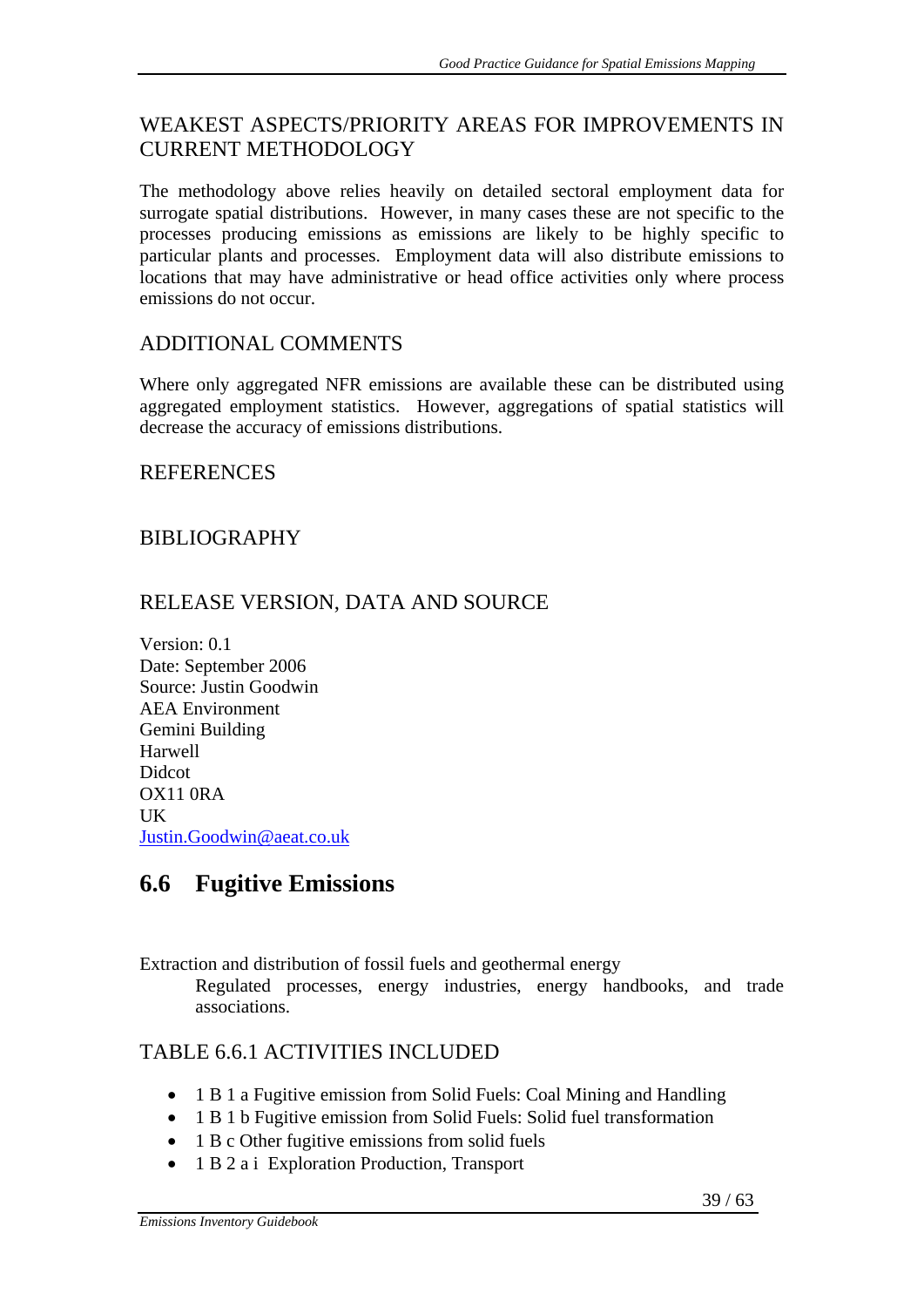- 1 B 2 a iv Refining / Storage
- 1 B 2 a v Distribution of oil products
- 1 B 2 a vi Geothermal energy extraction
- 1 B 2 b Natural gas
- 1 B 2 c Venting and flaring

### 6.6.2 GENERAL DESCRIPTION

Fugitive emissions include those from exploration, extraction and distribution of fuels. Most emissions relate to the coal, oil and gas industry. A number of large fuel storage deports may be regulated and information on emissions or activities recorded by authorities or trade associations.

Source sectors will be spatially represented, depending on the pollutants and the availability of point source information, as either:

- 4. all point sources (e.g. Aluminium production),
- 5. a combination of point sources (for the larger sites) and non point source emissions (e.g. Ferroalloys)
- 6. or, purely non point source emissions (where no regulated process or possibility to estimate point sources are available).

#### 6.6.3 SIMPLE METHODOLOGY

As for the Industrial Combustion sector any of the above process sector emissions will need to be distributed using point sources (where data is available) and through applying surrogate spatial distributions to national totals.

A number of sectors will include some point source data and a remaining areas source component. The general guidance for dealing with point sources and distributing national totals should be followed and priority given to collecting relevant point source data and in identifying process specific spatial datasets.

The recommended default approach (assuming no better country specific data is available) and surrogate spatial datasets for each NFR sector are presented in the table below. Where point source data is referred to please follow the general guidance under 4.2 Gathering and working with point source data and where surrogate spatial distribution datasets are required please follow the general guidance under 4.3

Distributing national emissions above.

Table 6.2.2

| <b>NFR</b> Sector                                                                    | Approach --<br>Description                                          | Sources Data                              | Likelihood of Point Surrogate Spatial Distribution |
|--------------------------------------------------------------------------------------|---------------------------------------------------------------------|-------------------------------------------|----------------------------------------------------|
| 1 B 1 a Fugitive emission from<br>Solid Fuels: Coal Mining and<br>Handling           | Use surrogate<br>spatial<br>distribution                            | none                                      | Employment (Coal Mining)                           |
| 1 B 1 b Fugitive emission from<br>Solid<br>Solid<br>fuel<br>Fuels:<br>transformation | Combine point sources<br>with<br>data<br>surrogate<br>distribution. | Some Plant data likely<br>to be available | <b>Employment (Mineral Products)</b>               |
| 1 B c Other fugitive emissions<br>from solid fuels                                   | spatial<br>Use surrogate<br>distribution                            | none                                      | <b>Employment</b> (Mineral Products)               |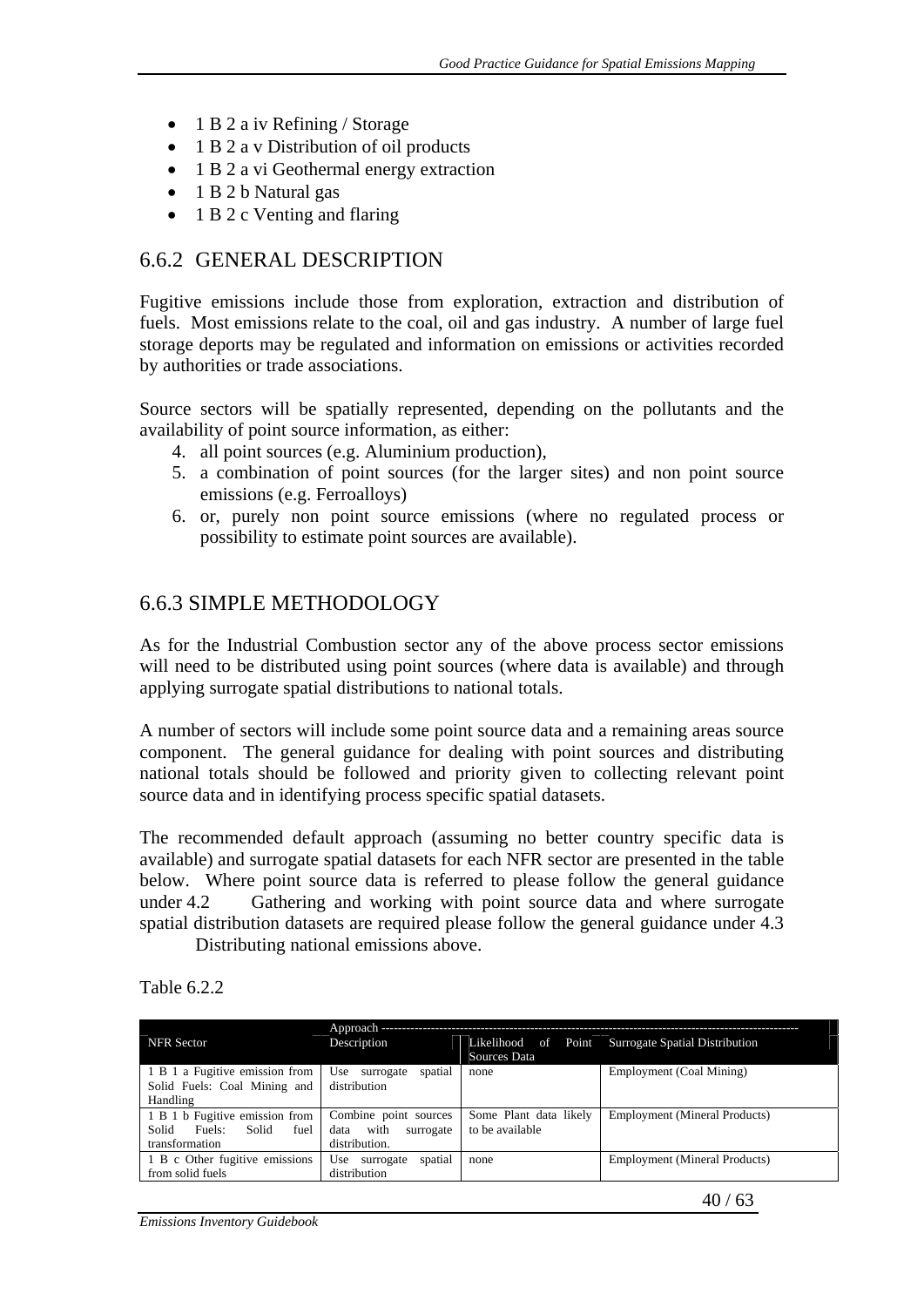| <b>NFR</b> Sector                                 | Description                                                              | Likelihood of Point<br>Sources Data       | Surrogate Spatial Distribution                                      |
|---------------------------------------------------|--------------------------------------------------------------------------|-------------------------------------------|---------------------------------------------------------------------|
| Exploration<br>1 B 2 a i<br>Production, Transport | Combine point sources<br>data with<br>surrogate<br>distribution.         | Some Plant data likely<br>to be available | Employment (Oil & Gas Employment)                                   |
| 1 B 2 a iv Refining / Storage                     | Try to collect/estimate<br>emissions for all point<br>sources for sector | Most plants                               | (Manufacture<br>Employment<br>of<br>refined<br>petroleum products)  |
| 1 B 2 a v Distribution of oil<br>products         | Combine point sources<br>data with<br>surrogate<br>distribution.         | Some Plant data likely<br>to be available | Employment (Oil Employment)                                         |
| 1 B 2 a vi Geothermal energy<br>extraction        | Combine point sources<br>data with<br>surrogate<br>distribution.         | Some Plant data likely<br>to be available | Statistics on geothermal energy extraction                          |
| 1 B 2 b Natural gas                               | spatial<br>Use surrogate<br>distribution                                 | none                                      | Natural Gas distribution networks                                   |
| 1 B 2 c Venting and flaring                       | Try to collect/estimate<br>emissions for all point<br>sources for sector | Most plants                               | (Manufacture)<br>refined<br>Employment<br>of<br>petroleum products) |

### ASSUMPTIONS

Surrogate statistics used correlate with emissions for the given sector.

### DETAILED METHODOLOGY

None

## WEAKEST ASPECTS/PRIORITY AREAS FOR IMPROVEMENTS IN CURRENT METHODOLOGY

The methodology above relies heavily on detailed sectoral employment data for surrogate spatial distributions. Employment data will also distribute emissions to locations that may have administrative or head office activities only where process emissions do not occur.

#### ADDITIONAL COMMENTS

Where only aggregated NFR emissions are available these can be distributed using aggregated employment statistics. However, aggregations of spatial statistics will decrease the accuracy of emissions distributions.

### **REFERENCES**

## RELEASE VERSION, DATA AND SOURCE

Version: 0.1 Date: September 2006 Source: Justin Goodwin AEA Environment Gemini Building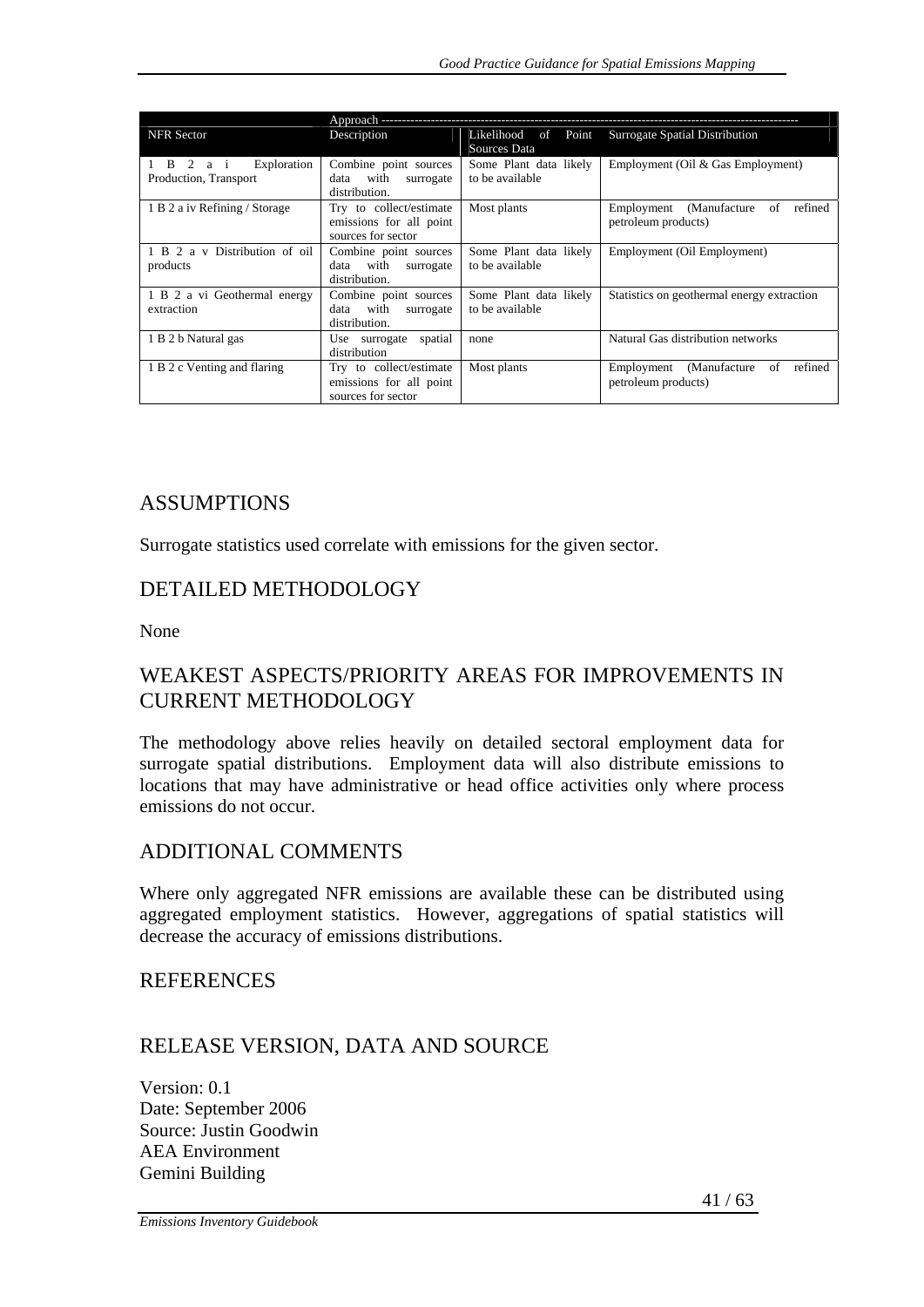Harwell **Didcot** OX11 0RA UK Justin.Goodwin@aeat.co.uk

# **6.7 Solvent Use**

# TABLE 6.7.1 ACTIVITIES INCLUDED

- 3 A 1 Decorative coating application
- 3 A 2 Industrial coating application
- 3 A 3 Other coating application
- 3 B 1 Degreasing
- 3 B 2 Dry cleaning
- 3 C Chemical products
- 3 D 1 Printing
- 3 D 2 Domestic solvent use including fungicides
- 3 D 3 Other product use

## GENERAL DESCRIPTION

Emissions from solvent use will include industrial processes and domestics uses.

# SIMPLE METHODOLOGY

A number of countries may have databases on the location and activities for a number of the industrial solvent users including sectors within 3 A 2 Industrial coating application such as vehicle and aircraft painting activities or for 3 B 2 Dry cleaning activities. Trade associations can also provide useful information on specific consumption of solvents in different industries.

The recommended default approach (assuming no better country specific data is available) and surrogate spatial datasets for each NFR sector are presented in the table below. Where point source data is referred to please follow the general guidance under 4.2 Gathering and working with point source data and where surrogate spatial distribution datasets are required please follow the general guidance under 4.3

Distributing national emissions above.

| Table 6.7.2 |  |
|-------------|--|
|-------------|--|

|                            | Approach                    |                        |                                                    |
|----------------------------|-----------------------------|------------------------|----------------------------------------------------|
| <b>NFR</b> Sector          | Description                 |                        | Likelihood of Point Surrogate Spatial Distribution |
|                            |                             | Sources Data           |                                                    |
| coating<br>Decorative      | Use<br>spatial<br>surrogate | none                   | <b>Population Density</b>                          |
| application                | distribution                |                        |                                                    |
| Industrial<br>coating<br>А | $Combin$ e<br>point sources | Some Plant data likely | Employment<br>(for<br>industries<br>coatings       |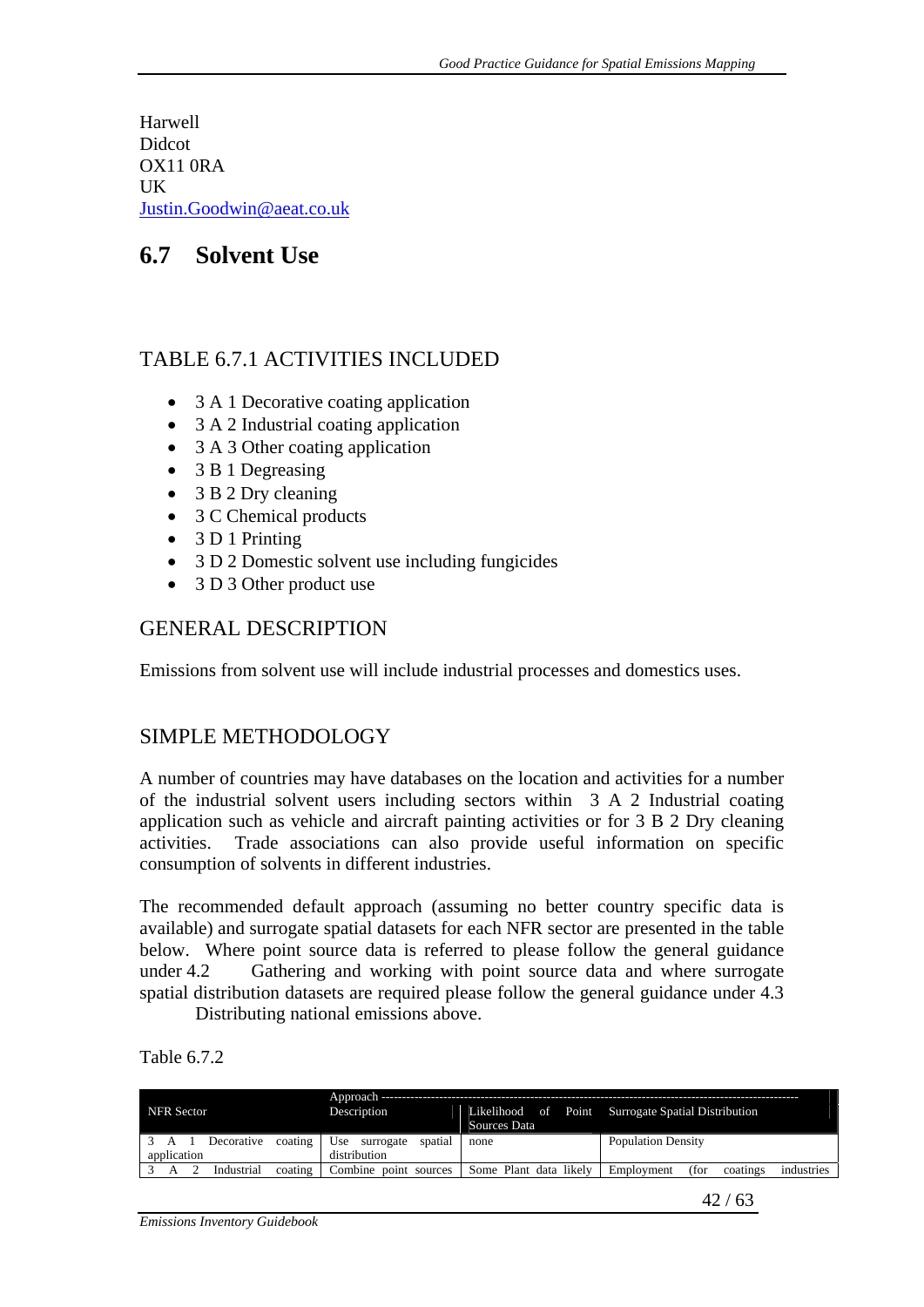| <b>NFR</b> Sector                                  | Description                                                              | Likelihood of Point<br>Sources Data       | Surrogate Spatial Distribution                                                                                  |
|----------------------------------------------------|--------------------------------------------------------------------------|-------------------------------------------|-----------------------------------------------------------------------------------------------------------------|
| application                                        | with<br>data<br>surrogate<br>distribution.                               | to be available                           | vehicle<br>including<br>packaging,<br>metal<br>refinishing, rolling mills, vehicle repair,<br>wood coating etc) |
| 3 A 3 Other coating application                    | spatial<br>Use surrogate<br>distribution                                 | Some Plant data likely<br>to be available | Employment (for coatings in the printing $\&$<br>packaging industry)                                            |
| 3 B 1 Degreasing                                   | Combine point sources<br>data with<br>surrogate<br>distribution.         | Some Plant data likely<br>to be available | Employment (from relevant manufacturing<br>industries)                                                          |
| 3 B 2 Dry cleaning                                 | Try to collect/estimate<br>emissions for all point<br>sources for sector | Some Plant data likely<br>to be available | Employment (dry cleaning)                                                                                       |
| 3 C Chemical products                              | Combine point sources<br>data with<br>surrogate<br>distribution.         | Some Plant data likely<br>to be available | Employment (Paint, ink, adhesive, leather,<br>tire, rubber manufacture)                                         |
| 3 D 1 Printing                                     | spatial<br>Use surrogate<br>distribution                                 | none                                      | Employment<br>(newspaper)<br>magazine<br>and<br>industry)                                                       |
| 3 D 2 Domestic solvent use<br>including fungicides | spatial<br>Use surrogate<br>distribution                                 | none                                      | <b>Population Density</b>                                                                                       |
| 3 D 3 Other product use                            | Use surrogate<br>spatial<br>distribution                                 | none                                      | <b>Population Density</b>                                                                                       |

#### ASSUMPTIONS

## DETAILED METHODOLOGY

None

# WEAKEST ASPECTS/PRIORITY AREAS FOR IMPROVEMENTS IN CURRENT METHODOLOGY

#### ADDITIONAL COMMENTS

Where only aggregated NFR emissions are available these can be distributed using aggregated employment statistics. However, aggregations of spatial statistics will decrease the accuracy of emissions distributions.

## **REFERENCES**

## RELEASE VERSION, DATA AND SOURCE

Version: 0.1 Date: September 2006 Source: Justin Goodwin AEA Environment Gemini Building Harwell Didcot OX11 0RA UK Justin.Goodwin@aeat.co.uk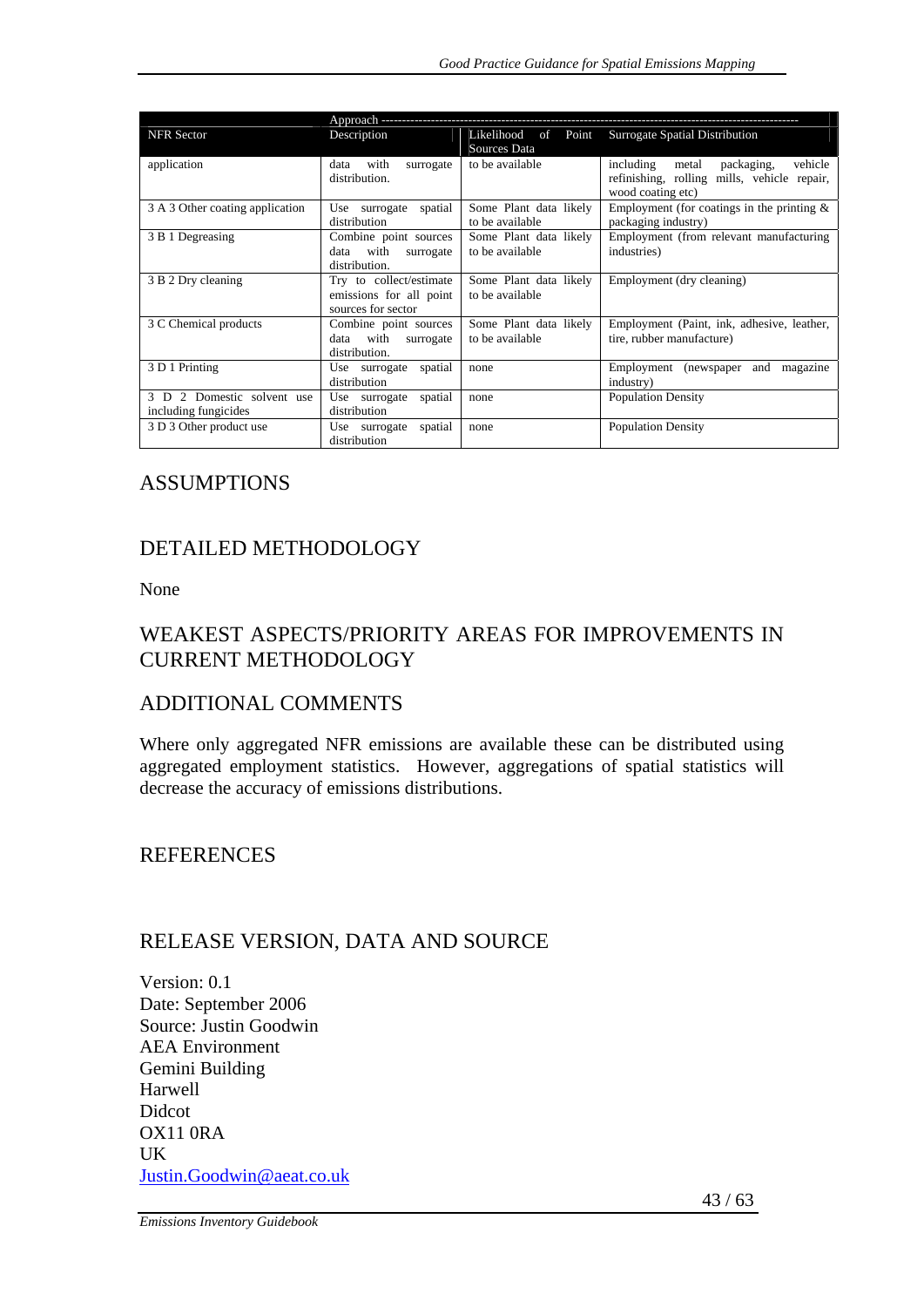# **6.8 Road transport**

Traffic counts or APMOSPHERE methods using population and average vehicle splits or traffic flow data.

## TABLE 6.8.1 ACTIVITIES INCLUDED

- 1 A 3 b i Road Transport:, Passenger cars
- 1 A 3 b ii Road Transport:, Light duty vehicles
- 1 A 3 b iii Road Transport:, Heavy duty vehicles
- 1 A 3 b iv Road Transport:, Mopeds & Motorcycles
- 1 A 3 b v Road Transport:, Gasoline evaporation
- 1 A 3 b vi Road Transport:, Automobile tyre and brake wear
- 1 A 3 b vii Road Transport:, Automobile road abrasion

## GENERAL DESCRIPTION

Emissions relate to the traffic flows and types of vehicles on the road network.

There are a number of approaches to mapping emissions that depend on the data available. These include:

- Distribution of emissions according to regional, local or link based traffic statistics (or traffic flows). Where possible these traffic flows should differentiate between different vehicle classes so that areas with high HDV traffic will show high emissions.
- Distribution of emissions according to road network information and modelled traffic intensity based on population density.

Methods using traffic flow statistics will provide the most accurate results and should be used where data is available.

For emissions from Evaporation and from brake and tire wear emissions can be distributed using and aggregated (for all vehicles) spatial surrogate dataset from those generated below.

# SIMPLE METHODOLOGY

#### *Using traffic flow statistics by vehicle class:*

Where traffic flow statistics are available for road links or for regions that can be combined to form the EMEP 50x50km grids this data should be used. Spatial traffic flow statistics should be used that have a basic vehicle type split to enable appropriate emissions allocation for the key NFR reporting categories:

- 1 A 3 b i Road Transport: Passenger cars
- 1 A 3 b ii Road Transport: Light duty vehicles
- 1 A 3 b iii Road Transport: Heavy duty vehicles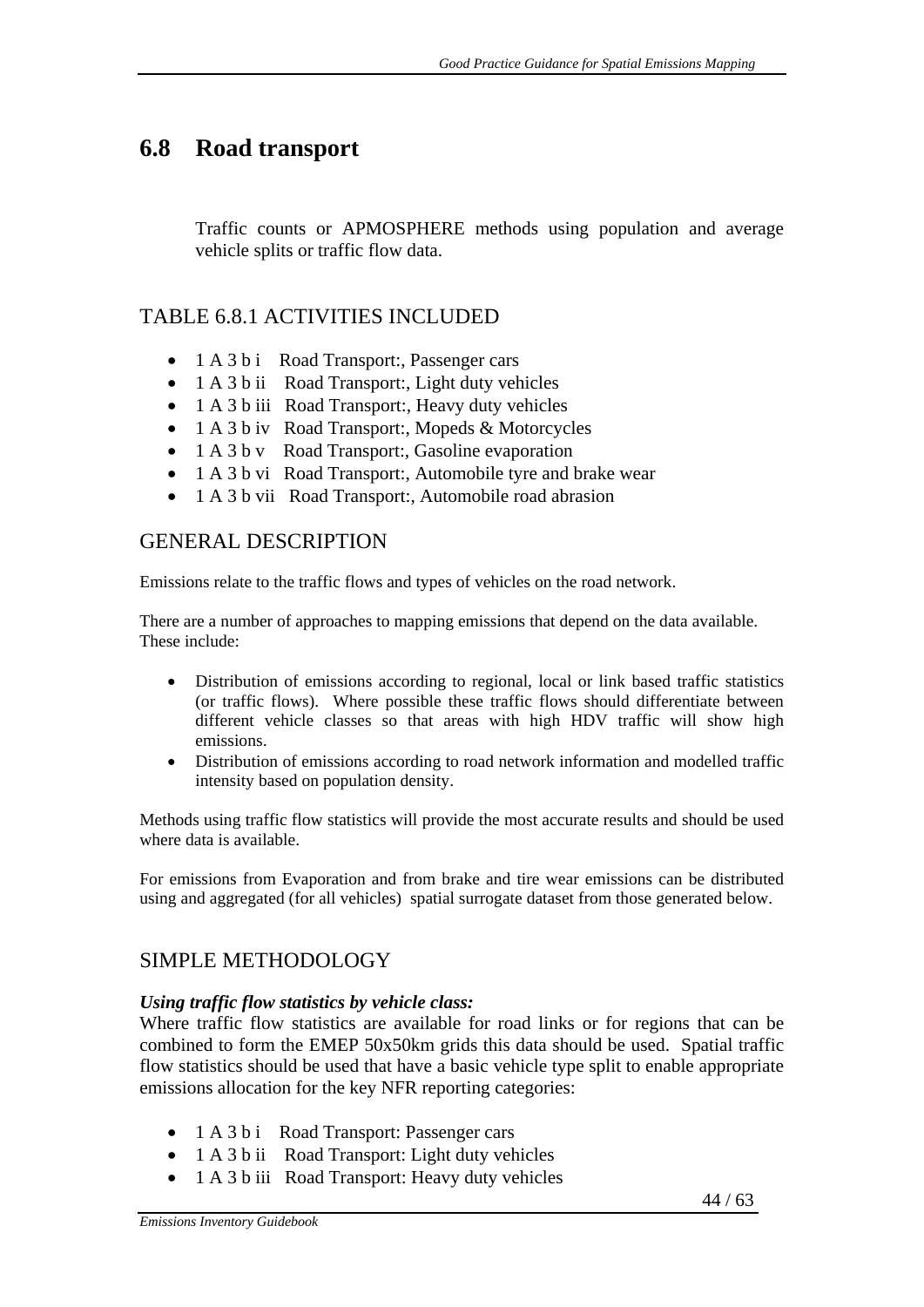• 1 A 3 b iv Road Transport: Mopeds & Motorcycles

The surrogate statistics may be available on a gridded, administrative boundary or link by link based spatial format. Whatever, the spatial form emission totals can be distributed using the basic "distributing national totals" approach given in the general guidance.

#### *Assigning vehicle classes to road types:*

Where traffic composition data (flows by vehicle type) are unavailable averaged composition % can be applied to total flow by road type based on national survey data or on data available in the COPERT III model (**Kouridis 2000)** or from the European MEET project.

#### *Estimating emissions without traffic flow data:*

Where appropriate traffic flow data are not available emission distributions can be generated using digital road maps and population density data using a method developed for the European APMOSPHERE project as indicated in Box AA below.

#### **Example 4:**

The emissions mapping approach uses a detailed European road network, which provides information on length of roads by type.– motorway, A roads, B roads and minor roads. For the purposes of this methodology, B roads and minor roads are classified together as minor roads.

The network must be *weighted* according to contribution to emissions (i.e. vehicle type and density).

The proposed approach is based on the assumption that population density is related to number of vehicles using different types of road network.

There are three steps in developing the road emission maps:

#### *Step 1: generate weighted spatial datasets for three road type classes:*

Each road type is assumed to have a different relationship with the close and more distant population depending on the type of road. For the APMOSPHERE project the following assumptions were made:

- Minor roads are assumed to be influenced most by densities of population (within a 5-10km radius).
- Major non motorway/highway roads are assumed to be influenced by populations from a wider catchment (30-40km radius)
- While Motorway/highway are assumed to be influenced by populations from an even larger catchment (40-50km radius).

This influence of population density on road use can be modelled using a focal mean calculation using GIS tools. For each grid cell of the population grid, the mean value can be determined, based on the value of other grid cells in a given neighbourhood (in this case using the radius' above around each grid cell). So a set radius of 20 km will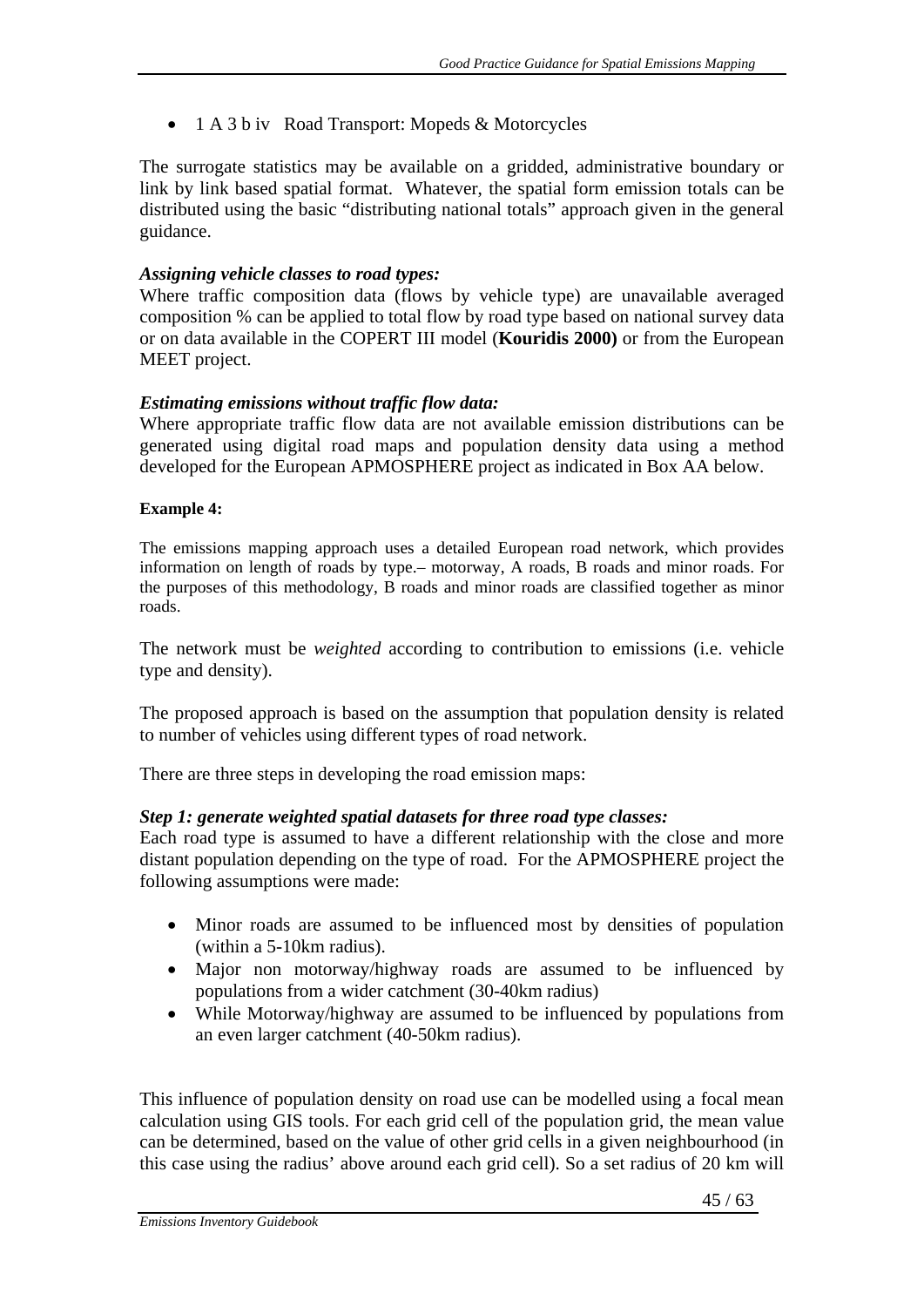mean that each grid cell is calculated based on the mean value of grid cells in this given radius.

The following figures illustrate how the population density grid changes based on the use of differing neighbourhood area size. Figure zza) illustrates what the UK population density looks like with no focal mean applied. This grid could be used to weight the minor roads network as we assume that nearby population densities will determine road activity levels on minor roads. Figure xxb) illustrates what the UK population density looks like using a 20 km radius. This illustrates our perceived understanding of population influence on A-road activity. Figure xxc illustrates the greater influence distance of population on motorways.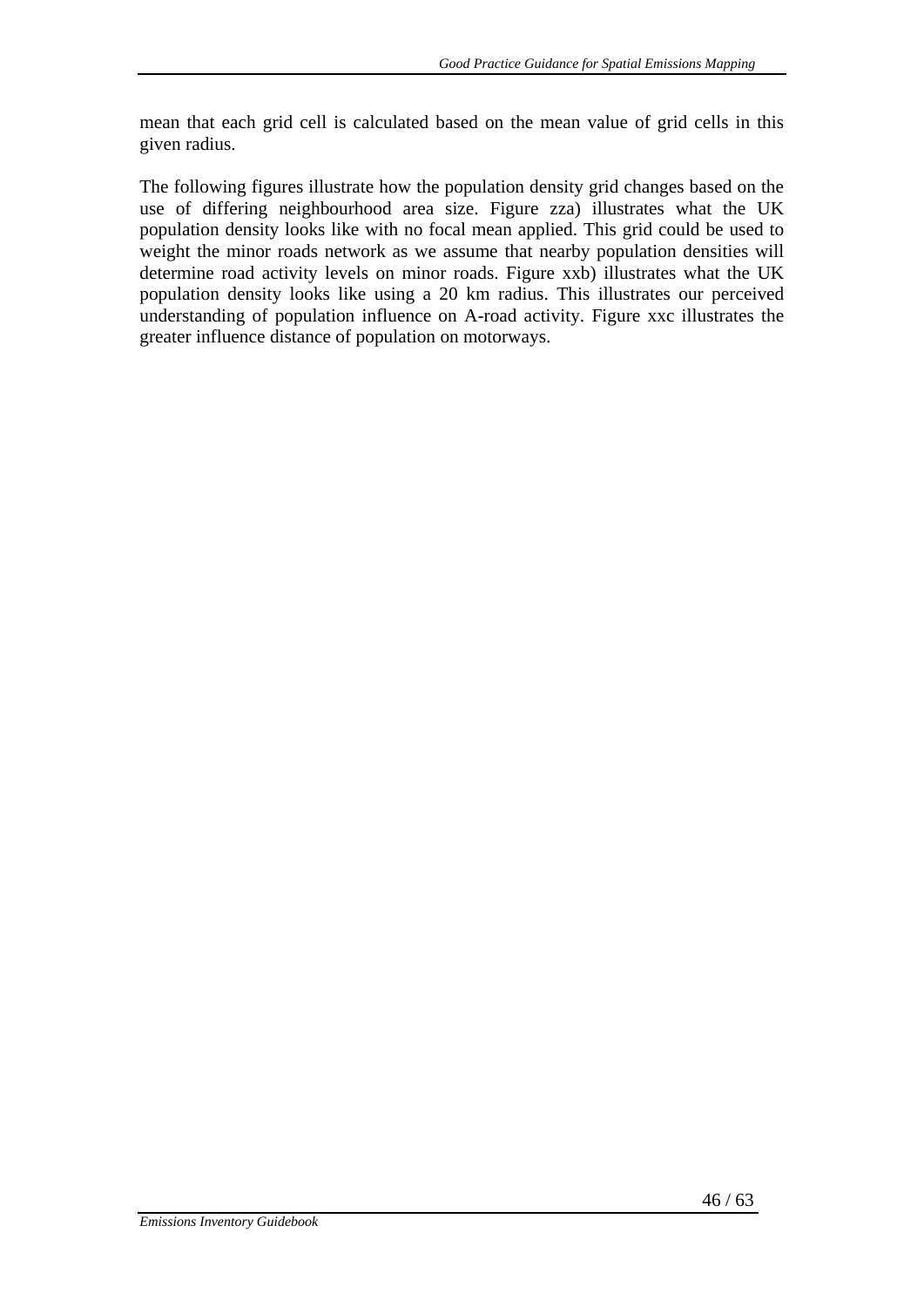

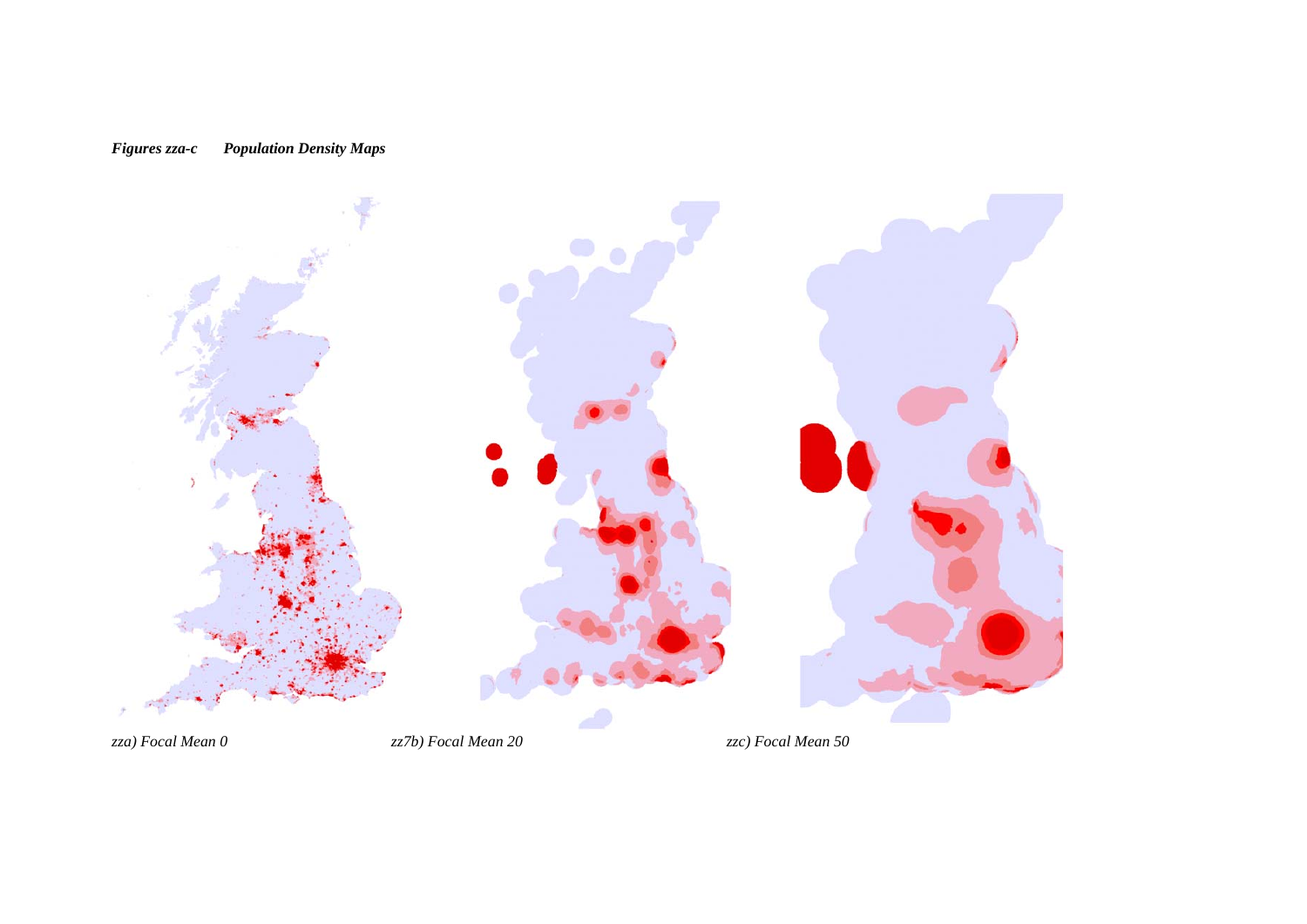In addition an additional base load flow of traffic on motorways can be added to account for the national base load of traffic on even very rural parts of motorway stretches. This minimum load will be irrespective of the focal mean weightings. A base load calculated for the UK has been calculated to be 36% based on assessments of traffic flow on UK motorway roads (C J Dore 2004,)

#### *Step 2: Attributing National emissions to the different road classes*

The second step is to determine the proportion of the emission totals to allocate to the different road types.

The table below (Table 7a) gives an example of the UK profile and can be used where more specific COPERT III or country data is not available. This allows the percentage of emissions for each vehicle class to be allocated to each road type.

| Road type       | Cars | <b>LDVs</b> | <b>HDVs</b> | Motorcycles |
|-----------------|------|-------------|-------------|-------------|
| Motorway        | 12%  | 13%         | 23%         | 5%          |
| A road          | 52%  | 51%         | 41%         | 59%         |
| $Minor - built$ | 26%  | 25%         | 23%         | 25%         |
| Minor<br>non    |      |             |             |             |
| built           | 10%  | 11%         | 14%         | 11%         |

*Tablexx Road Transport Emissions by Vehicle and Road Type* 

#### *Step 3: Distributing emissions over the surrogate spatial datasets.*

Once the national total emissions have been divided into their road class components these components can be distributes across the spatial datasets prepared in step 1 using the national emissions distribution approach given in the general guidance section.

## ASSUMPTIONS

For the traffic flow based estimates it is assumed that the distribution of detailed vehicle age classes and driving conditions are uniform across the country and across the different road classes.

For the methods without traffic flow it is assumed that traffic density and therefore emissions is proportional to population density.

## DETAILED METHODOLOGY

None

# WEAKEST ASPECTS/PRIORITY AREAS FOR IMPROVEMENTS IN CURRENT METHODOLOGY

Neither of these methods take account of emissions in different (urban, rural, fast, slow driving conditions). Regions with a high or low urban component may therefore under or over estimate emission allocations because of differences in vehicle speed. Generally this issues is unlikely to affect the 50x50km emission maps.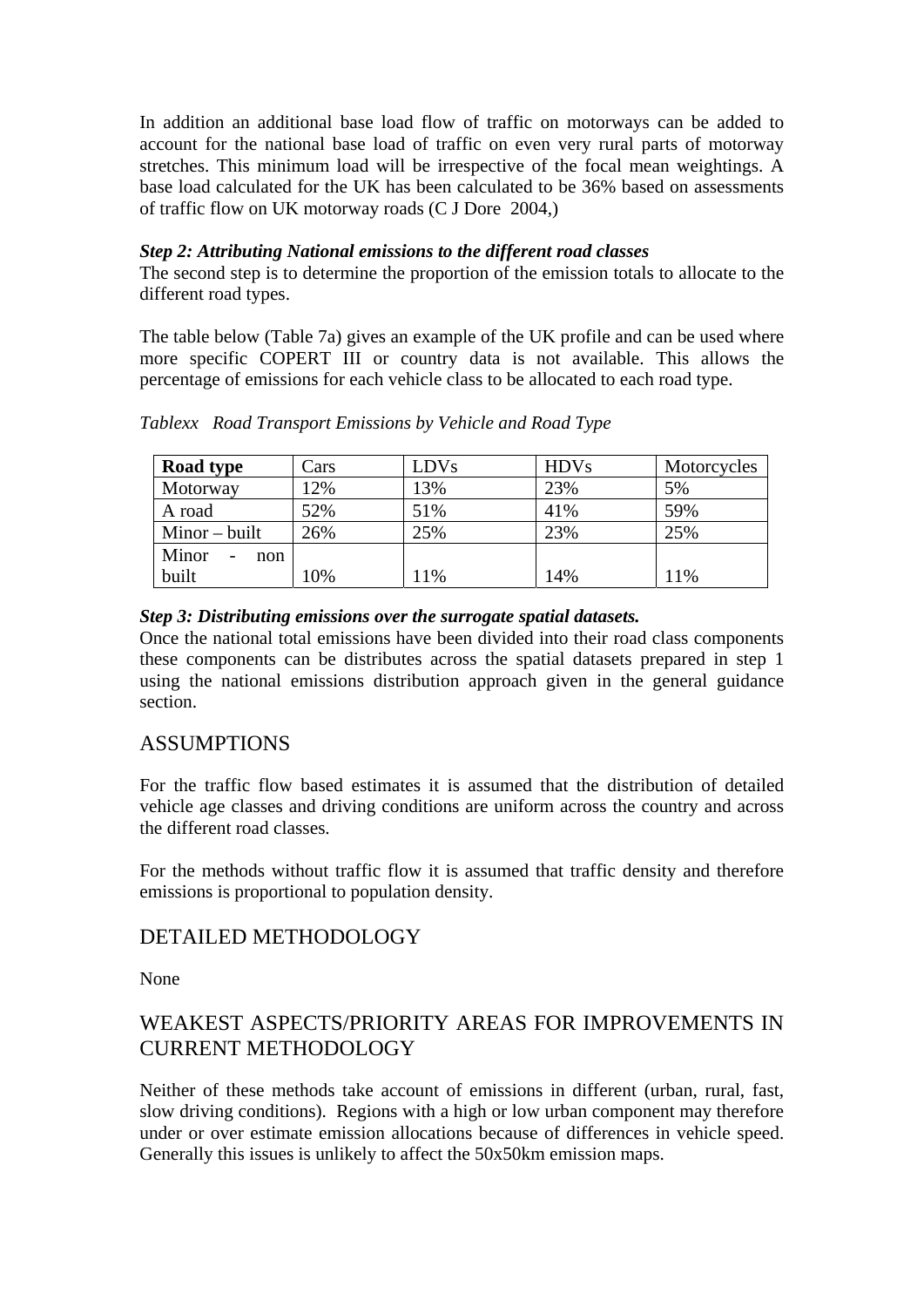### ADDITIONAL COMMENTS

### None. **REFERENCES**

**C J Dore 2004,** Air Pollution Modelling for Support to Policy on Health and Environmental Risk in Europe (EVK2-2002-00577) Emission Mapping Methodology Progress Report (January 2004) C J Dore, S Pye and A Kent (AEA Technology). Project ofr the Commission.

**Kouridis 2000**. Chariton Kouridis, Leonidas Ntziachristos and Zissis Samaras, ETC/AE COPERT III Computer programme to calculate emissions from road transport - User manual, 27 Nov 2000, EEA (European Environment Agency) http://reports.eea.europa.eu/Technical\_report\_No\_50/en

### **RELEASE VERSION, DATA AND SOURCE**

Version: 0.1 Date: September 2006 Source: Justin Goodwin AEA Environment Gemini Building Harwell Didcot OX11 0RA UK Justin.Goodwin@aeat.co.uk

# **6.9 Off road**

# **6.9.1 Railways**

## ACTIVITIES INCLUDED

• 1 A 3 c Railways

#### GENERAL DESCRIPTION

Emission methods relate to the distribution of emissions from rail locomotives burning fossil fuels. Emissions will be located along the non electric rail networks.

Emissions from heating and electricity generation should be distributed using the approaches given above for commercial combustion.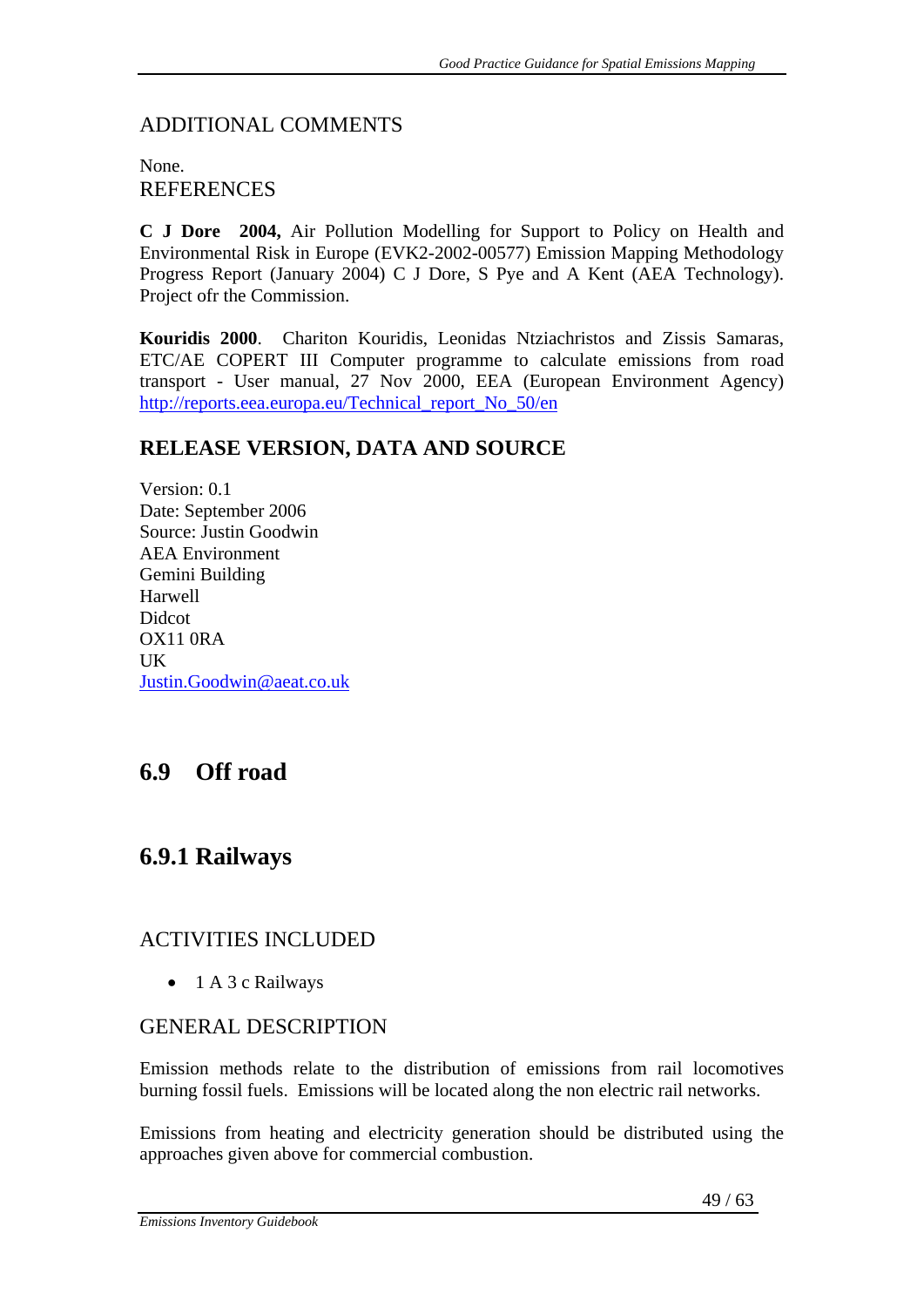## SIMPLE METHODOLOGY

Maps of rail network can be used to distribute emissions to the appropriate 50x50km EMEP grids using the length of (non electric) network as a surrogate for emissions.

Where possible the non-electric lengths should be removed. WHAT DO YOU MEAN?

## ASSUMPTIONS

Rail traffic density is uniform across the area. Regional effects of gradient and vehicle age/efficiency are not accounted for.

## DETAILED METHODOLOGY

None

# WEAKEST ASPECTS/PRIORITY AREAS FOR IMPROVEMENTS IN CURRENT METHODOLOGY

## ADDITIONAL COMMENTS

Due to the lesser significance of this as a source, such inaccuracies are not considered to be particularly important at a 50x50km EMEP grid scale.

# REFERENCES

# **RELEASE VERSION, DATA AND SOURCE**

Version: 0.1 Date: September 2006 Source: Justin Goodwin AEA Environment Gemini Building Harwell Didcot OX11 0RA UK Justin.Goodwin@aeat.co.uk

# **6.10 Water transport**

Lloyds shipping maps. ENTEC. EEA has a lot of the data…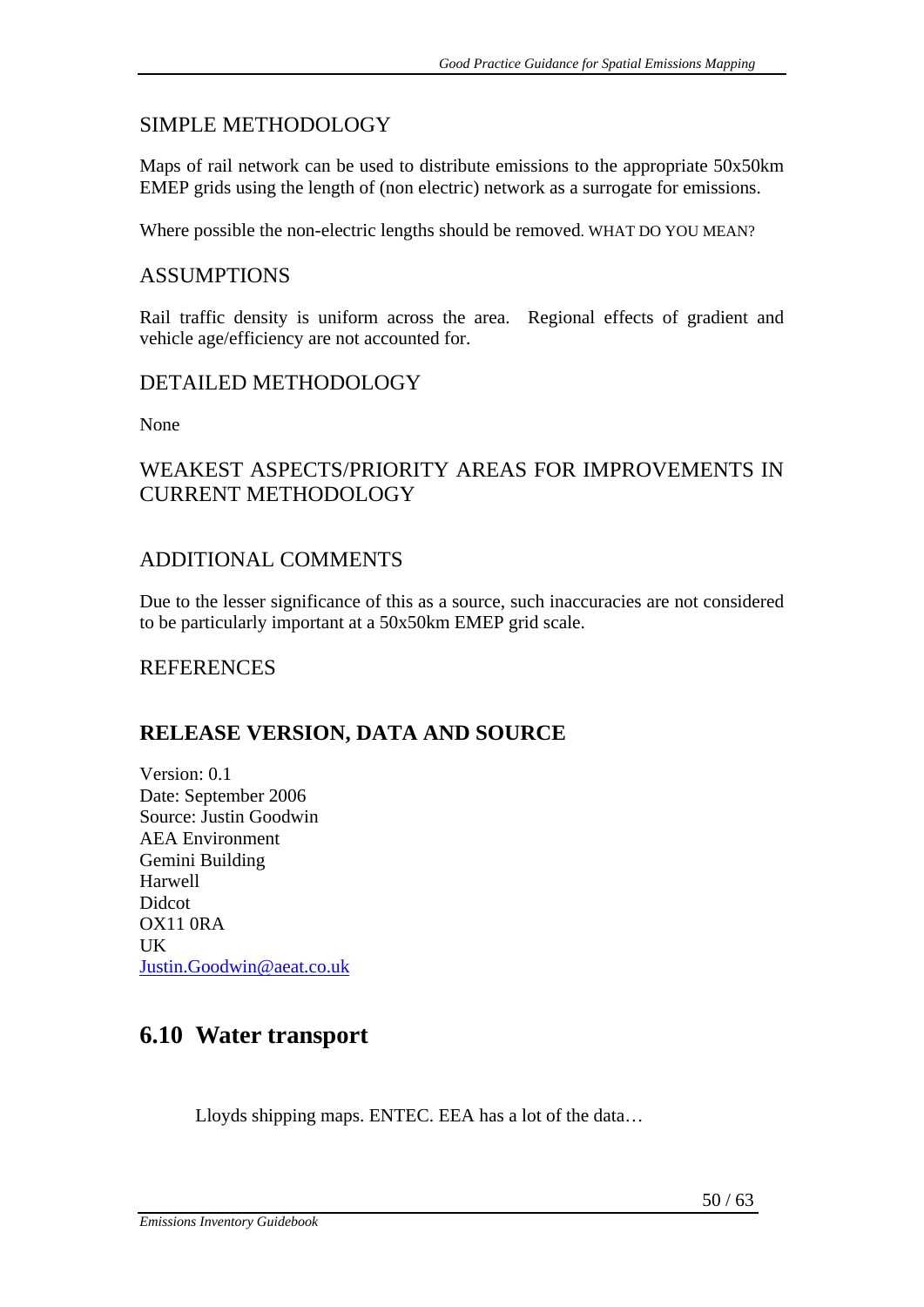## ACTIVITIES INCLUDED

1 A 3 d ii National Navigation (Shipping) 1A 4 c iii Agriculture/Forestry/Fishing: National Fishing

## GENERAL DESCRIPTION

Emissions from national navigation and fishing should be included. Mapping emissions from these sources has a high degree of uncertainty due to the transient and varied nature of the emission sources.

## SIMPLE METHODOLOGY

National information on port arrivals, departures and destinations combined with geospatial data on shipping lanes or crude zoning around ports can be used to distribute emissions from National Navigation.

Where fish landing information is available by port this information can be used to distribute emissions to port areas or know fishing grounds.

**Step 1:** Use port arrival and destination (or fish landing) information to weight shipping routes or zones around ports (or where applicable and available fishing grounds).

**Step 2:** Distribute national totals across these routes or zones using the basic "distributing national emissions" approach given in the general guidance above.

#### ASSUMPTIONS

Emission distributions will need to make assumptions about the weighting of in port vs in transit emissions.

Emissions from fishing are likely to be associated with fishing grounds rather than port activities.

#### DETAILED METHODOLOGY

None

## WEAKEST ASPECTS/PRIORITY AREAS FOR IMPROVEMENTS IN CURRENT METHODOLOGY

Improving the allocations to ADDITIONAL COMMENTS

## **REFERENCES**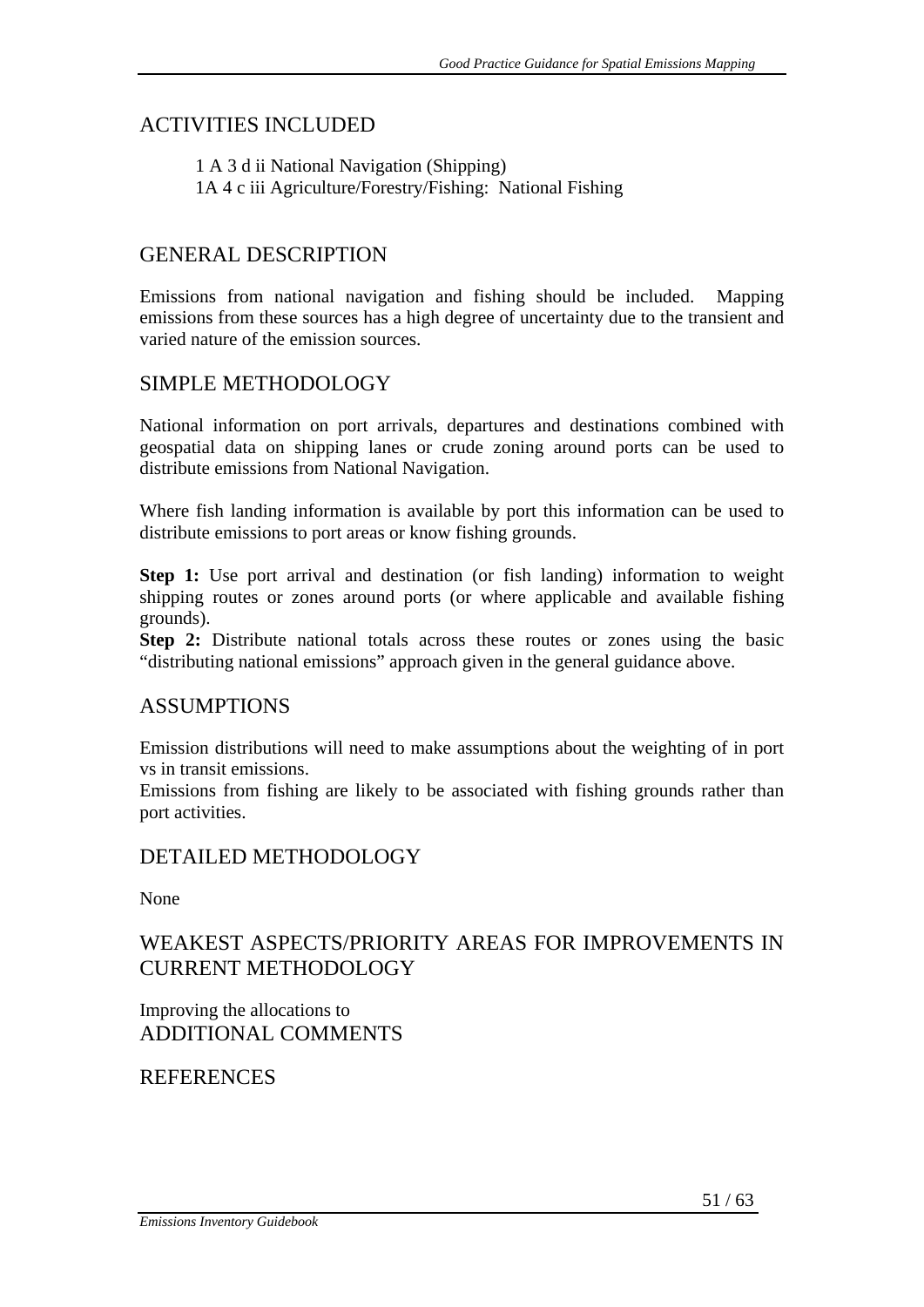# **RELEASE VERSION, DATA AND SOURCE**

Version: 0.1 Date: September 2006 Source: Justin Goodwin AEA Environment Gemini Building Harwell Didcot OX11 0RA  $I K$ Justin.Goodwin@aeat.co.uk

# **6.11 Air transport**

# **TABLE 6.11** ACTIVITIES INCLUDED

• 1 A 3 a ii (i) Civil Aviation (Domestic, LTO)

# GENERAL DESCRIPTION

Emission methods relate to the distribution of emissions from aircraft take-off and landing are considered below. These methods are not appropriate for distributing emissions from cruise and LTO emissions from international aircraft flights should be excluded from the mapping as these are estimated centrally by EMEP.

Emissions from heating and electricity generation plant and mobile airside vehicles should be distributed using the approaches given above for commercial/industrial combustion.

## SIMPLE METHODOLOGY

Where national emission estimates have been derived from aggregations of detailed aircraft/airport emission estimates then these detailed datasets should be used for the LTO component.

Alternatively national information on domestic aircraft movements by airport can be used to distribute emissions from Domestic Aviation Landing and Take Off to individual airports using the basic "distributing national emissions" approach given in the general guidance above.

**Step 1:** Create a dataset with domestic traffic movement data by airport with grid references or geospatial polygons of the airport areas weighting each airport according to the appropriate traffic movements. (Where possible additional weightings to take account of the average size of aircraft at each airport should be used. (e.g. Emission factor to aircraft size ratios)).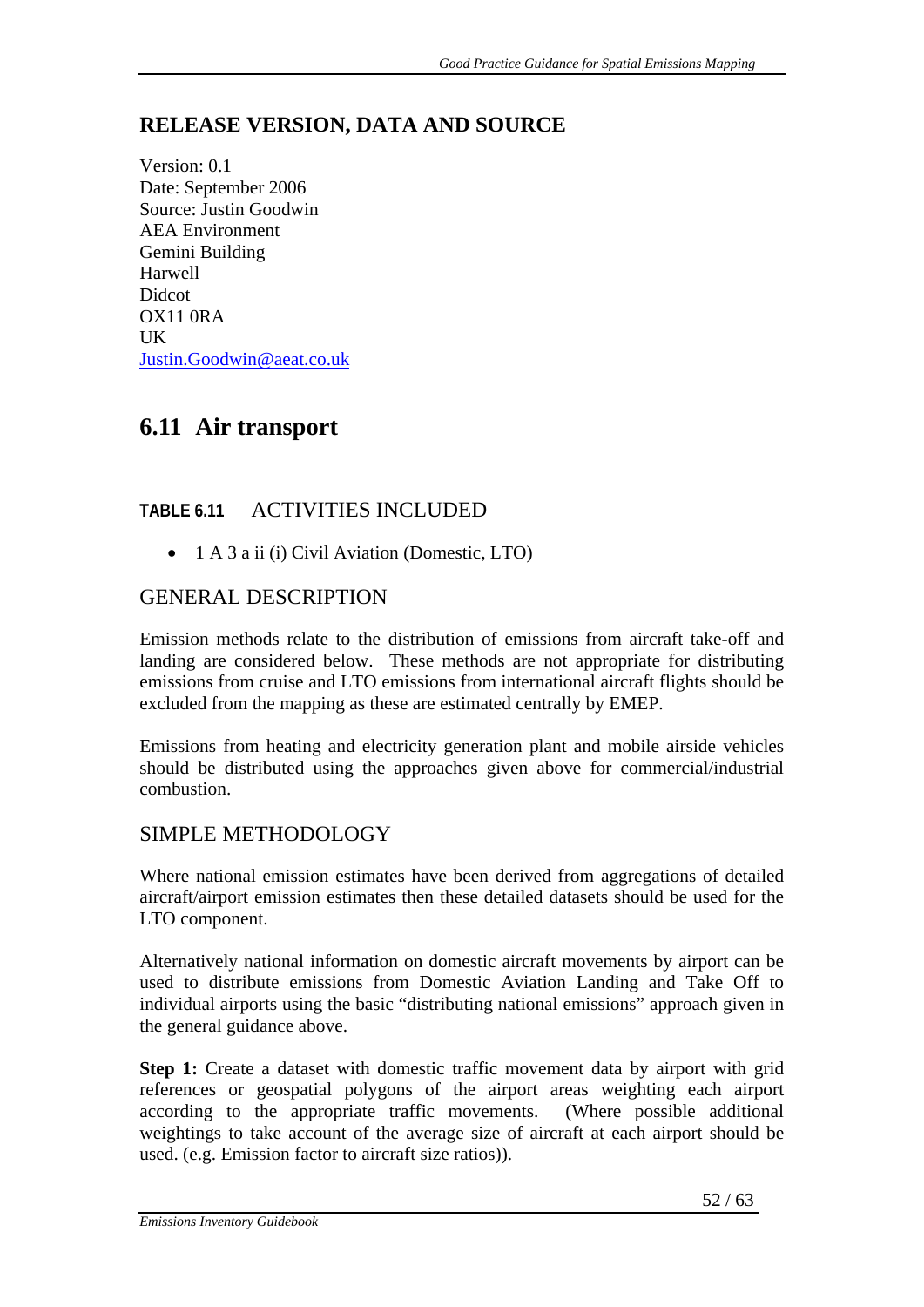**Step 2:** Distribute national totals emission estimates across these routes or zones using the basic "distributing national emissions" approach given in the general guidance above.

#### **ASSUMPTIONS**

Size of aircraft typically used at different airports or different Landing and Takeoff profiles are not taken into account.

### DETAILED METHODOLOGY

None

# WEAKEST ASPECTS/PRIORITY AREAS FOR IMPROVEMENTS IN CURRENT METHODOLOGY

## ADDITIONAL COMMENTS

**REFERENCES** 

## **RELEASE VERSION, DATA AND SOURCE**

Version: 0.1 Date: September 2006 Source: Justin Goodwin AEA Environment Gemini Building Harwell **Didcot** OX11 0RA UK Justin.Goodwin@aeat.co.uk

# **6.12 Waste treatment and disposal**

# TABLE 6.12.1 ACTIVITIES INCLUDED

• 6 A SOLID WASTE DISPOSAL ON LAND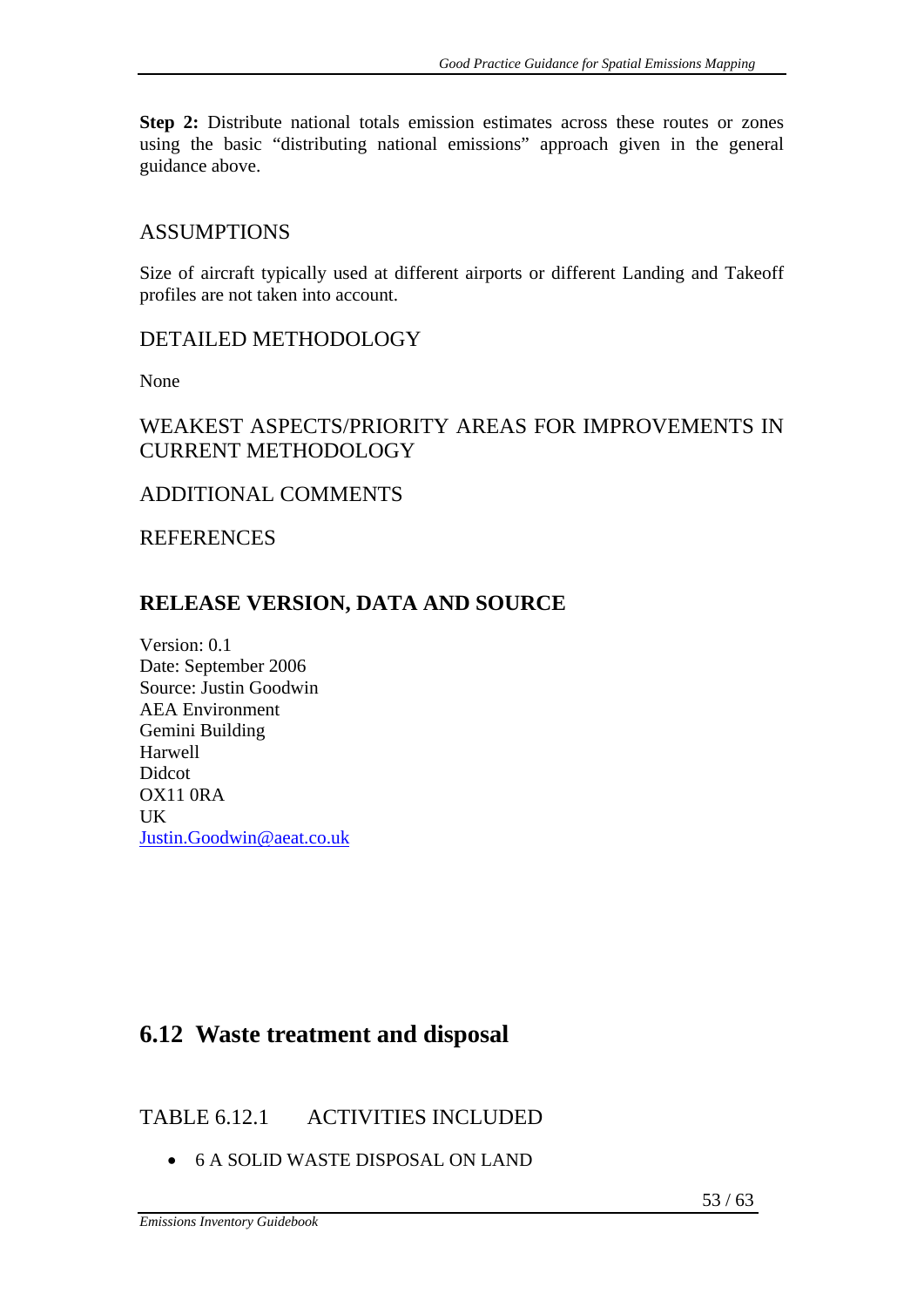- 6 B WASTE-WATER HANDLING
- 6 C a Clinical Waste Incineration
- 6 C b Industrial Waste Incineration
- 6 C c Municipal Waste Incineration
- 6 C d Cremation
- 6 C e Small Scale Waste Burning

### GENERAL DESCRIPTION

Waste treatment and disposal includes a number of different sources that will be represented differently. Large waste disposal installations and incinerators are likely to be regulated and emissions are likely to be reported. Alternative point source data can often be obtained from relevant trade associations.

## SIMPLE METHODOLOGY

The recommended default approach (assuming no better country specific data is available) and surrogate spatial datasets for each NFR sector are presented in the table below. Where point source data is referred to please follow the general guidance under section 4.2 Gathering and working with point source data and where surrogate spatial distribution datasets are required please follow the general guidance under 4.3 Distributing national emissions above.

|                                                        | Approach ---------------                           |                                                |                                                                                       |
|--------------------------------------------------------|----------------------------------------------------|------------------------------------------------|---------------------------------------------------------------------------------------|
| <b>NFR</b> Sector                                      | Description                                        | Likelihood of Point                            | <b>Surrogate Spatial Distribution</b>                                                 |
|                                                        |                                                    | Sources Data                                   |                                                                                       |
| <b>SOLID</b><br><b>WASTE</b><br>A<br>6                 | Use surrogate<br>spatial                           | None                                           | Where specific data on land application is                                            |
| DISPOSAL ON LAND                                       | distribution                                       |                                                | not available use Landcover classes for                                               |
|                                                        |                                                    |                                                | Arable Land.                                                                          |
| B<br><b>WASTE-WATER</b><br>6                           | Combine point sources                              | Wastewater<br>Some                             | Population density can be used to distribute                                          |
| <b>HANDLING</b>                                        | data<br>with<br>surrogate                          | treatment plant locations                      | emissions where point source data are                                                 |
|                                                        | distribution.                                      | may be available from<br><b>E-PRTR</b> returns | unavailable.                                                                          |
| Clinical<br>$\mathcal{C}$<br>Waste                     |                                                    | clinical<br>Some                               |                                                                                       |
| 6<br>a<br>Incineration                                 | Combine point sources<br>data<br>with<br>surrogate | incineration<br>plant                          | Population density can be used to distribute<br>emissions where point source data are |
|                                                        | distribution.                                      | locations and emissions                        | unavailable.                                                                          |
|                                                        |                                                    | may be available from                          |                                                                                       |
|                                                        |                                                    | E-PRTR<br>or other                             |                                                                                       |
|                                                        |                                                    | regulated<br>process                           |                                                                                       |
|                                                        |                                                    | Alternative<br>returns.                        |                                                                                       |
|                                                        |                                                    | information<br>from                            |                                                                                       |
|                                                        |                                                    | Hospital data sources                          |                                                                                       |
|                                                        |                                                    | may provide additional                         |                                                                                       |
|                                                        |                                                    | point source datasets.                         |                                                                                       |
| $\mathcal{C}$<br>Industrial<br>h<br>Waste<br>6         | Combine point sources                              | Some<br>industrial                             | Industrial employment in the waste industry                                           |
| Incineration                                           | data<br>with<br>surrogate                          | incineration<br>plant                          | can be used to distribute emissions where                                             |
|                                                        | distribution.                                      | locations and emissions                        | point source data are unavailable.                                                    |
|                                                        |                                                    | may be available from<br>E-PRTR<br>or other    |                                                                                       |
|                                                        |                                                    | regulated<br>process                           |                                                                                       |
|                                                        |                                                    | returns.                                       |                                                                                       |
| $\mathbf C$<br>Waste<br>Municipal<br>6<br>$\mathbf{c}$ | Combine point sources                              | Some<br>industrial                             | Industrial employment in the waste industry                                           |
| Incineration                                           | with<br>data<br>surrogate                          | incineration<br>plant                          | can be used to distribute emissions where                                             |
|                                                        | distribution.                                      | locations and emissions                        | point source data are unavailable.                                                    |
|                                                        |                                                    | may be available from                          |                                                                                       |
|                                                        |                                                    | <b>E-PRTR</b><br>or other                      |                                                                                       |
|                                                        |                                                    | regulated<br>process                           |                                                                                       |
|                                                        |                                                    | returns.                                       |                                                                                       |

Table 6.12.2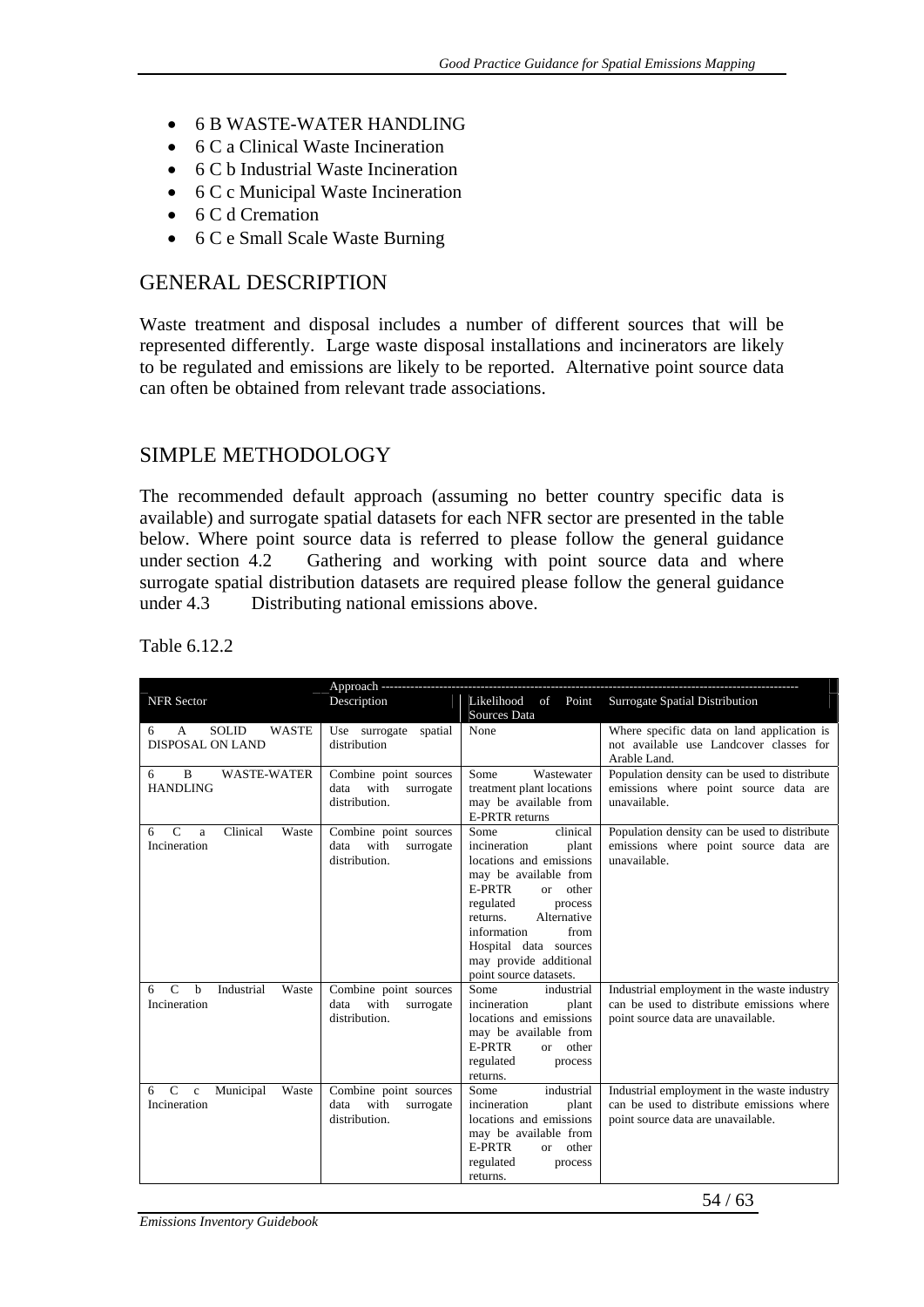|                                     | Approach ---------          |                           |                                              |
|-------------------------------------|-----------------------------|---------------------------|----------------------------------------------|
| <b>NFR</b> Sector                   | Description                 | Likelihood of Point       | Surrogate Spatial Distribution               |
|                                     |                             | Sources Data              |                                              |
| 6 C d Cremation                     | Combine point sources       | Some Cremation plant      | Population density can be used to distribute |
|                                     | with<br>surrogate<br>data   | locations and emissions   | emissions where point source data are        |
|                                     | distribution.               | may be available from     | unavailable.                                 |
|                                     |                             | E-PRTR<br>or other        |                                              |
|                                     |                             | regulated<br>process      |                                              |
|                                     |                             | Alternative<br>returns.   |                                              |
|                                     |                             | datasets can often be     |                                              |
|                                     |                             | obtained<br>from<br>trade |                                              |
|                                     |                             | associations.             |                                              |
| Small<br>Scale<br>6 C<br>Waste<br>e | spatial<br>Use<br>surrogate | none                      | Population density can be used to distribute |
| Burning                             | distribution                |                           | emissions where point source data are        |
|                                     |                             |                           | unavailable. Where possible Landcover        |
|                                     |                             |                           | urban/suburban classes data can be used to   |
|                                     |                             |                           | create a                                     |

### ASSUMPTIONS

Distributions based on employment and population will be very general approaches for allocating emissions that are likely to arise from much more localized areas.

#### DETAILED METHODOLOGY

None

## WEAKEST ASPECTS/PRIORITY AREAS FOR IMPROVEMENTS IN CURRENT METHODOLOGY

TRA<sub>.</sub>

#### ADDITIONAL COMMENTS

Where possible local/regional knowledge and urban/rural masking should be used to improve on the basic population and employment based methods.

#### **REFERENCES**

## **RELEASE VERSION, DATA AND SOURCE**

Version: 0.1 Date: September 2006 Source: Justin Goodwin AEA Environment Gemini Building Harwell Didcot OX11 0RA UK Justin.Goodwin@aeat.co.uk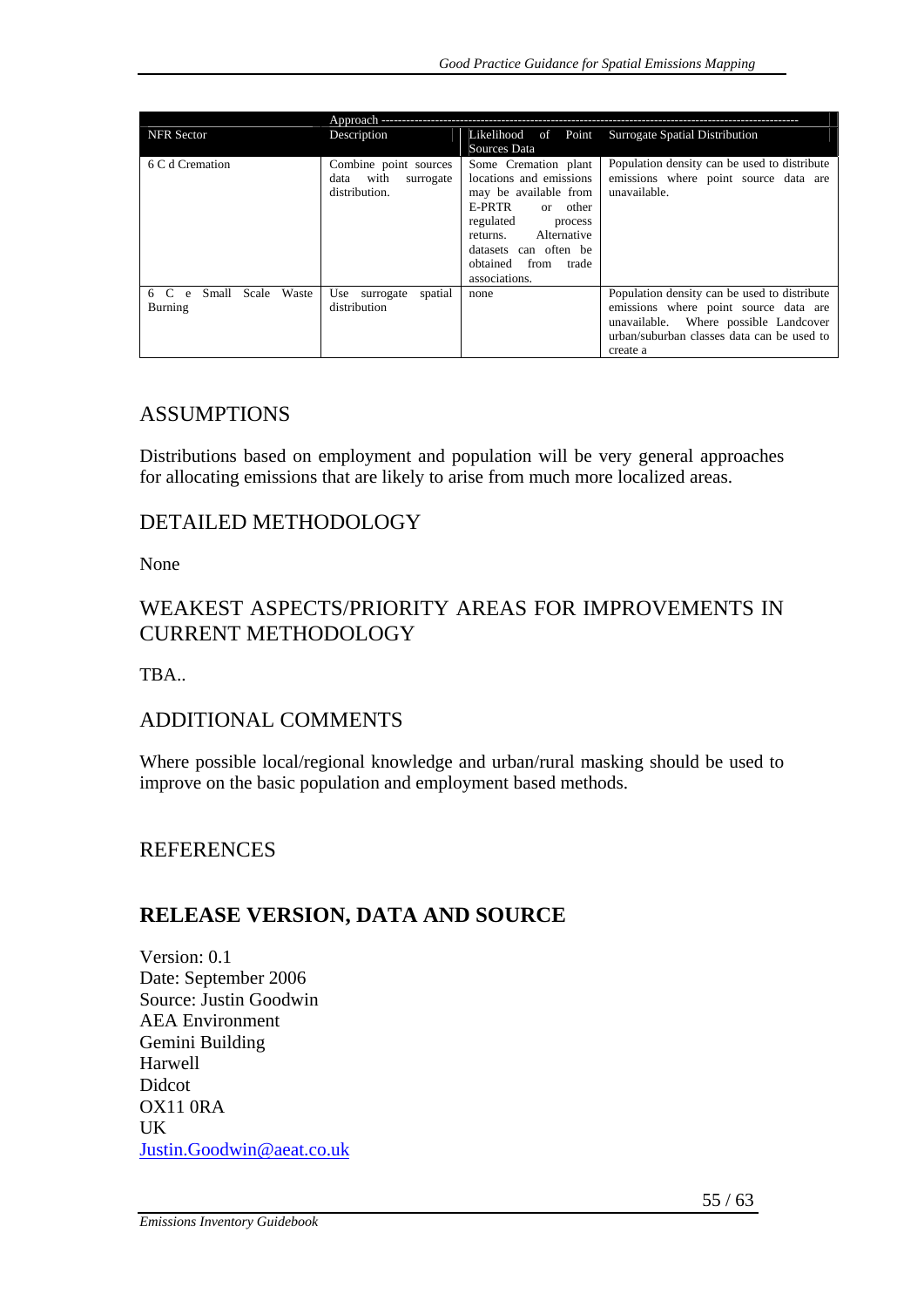# **6.13 Agriculture Arable land and Livestock**

# **TABLE 6.13.1** ACTIVITIES INCLUDED

- 4 B 1 a Cattle Dairy
- 4 B 1 b Cattle Non-Dairy
- 4 B 2 Buffalo
- 4 B 3 Sheep
- $\bullet$  4 B 4 Goats
- $\bullet$  4 B 6 Horses
- 4 B 7 Mules and Asses
- $\bullet$  4 B 8 Swine
- 4 B 9 a Laving Hens
- 4 B 9 b Broilers
- $\bullet$  4 B 9 c Turkeys
- 4 B 9 d Other Poultry
- 4 D 1 a Synthetic N-fertilizers
- 4 D 2 a Farm-level agricultural operations including storage, handling and transport of agricultural products
- 4 D 2 b Off-farm storage, handling and transport of bulk agricultural products
- 4 D 2 c N-excretion on pasture range and paddock
- 4 G Agriculture OTHER
- 4 F FIELD BURNING OF AGRICULTURAL WASTES

# GENERAL DESCRIPTION

Emissions include livestock and arable farming practices. Point source data is likely to be limited except for intensive livestock where EPER/E-PRTR reporting is required for some Parties.

Regional/local farming statistics are likely to be a key source of information. Where this data is not available other landcover/employment based datasets can be used.

# SIMPLE METHODOLOGY

## **Livestock:**

Where data is reported for regulated processes (e.g. E-PRTR/EPER) this should be used and combined with surrogate distribution techniques to distribute the remaining national emissions.

## • **Livestock census/survey data:**

Non point source emissions from livestock sectors can be distributed according to national spatial statistics from census and surveys. Data may need to be aggregated to larger areas to maintain anti disclosure commitments. Where possible, emissions should be allocated according to census data for each of the livestock classes. Where practical similar classes can be aggregated (e.g. Cattle can be grouped together).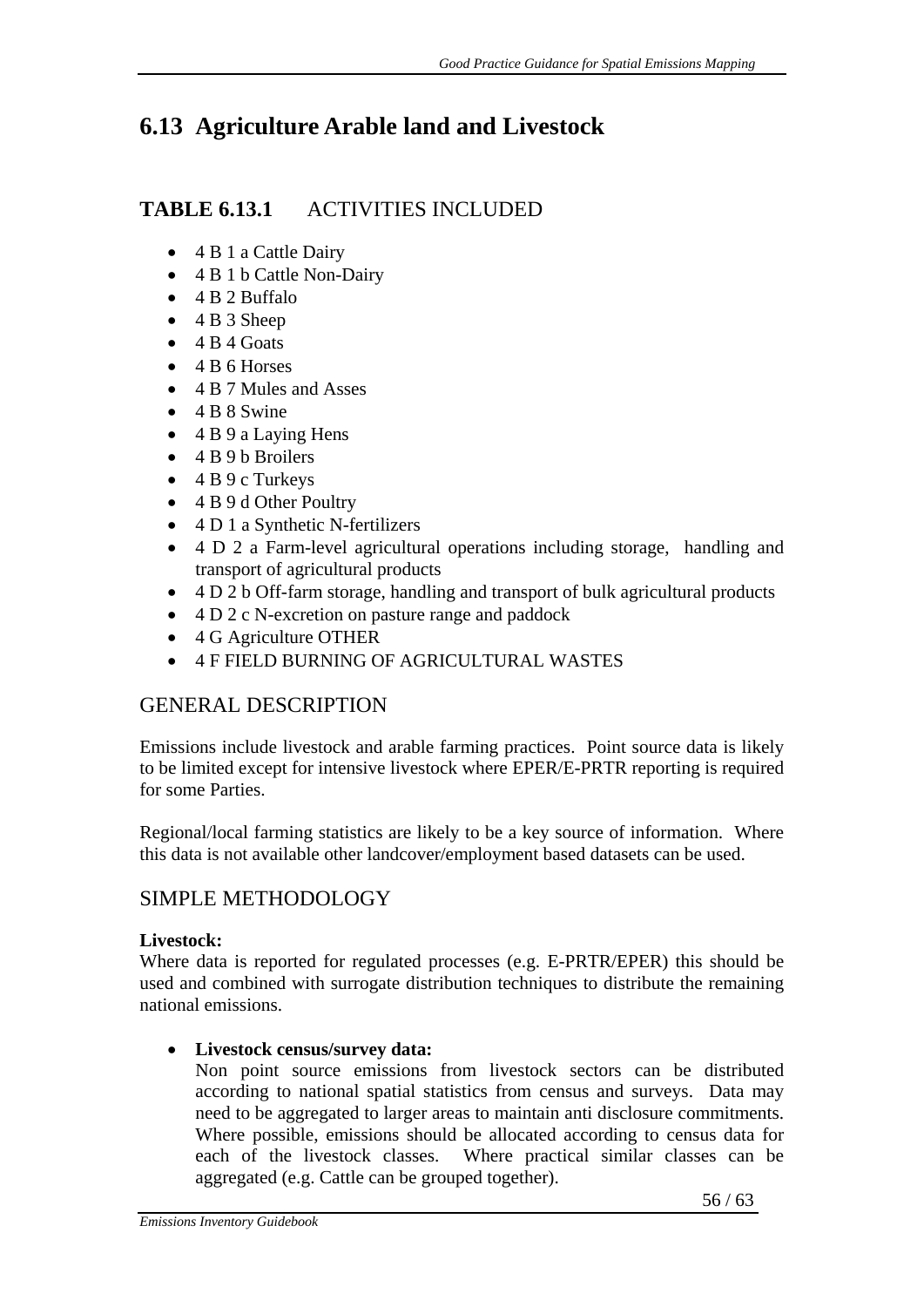#### • **Livestock employment data:**

Where national spatial statistics from census and surveys are not available emissions can be distributed based on employment statistics. Many countries will have employment statistics broken down by broad livestock types. However when using these statistics care should be taken to account for possible over allocations to head/offices or market employment in urban areas that will distort the pattern of emissions and allocate too much emissions to urban areas.

#### **Arable Farming Emissions:**

Emissions from the arable sector will either be due to field burning, fertilizer application or from dust from storage, handling and transport of agricultural products  $(PM_{10})$ . CORINE land cover data can be used to distribute the emission total. It is proposed that all of the arable emission is distributed uniformly over appropriate arable land classification.

#### ASSUMPTIONS

Farming practices are regionally uniform.

### DETAILED METHODOLOGY

None

## WEAKEST ASPECTS/PRIORITY AREAS FOR IMPROVEMENTS IN CURRENT METHODOLOGY

## ADDITIONAL COMMENTS

**REFERENCES** 

# **RELEASE VERSION, DATA AND SOURCE**

Version: 0.1 Date: September 2006 Source: Justin Goodwin AEA Environment Gemini Building Harwell Didcot OX11 0RA **IK** Justin.Goodwin@aeat.co.uk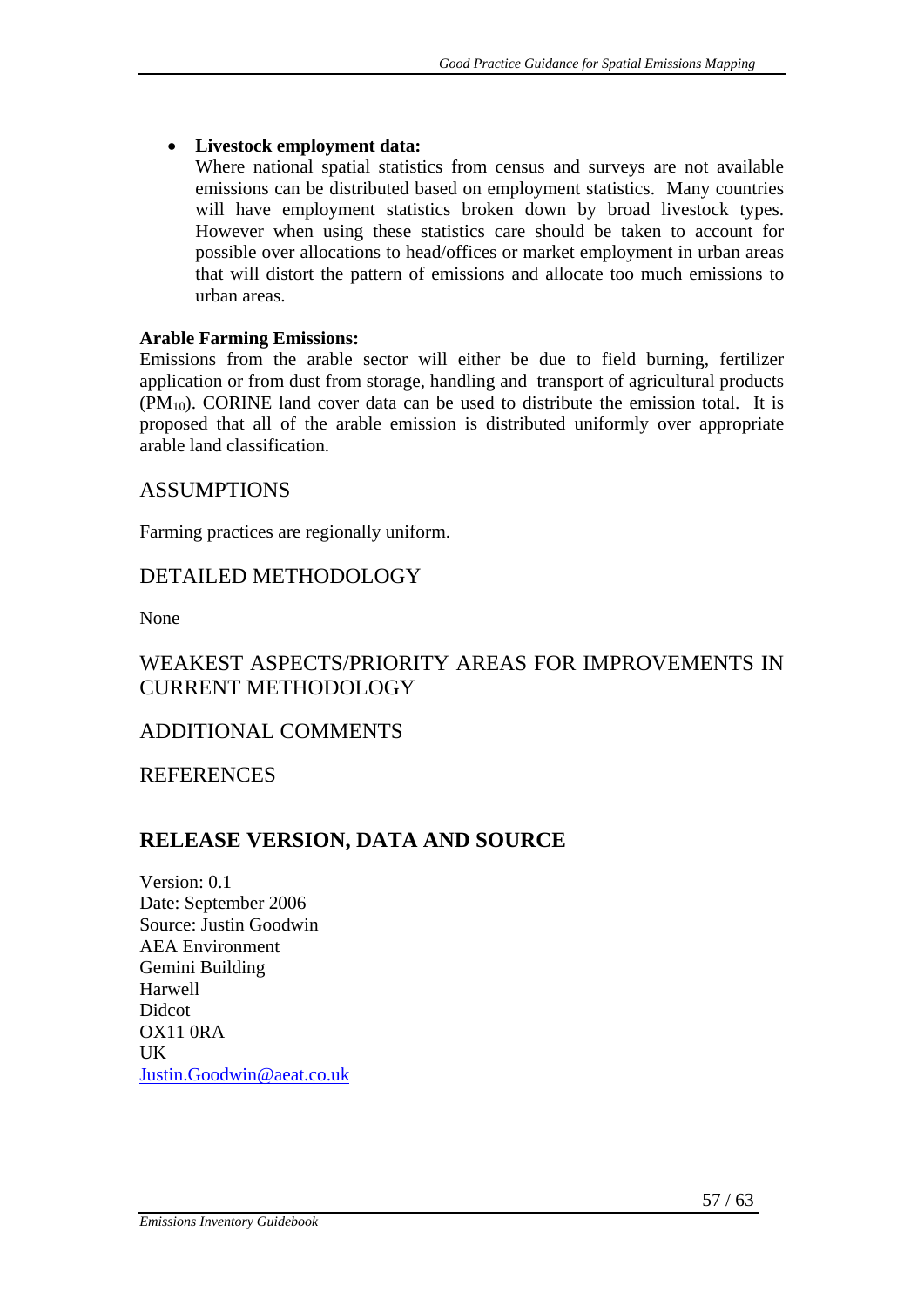# **7. Verification/Validation????? procedures**

Maps of the spatial distribution of atmospheric emissions are a key input to any air quality assessment. The reliability of emissions maps should be verified where possible to assess their appropriateness for use as input to models. Verification of spatial data involves comparison with independently derived data such as ambient monitoring results.

# **7.1 VERIFICATION BY MEASUREMENTS**

Verification of ground level spatial emissions can be achieved by assessing the correlation of emissions from low level sources for 10km- 25km areas around monitoring stations with the measured average annual background or roadside concentrations at each station.

This method does require a higher spatial resolution that required for reporting and can be complex. Verification activities should consider the different component of atmospheric concentrations and how these might be influenced by near and more distant emission sources.

- Rural measurements will show contributions from relatively distant major point and area sources such as power stations or large conurbations. Measurements from monitoring sites well away from local sources provide good indications of the spatial variation of concentrations due to distant sources.
- Conurbation, city or roadside concentrations will provide the means to verify emissions from more local low level sources (having taken into account the likely impact of distant sources by applying a background component) in the surrounding 25 km2 area or nearby to major road links.

**Figure 7.1** shows an example of the calibration of the area source NOx model to find the empirical relationship between area source emissions and measured annual average air concentrations at urban automatic monitoring sites. The modelled local emission contribution to overall annual mean NOx concentration (on the X axis) is compared with the measured NOx after removing the rural and point source contributions at each site (Y axis) (Stedman et al (2005). The sites form two distinct clusters indicating a different relationship in inner conurbations and elsewhere but with strong relationships for each. 'Inner conurbations' includes Inner and Central London and central Birmingham and Manchester.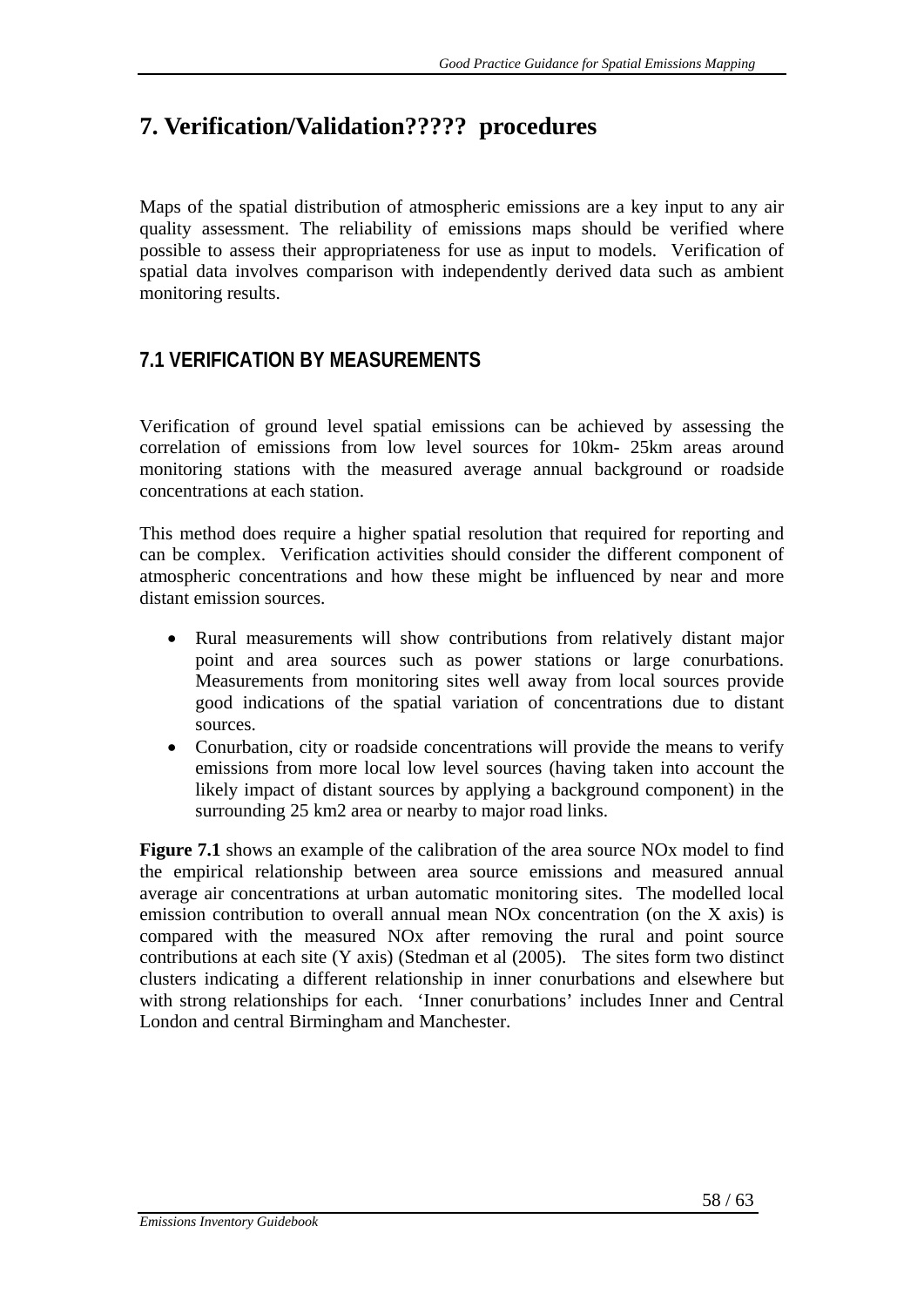

**Figure 7.1 Calibration of area source NOx model (**μ**g m-3, as NO2)** 

The verification of the spatial distribution of other pollutants can also be carried out using similar methods to those described above. Inventory verification for pollutants such as  $PM_{10}$  is, however, more problematic due to the diverse nature of  $PM_{10}$  and the range of sources of primary combustion, secondary and mechanically generated coarse particles.

#### **References**

Stedman J, Bush T, Vincent K, Kent A, Grice S and Abbot J (2005), UK air quality modelling for annual reporting 2003 on ambient air quality assessment under Council Directives 96/62/EC, 1999/30/EC and 2000/69/EC, Report to The Department for Environment, Food and Rural Affairs, Welsh Assembly Government, the Scottish Executive and the Department of the Environment for Northern Ireland

**be used when preparing submissions:** 

**MAYBE we have to incude this somewhere: Notation Keys to** 

| <b><i>Rapid TO PORTUAL INCESS</i></b> |                                                                                                                                                                                                         |  |  |
|---------------------------------------|---------------------------------------------------------------------------------------------------------------------------------------------------------------------------------------------------------|--|--|
| Definition                            | <b>UNECE/EMEP Explanation</b>                                                                                                                                                                           |  |  |
| Not estimated (NE)                    | Emissions occur but have not been estimated or reported                                                                                                                                                 |  |  |
| Included elsewhere (IE)               | Emissions for this source are estimated and included in the<br>inventory but not presented separately for this source The<br>source where these emissions are included should be<br>indicated.          |  |  |
|                                       | Confidential information (C) Emissions are aggregated and included elsewhere in the<br>inventory because reporting at a disaggregated level could<br>lead to the disclosure of confidential information |  |  |

Table IC Notation Keys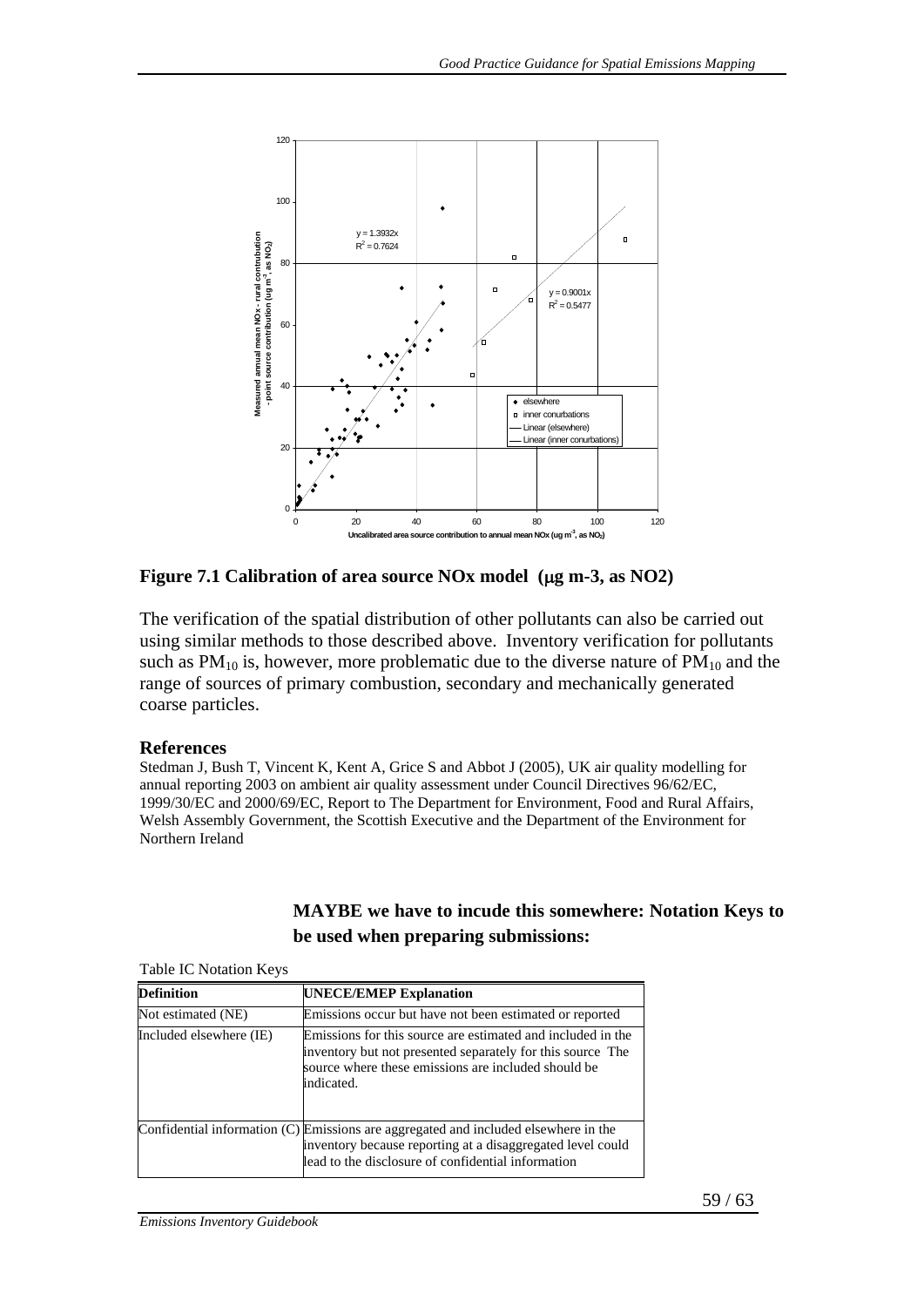| Not applicable (NA) | The source exists but relevant emissions are considered<br>never to occur                                                                                                                                                                                                                                                                                    |
|---------------------|--------------------------------------------------------------------------------------------------------------------------------------------------------------------------------------------------------------------------------------------------------------------------------------------------------------------------------------------------------------|
| Not occurring (NO)  | An source or process does not exist within a country                                                                                                                                                                                                                                                                                                         |
| Not Relevant (NR)   | According to Para. 9 in the Emission Guidelines, Emission<br>inventory reporting should cover all years from 1980<br>onwards, if data are available. However, "NR" (Not<br>Relevant) is introduced to ease the reporting where<br>emissions are not strictly required by the different Protocols.<br>E.g. for some Parties emissions of NMVOC prior to 1988. |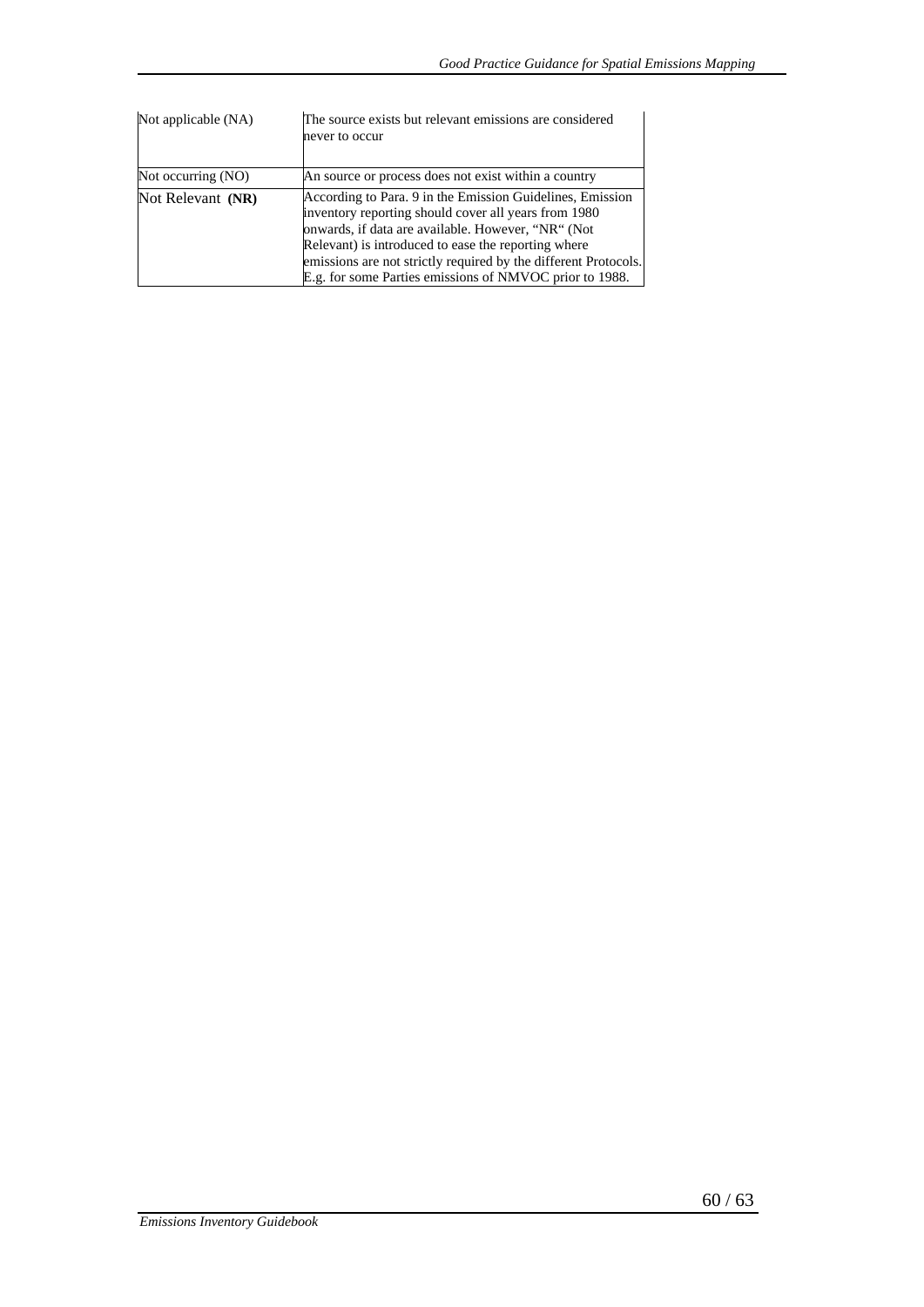# *Annex I: Detailed description of the EMEP 50x50 km<sup>2</sup> grid*

Content should include for example background material and technical definitions that underpin the EMEP grid for which reporting is required.

Many Parties enquire about conversion from GIS to EMEP grid basis. EMEP does not have such guidance on this issue at present – a small technical project to produce such guidance might be considered to cover this issue.

A map of the EMEP grid is given in **Error! Reference source not found.**.

The most updated description of the EMEP  $50x50 \text{ km}^2$  grid together with useful programs, maps and files can also be found at the EMEP web site: *http://www.EMEP.int/grid/index.html* .

According to the definition given in the Protocol on Long-term Financing of the Cooperative Programme for Monitoring and Evaluation of the Long-range Transmission of Air Pollutants in Europe (EMEP): *"The geographical scope of EMEP means the area within which, coordinated by the international centres of EMEP, monitoring is carried out."* This definition has been referred to in all following protocols to the Convention. Since its adoption in 1984, as Parties have ratified or acceded to the EMEP Protocol, the geographical scope of EMEP has broadened.

The present EMEP grid domain is depicted in the figure at  $50x50 \text{ km}^2$ resolution. The technical description of the grid can be found below. In addition, the following files with relevant information are available on the EMEP web site: http://www.EMEP.int/

**Trans. f :** Fortran code to convert from EMEP grid coordinates to geographical (longitude-latitude) coordinates.

**EMEP grid. data** : ASCII file which defines the geographical coordinates and area of each EMEP grid point.

**Country\_grid\_fraction.txt:** Text file defining the fraction (in percent) of grid cells belonging to a particular country. The file structure is EMEP country codes, EMEP grid x coordinate, EMEP grid y coordinate, fraction of country within grid cell (see Table 1 below)

**Country\_numbers.txt:** Text file linking EMEP ISO codes to EMEP country codes and country names

The EMEP grid system is based on a polar-stereographic projection with real area at latitude  $60^{\circ}$  N. The y-axis is oriented parallel to  $32^{\circ}$  W defined as a negative longitude if west of Greenwich. The EMEP  $50x50$  km<sup>2</sup> domain includes 132x111 points (with x varying from 1 to 132 and y varying from 1 to 111).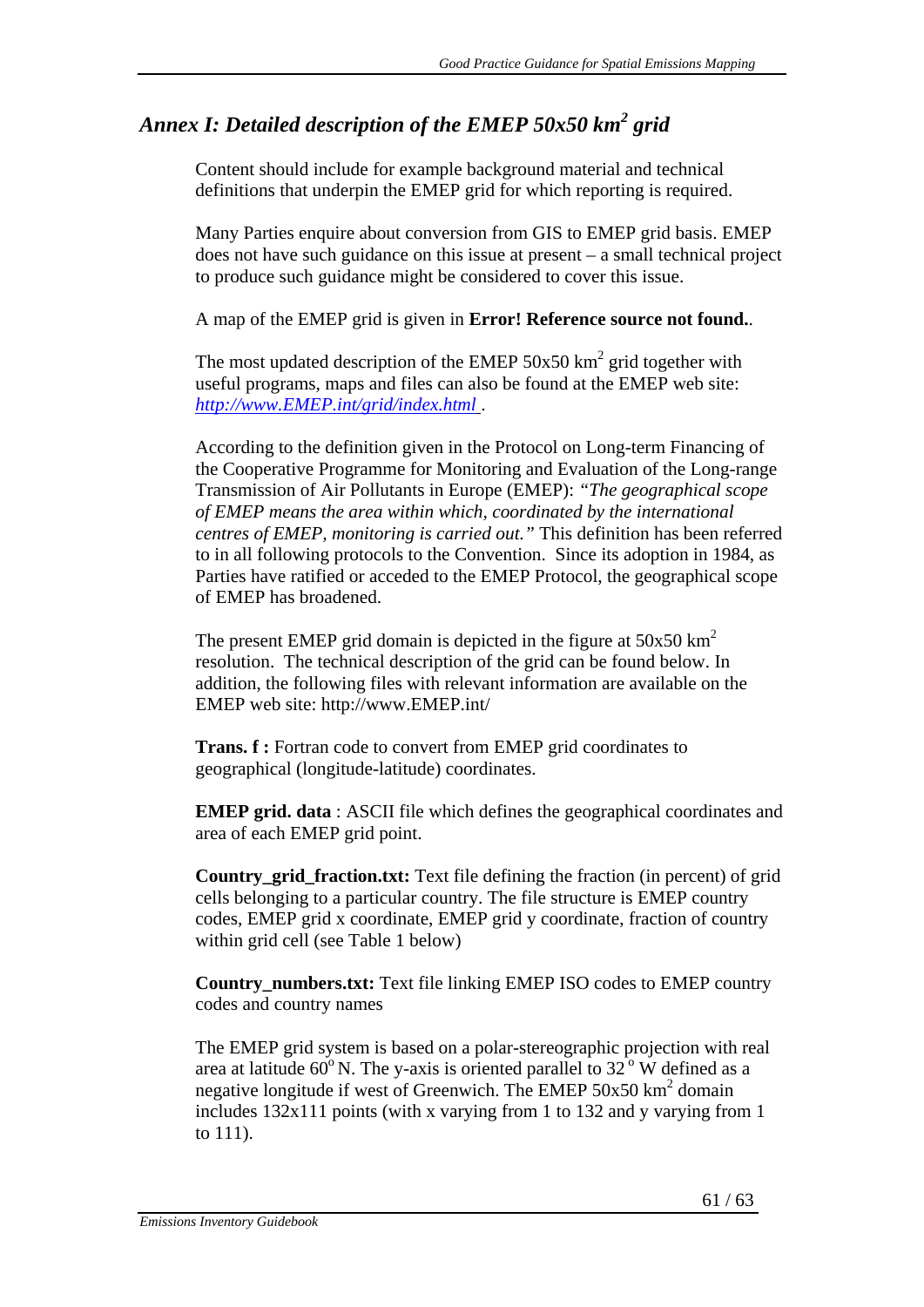For the **50x50 km<sup>2</sup> grid**, the latitude,  $\phi$ , and longitude,  $\lambda$ , of any point (x, y) on the grid may be calculated as follows:

$$
\phi = 90 - \frac{360}{\pi} \arctan\left[\frac{r}{M}\right]
$$

$$
\lambda = \lambda_0 + \frac{180}{\pi} \arctan\left[\frac{x - xpol}{ypol - y}\right]
$$

in which:  $xpol = 8$  (x coordinate of the North Pole)

 $ypol = 110$  (y coordinate of the North Pole)

d = 50 km (grid length at  $60^{\circ}$  N)

 $\phi_0$  = 60<sup>°</sup> N =  $\pi/3$  (defining latitude)

 $R = 6370 \text{ km}$  (radius of earth)

M  $= R/d[1 + \sin(\phi_0)]$  (Number of grid distances between the  $= 237.73$  North Pole and the equator)

$$
r = \sqrt{(x - xpol)^2 + (y - ypol)^2}
$$

 $λ_0 = -32 (32° W)$ (rotation angle, i.e. the longitude parallel to the y-axis)

The x and y coordinate in the EMEP grid of any given latitude and longitude can be found from:

x = xpol + M tan 
$$
\left[\frac{\pi}{4} - \frac{\phi}{2}\right]sin(\lambda - \lambda_0)
$$
  
y = ypol -M tan  $\left[\frac{\pi}{4} - \frac{\phi}{2}\right]cos(\lambda - \lambda_0)$ 

It should be pointed out that x and y coordinates calculated with the equations above coincide with the grid-square **centre**. Thus, if a grid-square has its centre coordinates (x,y), the coordinates of its lower left and right corners are  $(x-0.5, y-0.5)$  and  $(x+0.5, y-0.5)$  respectively, and the coordinates  $(x,y)$  of its upper left and right corners are  $(x-0.5, y+0.5)$  and  $(x+0.5, y+0.5)$  respectively.